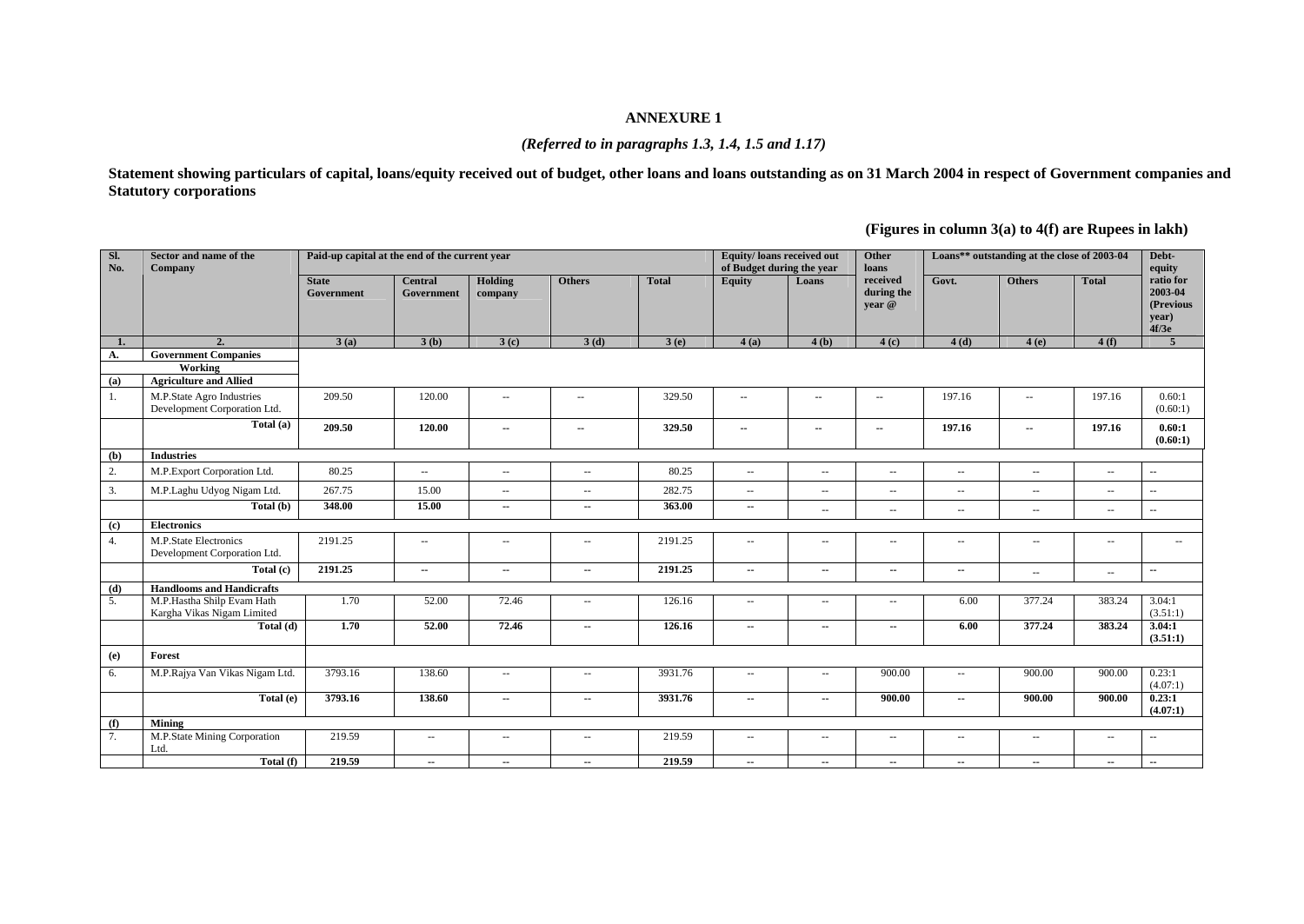| 1.         | $\overline{2}$                                                                    | 3(a)                        | 3(b)                        | 3(c)                        | 3(d)                        | 3(e)    | 4(a)                        | 4(b)                        | 4(c)                                          | 4(d)                        | 4(e)                        | 4(f)                     | 5 <sup>5</sup>                 |
|------------|-----------------------------------------------------------------------------------|-----------------------------|-----------------------------|-----------------------------|-----------------------------|---------|-----------------------------|-----------------------------|-----------------------------------------------|-----------------------------|-----------------------------|--------------------------|--------------------------------|
| (g)        | Construction                                                                      |                             |                             |                             |                             |         |                             |                             |                                               |                             |                             |                          |                                |
| 8.         | M.P. Police Housing Corporation<br>Limited.                                       | 600.00                      | $\mathcal{L}_{\mathcal{A}}$ | $\sim$                      | $\overline{a}$              | 600.00  | $\mathbb{Z}^{\mathbb{Z}}$   | 724.45 \$                   | 158.51                                        | $\sim$ $\sim$               | 1823.04                     | 1823.04                  | 3.04:1<br>(3.68:1)             |
|            | Total $(g)$                                                                       | 600.00                      | $\sim$                      | ۰.                          | ٠.                          | 600.00  | ۰.                          | 724.45                      | 158.51                                        | $\sim$                      | 1823.04                     | 1823.04                  | 3.04:1<br>(3.68:1)             |
| (h)        | <b>Area Development</b>                                                           |                             |                             |                             |                             |         |                             |                             |                                               |                             |                             |                          |                                |
| 9.         | M.P.A.K.V.N. (Bhopal) Ltd.                                                        | $\sim$                      | $\sim$                      | 135.01                      | $\sim$                      | 135.01  | $\sim$                      | $\sim$                      | $\overline{\phantom{a}}$                      | $\sim$                      | $\sim$                      | $\sim$                   | ÷.                             |
| 10.        | M.P.A.K.V.N. (Indore) Ltd.                                                        | $\sim$                      | $\sim$                      | 165.00                      | $\sim$                      | 165.00  | $\sim$                      | $\sim$                      | $\mathbb{H}^2$                                | $\sim$                      | $\sim$                      | $\sim$                   | цý,                            |
| 11.        | M.P.A.K.V.N. (Jabalpur) Ltd.                                                      | $\mathcal{L}_{\mathcal{A}}$ | $\sim$                      | 133.11                      | 0.01                        | 133.12  | $\mathcal{L}_{\mathcal{A}}$ | $\mathbb{L}^2$              | $\mathcal{L}_{\mathcal{A}}$                   | $\mathcal{L}_{\mathcal{A}}$ | $\mathcal{L}_{\mathcal{A}}$ | $\sim$                   | ω.<br>$\sim$                   |
| 12.        | M.P.A.K.V.N. (Rewa) Ltd.                                                          | $\sim$                      | $\sim$                      | 80.00                       | $\sim$                      | 80.00   | $\sim$                      | $\sim$                      | $\sim$                                        | 71.29                       | 100.00                      | 171.29                   | 2.14:1<br>(2.14:1)             |
| 13.        | <b>Industrial Infrastructure</b><br>Development Corporation<br>(Gwalior) Limited. | $\sim$                      | $\sim$                      | 75.00                       | $\mathcal{L}_{\mathcal{A}}$ | 75.00   | $\mathcal{L}_{\mathcal{A}}$ | $\sim$                      | $\mathcal{L}_{\mathcal{A}}$                   | $\sim$ $\sim$               | $\sim$                      | $\sim$                   | L.<br>$\overline{\phantom{a}}$ |
|            | Total (h)                                                                         | ۰.                          | $\overline{\phantom{a}}$    | 588.12                      | 0.01                        | 588.13  | $\overline{\phantom{a}}$    | --                          | --                                            | 71.29                       | 100.00                      | 171.29                   | 0.29:1<br>(0.29:1)             |
| (i)        | <b>Development of Economically Weaker Sections</b>                                |                             |                             |                             |                             |         |                             |                             |                                               |                             |                             |                          |                                |
| 14.        | M.P.Pichada Varg Tatha<br>Alpasankhyak Vitta Evam vikas<br>Nigam Ltd.             | 644.85                      | $\mathcal{L}_{\mathcal{F}}$ | $\sim$                      | $\sim$                      | 644.85  | $\mathcal{L}_{\mathcal{F}}$ | $\sim$ $\sim$               | 548.48                                        | 57.80                       | 3115.96                     | 3173.76                  | 4.92:1<br>(4.19:1)             |
| 15.        | M.P.Adivasi Vitta Evam vikas<br>Nigam Limited.                                    | 1067.00                     | 769.00                      | $\sim$                      | $\sim$ $\sim$               | 1836.00 | 90.00                       |                             | $\sim$                                        | $\overline{\phantom{a}}$    | $\sim$                      | $\sim$                   | $\overline{a}$<br>(1.54:1)     |
|            | Total (i)                                                                         | 1711.85                     | 769.00                      | $\overline{\phantom{a}}$    | $\mathbf{u}$                | 2480.85 | 90.00                       | ۰.                          | 548.48                                        | 57.80                       | 3115.96                     | 3173.76                  | 1.28:1<br>(2.28:1)             |
| (i)        | <b>Public Distribution</b>                                                        |                             |                             |                             |                             |         |                             |                             |                                               |                             |                             |                          |                                |
| 16.        | M.P.State Civil Supplies<br>Corporation Limited.                                  | 1200.00                     | $\sim$                      | $\sim$ $\sim$               | $\mathbb{L}^{\mathbb{L}}$   | 1200.00 | $\sim$                      | $\mathcal{L}_{\mathcal{F}}$ | $\sim$                                        | $\sim$                      | $\sim$                      | $\sim$                   | $\sim$<br>$\mathbf{u}$         |
|            | Total (j)                                                                         | 1200.00                     | ۰.                          | --                          | --                          | 1200.00 | −−                          | ۰.                          | --                                            | $\overline{\phantom{a}}$    | $\overline{\phantom{a}}$    | --                       | --<br>--                       |
| (k)        | <b>Tourism</b>                                                                    |                             |                             |                             |                             |         |                             |                             |                                               |                             |                             |                          |                                |
| 17.        | M.P.State Tourism Development<br>Corporation Limited.                             | 2497.29                     | $\sim$                      | $\sim$                      | $\mathbb{Z}^{\mathbb{Z}}$   | 2497.29 | $\sim$                      | $\sim$                      | $\sim$                                        | $\sim$                      | $\sim$                      | $\sim$ $\sim$            | $\mathbb{L}^{\mathbb{L}}$      |
|            | Total $(k)$                                                                       | 2497.29                     | $\sim$                      | $\sim$                      | $\overline{\phantom{a}}$    | 2497.29 | $\overline{\phantom{a}}$    | $\overline{\phantom{a}}$    | $\overline{\phantom{a}}$                      | $\overline{\phantom{a}}$    | $\sim$                      | $\sim$                   | ۰.                             |
| <b>(I)</b> | Financing                                                                         |                             |                             |                             |                             |         |                             |                             |                                               |                             |                             |                          |                                |
| 18.        | The Provident Investment<br>Company Limited.                                      | 49.26                       | $\mathcal{L}_{\mathcal{A}}$ | $\mathcal{L}_{\mathcal{F}}$ | 0.40                        | 49.66   | $\sim$                      | $\mathcal{L}_{\mathcal{F}}$ | $\sim$                                        | $\sim$                      | $\sim$ $\sim$               | $\sim$ $\sim$            | $\overline{\phantom{a}}$       |
| 19.        | M. P .State Industrial<br>Development Corporation Ltd.                            | 8109.18                     | $\sim$                      | ÷.                          | $\mathbb{Z}^2$              | 8109.18 | $\mathcal{L}_{\mathcal{A}}$ | Ξ.                          | $\mathbb{L}^{\mathbb{L}}$                     | 1364.27                     | 33917.11                    | 35281.38                 | 4.35:1<br>(5.60:1)             |
|            | Total (I)                                                                         | 8158.44                     | $\sim$                      | $\overline{\phantom{a}}$    | 0.40                        | 8158.84 | $\overline{\phantom{a}}$    | ۰.                          | $\overline{\phantom{a}}$                      | 1364.27                     | 33917.11                    | 35281.38                 | 4.32:1<br>(5.57:1)             |
| (m)        | <b>Miscellaneous</b>                                                              |                             |                             |                             |                             |         |                             |                             |                                               |                             |                             |                          |                                |
| 20.        | M. P. Urja Vikas Nigam Ltd.                                                       | 68.92                       | $\mathcal{L}_{\mathcal{F}}$ | $\sim$ $\sim$               | $\mathcal{L}_{\mathcal{F}}$ | 68.92   | $\overline{\phantom{a}}$    | $\overline{a}$              | $\mathord{\hspace{1pt}\text{--}\hspace{1pt}}$ | ÷.                          | $\sim$ $\sim$               | $\sim$ $\sim$            | $\sim$                         |
|            | Total (m)                                                                         | 68.92                       | $\sim$                      | $\overline{\phantom{a}}$    | $\overline{\phantom{a}}$    | 68.92   | $\overline{\phantom{a}}$    | $\overline{\phantom{a}}$    | $\overline{\phantom{a}}$                      | $\sim$                      | $\sim$                      | $\overline{\phantom{a}}$ | $\overline{\phantom{a}}$       |
| (n)        | <b>Energy</b>                                                                     |                             |                             |                             |                             |         |                             |                             |                                               |                             |                             |                          |                                |
| 21.        | M. P. Power Transmission<br>Company Limited                                       | 5.01                        | $\sim$                      | $\mathbb{L}^{\mathbb{L}}$   | $\sim$                      | 5.01    | $\sim$                      | $\mathcal{L}_{\mathcal{F}}$ | $\mathbb{L}^{\mathbb{L}}$                     | $\sim$                      | $\sim$                      | $\sim$                   | $\overline{\phantom{a}}$       |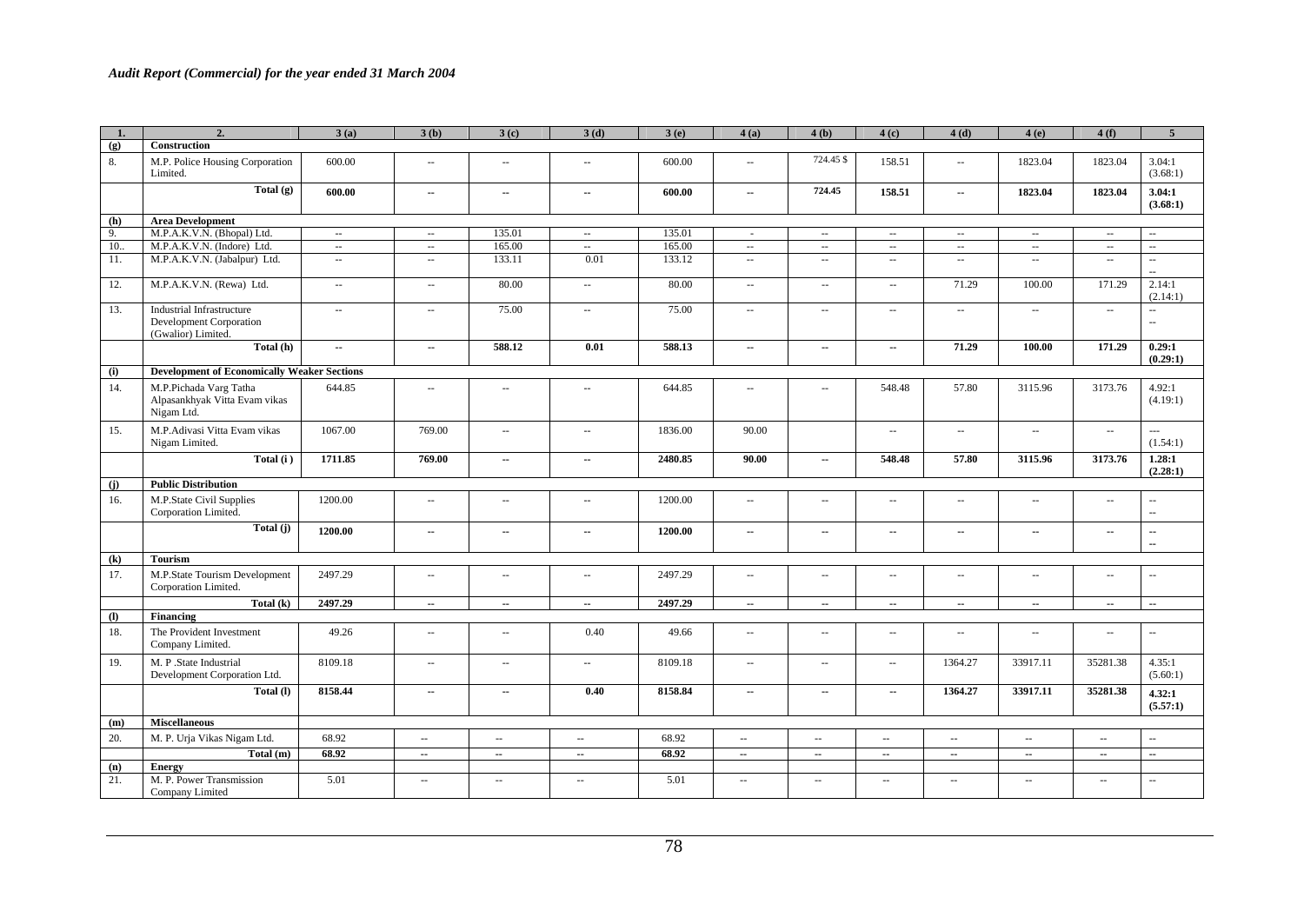| $\mathbf{1}$                | $\overline{2}$ .                                         | 3(a)                     | 3(b)                                          | 3(c)                        | 3(d)                        | 3(e)                     | 4(a)                        | 4(b)                        | 4(c)                        | 4(d)                                          | 4(e)                      | 4(f)                                          | $\overline{5}$              |
|-----------------------------|----------------------------------------------------------|--------------------------|-----------------------------------------------|-----------------------------|-----------------------------|--------------------------|-----------------------------|-----------------------------|-----------------------------|-----------------------------------------------|---------------------------|-----------------------------------------------|-----------------------------|
| 22.                         | M. P. Poorv Kshetra Vidyut                               | 5.01                     | $\omega_{\rm{m}}$                             | $\omega_{\rm{m}}$           | $\sim$                      | 5.01                     | $\sim$                      | $\sim$                      | $\sim$ $\sim$               | $\mathbf{r}$                                  | ω.                        | $\mathbf{r}$                                  | $\sim$                      |
|                             | Vitaran Company Limited.                                 |                          |                                               |                             |                             |                          |                             |                             |                             |                                               |                           |                                               |                             |
| 23.                         | M. P. Paschim Kshetra Vidyut<br>Vitaran Company Limited. | 5.01                     | $\mathbb{Z}^{\mathbb{Z}}$                     | $\sim$                      | $\sim$                      | 5.01                     | $\mathcal{L}_{\mathcal{A}}$ | $\mathcal{L}_{\mathcal{A}}$ | 3.32                        | $\mathcal{L}_{\mathcal{F}}$                   | 7.22                      | 7.22                                          | 1.44:1                      |
| 24.                         | M.P. Power Generating<br>Company Limited.                | 5.01                     | $\mathbb{L}^2$                                | $\mathcal{L}_{\mathcal{F}}$ | $\sim$                      | 5.01                     | $\sim$                      | $\mathcal{L} = \mathcal{L}$ | $\mathbb{L} \mathbb{L}$     | $\mathcal{L}_{\mathcal{A}}$                   | $\mathbb{Z}^{\mathbb{Z}}$ | ω.                                            | u.                          |
| 25.                         | M. P. Madhya Kshetra Vidyut<br>Vitaran Company Limited.  | 5.01                     | $\sim$                                        | $\sim$                      | $\sim$                      | 5.01                     | $\sim$                      | $\sim$                      | $\sim$ $\sim$               | $\mathcal{L}_{\mathcal{A}}$                   | $\sim$                    | ω.                                            | ω.                          |
|                             | Total (n)                                                | 25.05                    | $\overline{\phantom{a}}$                      | $\overline{\phantom{a}}$    | $\sim$                      | 25.05                    | $\overline{\phantom{a}}$    | $\overline{\phantom{a}}$    | 3.32                        | $\overline{\phantom{a}}$                      | 7.22                      | 7.22                                          | 0.29:1<br>$(--)$            |
|                             | $\overline{TOTAL - A}$                                   | 21024.75                 | 1094.60                                       | 660.58                      | 0.41                        | 22780.34                 | 90.00                       | 724.45                      | 1610.31                     | 1696.52                                       | 40240.57                  | 41937.09                                      | 1.84:1<br>(2.94:1)          |
| <b>B.</b>                   | <b>Statutory Corporations</b>                            |                          |                                               |                             |                             |                          |                             |                             |                             |                                               |                           |                                               |                             |
| 1.                          | Madhya Pradesh State<br>Electricity Board <sup>#</sup>   | 16961.71                 | $\mathord{\hspace{1pt}\text{--}\hspace{1pt}}$ | $\sim$ $\sim$               | $\mathcal{L}_{\mathcal{A}}$ | 16961.71                 | $\sim$                      | $\mathcal{L}_{\mathcal{A}}$ | $\overline{\phantom{a}}$    | 24772.47                                      | 323908.91                 | 348681.38                                     | 20.56:1<br>(27.99:1)        |
| 2.                          | M.P. Road Transport<br>Corporation                       | 10995.53                 | 3185.35                                       | $\sim$ $\sim$               | $\bar{\phantom{a}}$         | 14180.88                 | $\sim$                      | $\sim$                      | $\overline{\phantom{a}}$    | 1749.60                                       | 2518.20                   | 4267.80                                       | 0.30:1<br>(1.22:1)          |
| 3.                          | Madhya Pradesh Financial<br>Corporation                  | 5277.84                  | $\mathord{\hspace{1pt}\text{--}\hspace{1pt}}$ | $\sim$                      | 2101.15                     | 7378.99                  | 134.00                      | $\sim$                      | ω.                          | 142.65                                        | 36275.34                  | 36417.99                                      | 4.94:1<br>(5.06:1)          |
| 4.                          | M.P.Warehousing and Logistics<br>Corporation             | 428.08                   | $\mathbb{Z}^{\mathbb{Z}}$                     | $\sim$ $\sim$               | 378.08                      | 806.16                   | $\mathcal{L}_{\mathcal{A}}$ | $\sim$                      | $\overline{\phantom{a}}$    | $\mathcal{L}_{\mathcal{A}}$                   | $\sim$                    | $\sim$ $\sim$                                 | $\sim$<br>(0.18:1)          |
|                             | $Total - B$                                              | 33663.16                 | 3185.35                                       | $\overline{\phantom{a}}$    | 2479.23                     | 39327.74                 | 134.00                      | $\sim$                      | $\overline{\phantom{a}}$    | 26664.72                                      | 362702.45                 | 389367.17                                     | 9.90:1<br>(9.29:1)          |
|                             | $Total - A+B$                                            | 54687.91                 | 4279.95                                       | 660.58                      | 2479.64                     | 62108.08                 | 224.00                      | 724.45                      | 1610.31                     | 28361.24                                      | 402943.02                 | 431304.26                                     | 6.94:1<br>(7.35:1)          |
|                             | <b>C Non-working Companies</b>                           |                          |                                               |                             |                             |                          |                             |                             |                             |                                               |                           |                                               |                             |
| (a)                         | <b>Agriculture and Allied</b>                            |                          |                                               |                             |                             |                          |                             |                             |                             |                                               |                           |                                               |                             |
| 1.                          | M.P.Lift Irrigation Corporation<br>Limited.              | 592.29                   | $\sim$ $\sim$                                 | $\sim$ $\sim$               | $\mathcal{L}_{\mathcal{A}}$ | 592.29                   | $\overline{\phantom{a}}$    | $\overline{\phantom{a}}$    | $\mathcal{L} = \mathcal{L}$ | $\mathbb{L}^{\mathbb{L}}$                     | $\sim$ $\sim$             | $\mathcal{L}_{\mathcal{F}}$                   | $\sim$                      |
| 2.                          | M.P.State Dairy Development<br>Corporation Limited.      | $\sim$                   | $\sim$ $\sim$                                 | $\sim$                      | $\sim$                      | $\overline{\phantom{a}}$ | $\sim$                      | $\mathcal{L}_{\mathcal{F}}$ | $\overline{\phantom{a}}$    | $\sim$                                        | $\overline{\phantom{a}}$  | $\overline{\phantom{a}}$                      | $\sim$                      |
|                             | Total (a)                                                | 592.29                   | $\overline{\phantom{a}}$                      | $\overline{\phantom{a}}$    | $\overline{\phantom{a}}$    | 592.29                   | $\overline{\phantom{a}}$    | $\overline{\phantom{a}}$    | $\overline{\phantom{a}}$    | $\overline{\phantom{a}}$                      | $\overline{\phantom{a}}$  | $\overline{\phantom{a}}$                      | $\overline{\phantom{a}}$    |
|                             |                                                          |                          |                                               |                             |                             |                          |                             |                             |                             |                                               |                           |                                               |                             |
| (b)                         | <b>Industries</b>                                        |                          |                                               |                             |                             |                          |                             |                             |                             |                                               |                           |                                               |                             |
| 3.                          | M.P.Leather Development<br>Corporation Limited.          | 154.29                   | $\sim$                                        | $\sim$                      | $\sim$ $\sim$               | 154.29                   | $\sim$                      | $\overline{\phantom{a}}$    | $\sim$ $\sim$               | $\sim$ $\sim$                                 | $\sim$ $\sim$             | $\mathord{\hspace{1pt}\text{--}\hspace{1pt}}$ | $\mathcal{L}_{\mathcal{F}}$ |
| 4.                          | M.P.Film Development<br>Corporation Limited.             | 103.84                   | $\sim$                                        | $\bar{\phantom{a}}$         | $\sim$                      | 103.84                   | $\sim$                      | $\sim$                      | $\overline{\phantom{a}}$    | $\mathord{\hspace{1pt}\text{--}\hspace{1pt}}$ | $\sim$                    | $\overline{\phantom{a}}$                      | ÷,                          |
| 5.                          | M.P. State Industries<br>Corporation Limited.            | 1511.67                  | u.                                            | $\sim$ $\sim$               | $\sim$                      | 1511.67                  | $\sim$ $\sim$               | $\sim$                      | $\sim$ $\sim$               | 3058.06                                       | 175.15                    | 3233.21                                       | 2.14:1<br>(2.14:1)          |
|                             | Total (b)                                                | 1769.80                  | $\overline{\phantom{a}}$                      | $\overline{\phantom{a}}$    | $\overline{\phantom{a}}$    | 1769.80                  | $\overline{\phantom{a}}$    | ۰.                          | $\overline{\phantom{a}}$    | 3058.06                                       | 175.15                    | 3233.21                                       | 1.83:1<br>(1.83:1)          |
| $\left( \mathbf{c} \right)$ | <b>Electronics</b>                                       |                          |                                               |                             |                             |                          |                             |                             |                             |                                               |                           |                                               |                             |
| 6.                          | Optel Telecommunication Ltd.                             | $\sim$                   | $\sim$                                        | 1500.00                     | 896.72                      | 2396.72                  | $\sim$                      | $\overline{\phantom{a}}$    | $\sim$                      | $\sim$                                        | 2085.86                   | 2085.86                                       | 0.87:1<br>(1.20:1)          |
|                             | Total (c)                                                | $\overline{\phantom{a}}$ | $\overline{\phantom{a}}$                      | 1500.00                     | 896.72                      | 2396.72                  | $\sim$                      | ۰.                          | --                          | $\overline{\phantom{a}}$                      | 2085.86                   | 2085.86                                       | 0.87:1<br>(1.20:1)          |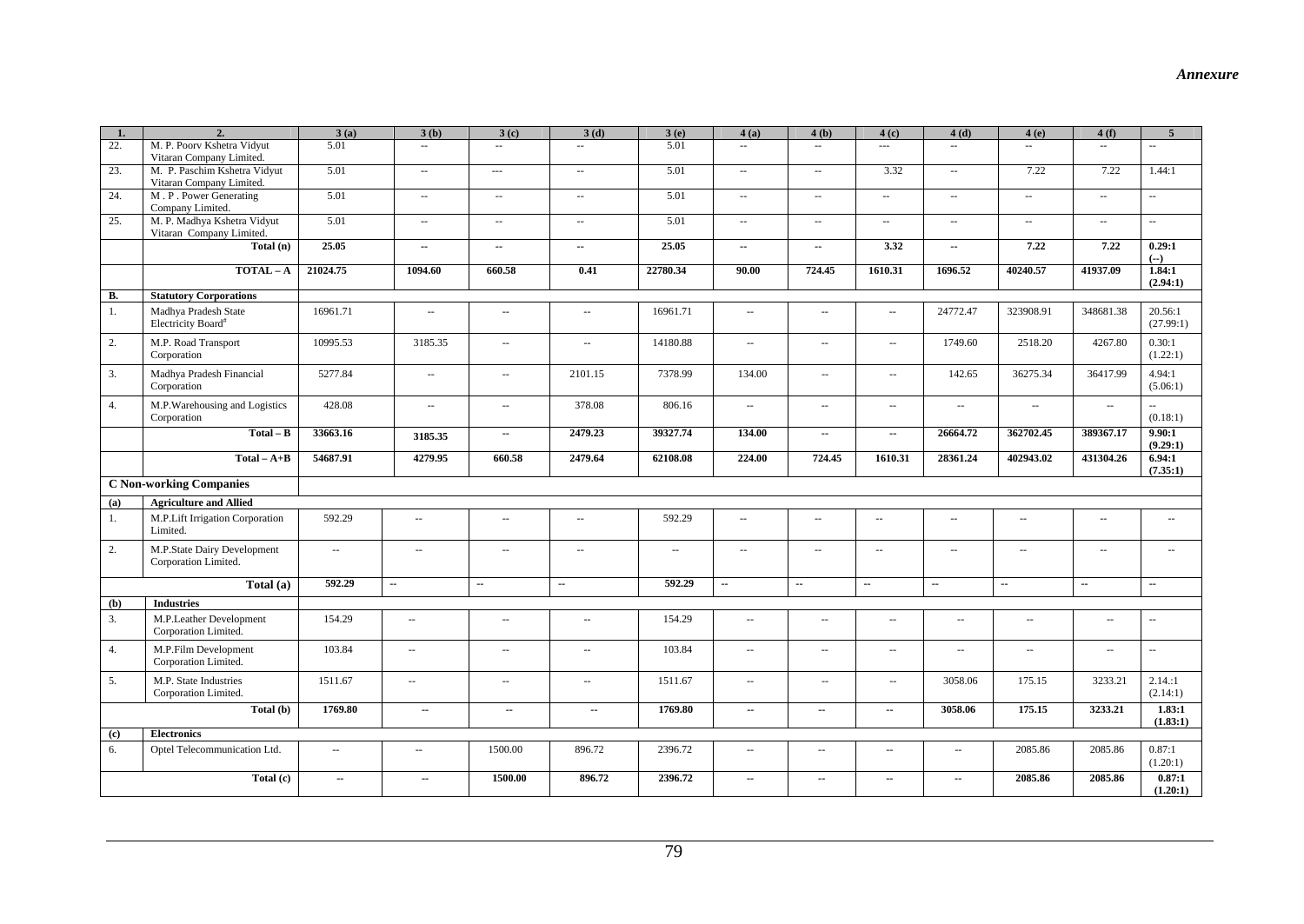|     |                                                              | 3(a)     | 3(b)          | 3(c)          | 3(d)          | 3(e)     | 4(a)                     | 4(b)          | 4(c)                     | 4(d)          | 4(e)          | 4(f)       |                      |
|-----|--------------------------------------------------------------|----------|---------------|---------------|---------------|----------|--------------------------|---------------|--------------------------|---------------|---------------|------------|----------------------|
| (d) | <b>Textile</b>                                               |          |               |               |               |          |                          |               |                          |               |               |            |                      |
| 7.  | M.P. State Textile Corporation<br>Limited.                   | 685.95   | $\sim$ $\sim$ | $\sim$ $\sim$ | $\sim$ $\sim$ | 685.95   | $-$                      | $\sim$ $\sim$ | $-$                      | 8481.98       | 110.02        | 8592.00    | 12.53:1<br>(12.53:1) |
|     | Total (d)                                                    | 685.95   | $\sim$        | $\sim$        | $- -$         | 685.95   | $\sim$ $\sim$            | $\sim$ $\sim$ | $\sim$                   | 8481.98       | 110.02        | 8592.00    | 12.53:1<br>(12.53:1) |
| (e) | Construction                                                 |          |               |               |               |          |                          |               |                          |               |               |            |                      |
| 8.  | M.P.Rajya Setu Nirman Nigam<br>Limited.                      | 500.00   | $\sim$ $\sim$ | $\sim$ $\sim$ | $\sim 100$    | 500.00   | $\sim$ $\sim$            | $\sim$ $\sim$ | $- -$                    | $\sim$ $-$    | $\frac{1}{2}$ | $\cdots$   | $-$                  |
|     | Total (e)                                                    | 500.00   | $\sim$        | $\sim$        | $- -$         | 500.00   | $- -$                    | $- -$         | $- -$                    | $\sim$ $\sim$ | --            | --         | $\sim$               |
| (f) | Financing                                                    |          |               |               |               |          |                          |               |                          |               |               |            |                      |
| 9.  | M.P.Panchayati Raj Vitta Evam<br>Gramin Vikas Nigam Limited. | 27.25    | $\sim$ $\sim$ | $\sim$ $\sim$ | 15.67         | 42.92    | $\overline{\phantom{m}}$ | $\sim$        | $\overline{\phantom{m}}$ | $\sim$ $\sim$ | $\sim$ $\sim$ | $\sim$ $-$ | $\sim$ $-$           |
|     | Total (f)                                                    | 27.25    | $\sim$ $\sim$ | $\sim$        | 15.67         | 42.92    | $- -$                    | $- -$         | $- -$                    | $\sim$ $\sim$ | $\sim$ $-$    | $- -$      | $\sim$               |
|     | <b>Grand Total-C</b>                                         | 3575.29  | $\sim$ $\sim$ | 1500.00       | 912.39        | 5987.68  | $- -$                    | $\sim$ $\sim$ | $\sim$                   | 11540.04      | 2371.03       | 13911.07   | 2.32:1<br>(2.46:1)   |
|     | <b>GRAND TOTAL (A+B+C)</b>                                   | 58263.20 | 4279.95       | 2160.58       | 3392.03       | 68095.76 | 224.00                   | 724.45        | 1610.31                  | 39901.28      | 405314.05     | 445215.33  | 6.54:1<br>(6.93:1)   |

*Notes: Except in respect of Companies which finalised their accounts for the year 2003-04 (Serial number A-21,22,23 and 24, C-4), the figures are provisional and as supplied by the Companies/Corporations.* 

*\*\* Loans outstanding at the close of 2003-04 represent long-term loans only.* 

*@ Includes bonds, debentures, inter-corporate deposits, etc.* 

*\$ Adjusted against the work-under-construction at the end of the year.* 

*# As MPSEB has not furnished any figures for the year 2003-04, previous year's figures have been adopted for the current year also.*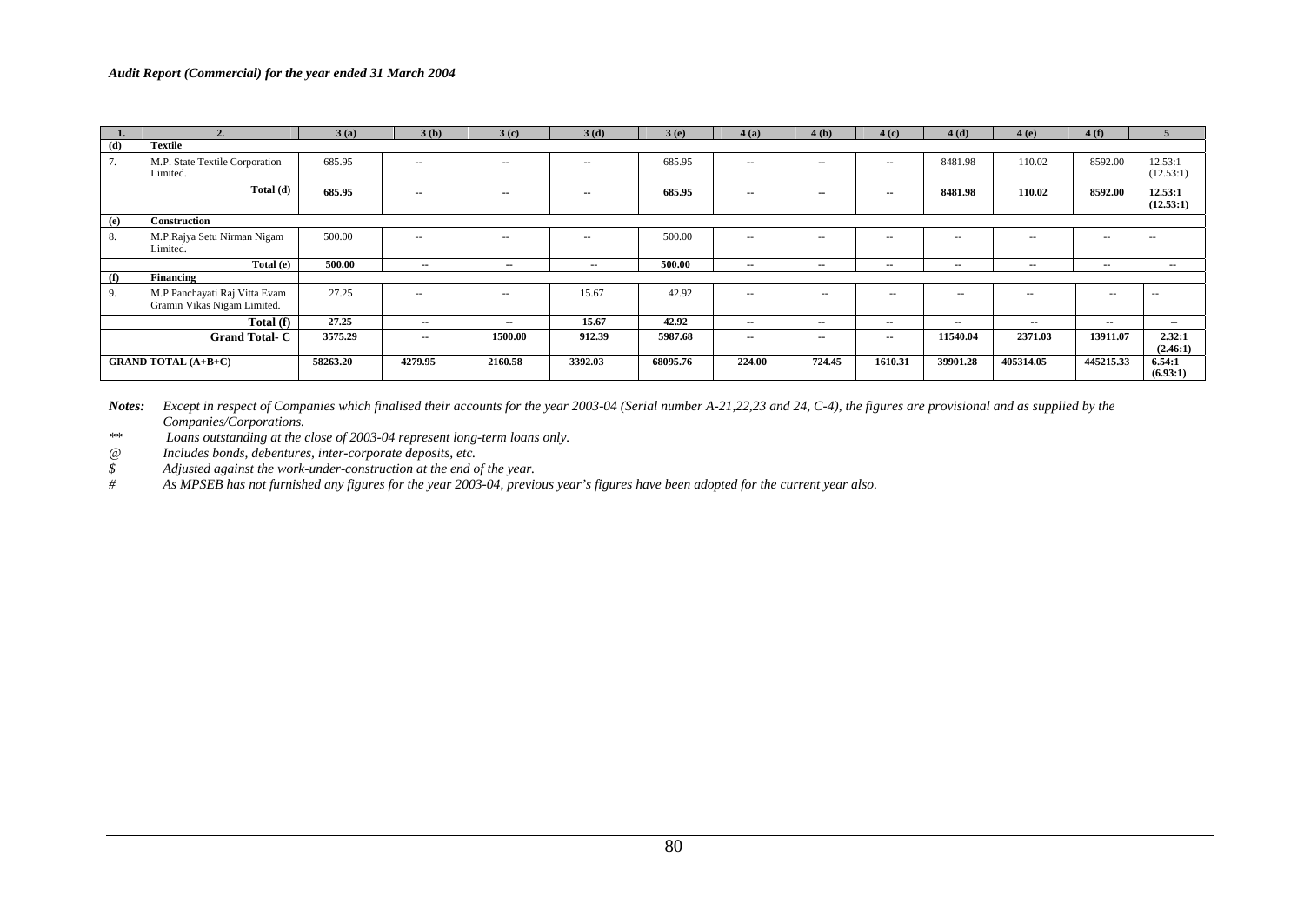#### **ANNEXURE 2**

## *(Referred to in paragraphs 1.6, 1.7, 1.13, 1.19 and 1.20)*

#### **Summarised financial results of Government companies and Statutory corporations for the latest year for which accounts were finalised**

| Sl.<br>No. | <b>Sector and name of</b><br>Company                                   | Name of<br><b>Department</b> | Date of<br>incorpora-<br>tion | <b>Period of</b><br>accounts | Year in<br>which<br>accounts<br>finalised | <b>Net Profit</b><br>$(+)/$<br>$Loss(-)$ | <b>Net</b><br>impact<br>of audit<br>com-<br>ments | Paid-up<br>capital | Accumula-<br>ted Profit $(+)$<br>$/Loss(-)$ | o<br>Capital<br>employed (A) | <b>Total return</b><br>on capital<br>employed (B) | Percentage<br>of total<br>return on<br>capital<br>emploved | <b>Arrers</b><br>in<br>accounts<br>in terms<br>of vears | Turn-<br>over | Manpo-<br>wer |
|------------|------------------------------------------------------------------------|------------------------------|-------------------------------|------------------------------|-------------------------------------------|------------------------------------------|---------------------------------------------------|--------------------|---------------------------------------------|------------------------------|---------------------------------------------------|------------------------------------------------------------|---------------------------------------------------------|---------------|---------------|
| 1.         | 2.                                                                     | 3.                           | 4.                            | 5.                           | 6.                                        | 7.                                       | 8.                                                | 9.                 | 10                                          | 11                           | 12                                                | 13.                                                        | 14.                                                     | 15            | 16            |
| А.         | <b>Government companies</b>                                            |                              |                               |                              |                                           |                                          |                                                   |                    |                                             |                              |                                                   |                                                            |                                                         |               |               |
|            | Working                                                                |                              |                               |                              |                                           |                                          |                                                   |                    |                                             |                              |                                                   |                                                            |                                                         |               |               |
| (a)        | <b>Agriculture and Allied</b>                                          |                              |                               |                              |                                           |                                          |                                                   |                    |                                             |                              |                                                   |                                                            |                                                         |               |               |
| 1.         | M.P.State Agro industries<br><b>Development Corporation</b><br>Limited | Agriculture                  | 21-03-1969                    | 2000-01                      | 2002-03                                   | $(-)46.44$                               | $(-)3.03$                                         | 329.50             | $(-)80.37$                                  | 735.89                       | $(-)24.68$                                        | $\sim$                                                     | 03                                                      | 16716.77      | 607           |
|            | TOTAL (a)                                                              |                              |                               |                              |                                           | $(-)46.44$                               | $(-)3.03$                                         | 329.50             | $(-)80.37$                                  | 735.89                       | $(-)24.68$                                        | $\overline{\phantom{a}}$                                   | 03                                                      | 16716.77      | 607           |
| (b)        | <b>Industries</b>                                                      |                              |                               |                              |                                           |                                          |                                                   |                    |                                             |                              |                                                   |                                                            |                                                         |               |               |
| 2          | M.P.Export Corporation<br>Limited.                                     | Commerce &<br>Industries     | 14-02-1977                    | 2002-03                      | 2003-04                                   | $(+)20.73$                               | $\sim$ $\sim$                                     | 80.25              | $(+)433.71$                                 | 453.96                       | $(+)20.85$                                        | 4.59                                                       | 01                                                      | 5496.10       | 23            |
| 3.         | M.P. Laghu Udyog Nigam<br>Limited.                                     | Commerce &<br>Industries     | 28-12-1961                    | 2002-03                      | 2004-05                                   | $(+)327.57$                              | $\sim$                                            | 282.75             | $(+)986.02$                                 | 1034.51                      | $(+)327.77$                                       | 31.68                                                      | 01                                                      | 2420.44       | 406           |
|            | TOTAL (b)                                                              |                              |                               |                              |                                           | $(+)348.30$                              | $\overline{\phantom{a}}$                          | 363.00             | $(+)1419.73$                                | 1488.47                      | $(+)348.62$                                       | 23.42                                                      | 02                                                      | 7916.54       | 429           |
| (c)        | <b>Electronics</b>                                                     |                              |                               |                              |                                           |                                          |                                                   |                    |                                             |                              |                                                   |                                                            |                                                         |               |               |
| 4.         | M.P.State Electronics<br><b>Development Corporation</b><br>Limited.    | Commerce &<br>Industries     | 18-11-1983                    | 2002-03                      | 2004-05                                   | $(+)204.79$                              | $\sim$                                            | 2191.25            | $(+)821.60$                                 | 2875.32                      | $(+)204.79$                                       | 7.12                                                       | 01                                                      | 541.22        | 73            |
|            | TOTAL (c)                                                              |                              |                               |                              |                                           | $(+)204.79$                              |                                                   | 2191.25            | $(+)821.60$                                 | 2875.32                      | $(+)204.79$                                       | 7.12                                                       | 01                                                      | 541.22        | 73            |
| (d)        | Handlooms &<br>Handicrafts                                             |                              |                               |                              |                                           |                                          |                                                   |                    |                                             |                              |                                                   |                                                            |                                                         |               |               |
| 5.         | M.P. Hasthashilp Evam<br>Hath Kargha Vikas Nigam<br>Limited.           | Gram Udyog<br>Department     | 18-11-1981                    | 2000-01                      | 2004-05                                   | $(-)11.89$                               | $\sim$ $\sim$                                     | 106.16             | $(-)208.64$                                 | 1261.96                      | $(+)4.63$                                         | 0.37                                                       | 03                                                      | 1691.63       | 345           |
|            | TOTAL (d)                                                              |                              |                               |                              |                                           | $(-)11.89$                               | $\sim$                                            | 106.16             | $(-)208.64$                                 | 1261.96                      | $(+)4.63$                                         | 0.37                                                       | 03                                                      | 1691.63       | 345           |
| (e)        | Forest                                                                 |                              |                               |                              |                                           |                                          |                                                   |                    |                                             |                              |                                                   |                                                            |                                                         |               |               |
| 6.         | M.P. Rajya Van Vikas<br>Nigam Limited                                  | Forest                       | 24-07-1975                    | 2002-03                      | 2003-04                                   | $(+)130.23$                              | $(+)23.46$                                        | 981.74             | $(+)714.86$                                 | 5771.99                      | $(+)130.37$                                       | 2.26                                                       | 01                                                      | 2651.82       | 1221          |
|            | TOTAL (e)                                                              |                              |                               |                              |                                           | $(+)130.23$                              | $(+)23.46$                                        | 981.74             | $(+)714.86$                                 | 5771.99                      | $(+)130.37$                                       | 2.26                                                       | 01                                                      | 2651.82       | 1221          |

**(Figures in columns 7 to 12 and 15 are Rupees in lakh)**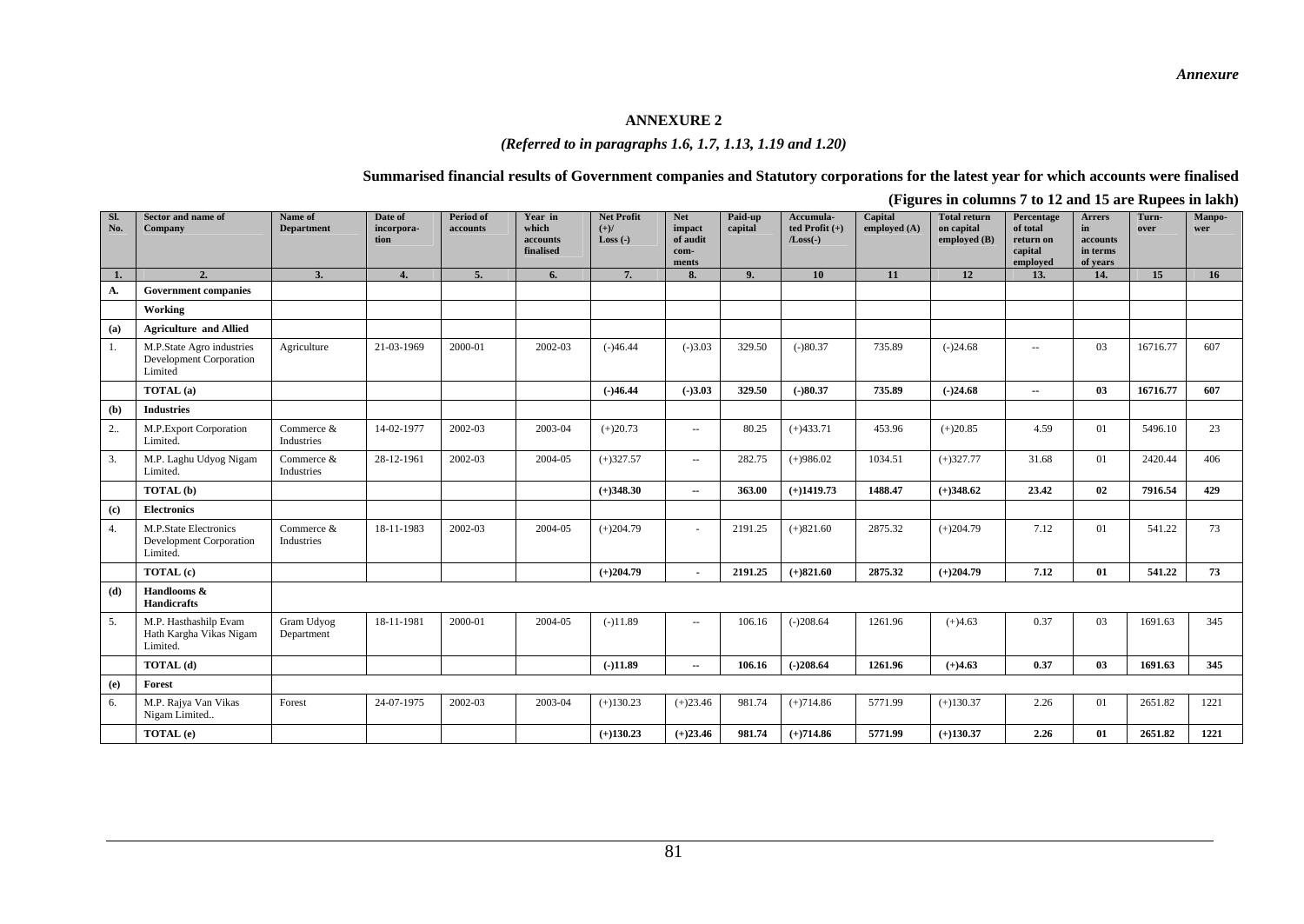| 1.                         | 2.                                                                                   | 3.                                                  | 4.         | 5.        | 6.      | 7.          | 8.                          | 9.      | 10           | 11      | 12           | 13.                      | 14. | 15       | 16  |
|----------------------------|--------------------------------------------------------------------------------------|-----------------------------------------------------|------------|-----------|---------|-------------|-----------------------------|---------|--------------|---------|--------------|--------------------------|-----|----------|-----|
| (f)                        | <b>Mining</b>                                                                        |                                                     |            |           |         |             |                             |         |              |         |              |                          |     |          |     |
| 7.                         | M.P. State Mining<br>Corporation Limited.                                            | Mineral<br>Resources<br>Department                  | 19-01-1962 | 2002-03   | 2003-04 | $(+)297.20$ | $\sim$                      | 219.59  | $(+)546.37$  | 644.66  | $(+)297.43$  | 46.14                    | 01  | 2023.62  | 467 |
|                            | TOTAL (f)                                                                            |                                                     |            |           |         | $(+)297.20$ | $\overline{\phantom{a}}$    | 219.59  | $(+)546.37$  | 644.66  | $(+)297.43$  | 46.14                    | 01  | 2023.62  | 467 |
| (g)                        | <b>Construction</b>                                                                  |                                                     |            |           |         |             |                             |         |              |         |              |                          |     |          |     |
| 8.                         | M.P. Police Housing<br>Corporation Limited.                                          | Home (Police)                                       | 31-03-1981 | 2001-02   | 2003-04 | $(+)54.69$  | $\overline{\phantom{a}}$    | 600.00  | $(-)349.15$  | 3439.85 | $(+)54.69$   | 1.59                     | 02  | 56.97    | 161 |
|                            | TOTAL $(g)$                                                                          |                                                     |            |           |         | $(+)54.69$  | $\overline{\phantom{a}}$    | 600.00  | $(-)349.15$  | 3439.85 | $(+)54.69$   | 1.59                     | 02  | 56.97    | 161 |
| (h)                        | <b>Area Development</b>                                                              |                                                     |            |           |         |             |                             |         |              |         |              |                          |     |          |     |
| 9.                         | M.P.A.K.V.N. (Bhopal)<br>Limited                                                     | Commerce &<br>Industries                            | 16-10-1987 | 2001-02   | 2004-05 | $(+)24.83$  | $\overline{\phantom{a}}$    | 135.01  | $(+)184.67$  | 319.68  | $(+)24.83$   | 7.77                     | 02  | 325.97   | 280 |
| 10.                        | M.P.A.K.V.N. (Indore)<br>Limited.                                                    | $-do-$                                              | 16-11-1981 | 2001-02   | 2003-04 | $(+)87.85$  | $(-)8.21$                   | 165.00  | $(+)379.77$  | 3029.67 | $(+)108.07$  | 3.57                     | 02  | 512.03   | 359 |
| 11.                        | M.P.A.K.V.N. (Jabalpur)<br>Limited.                                                  | $-do-$                                              | 16-11-1981 | 2002-03   | 2004-05 | $(-)12.99$  | $\overline{\phantom{a}}$    | 133.12  | $(+)653.86$  | 784.02  | $(-)12.35$   | $\sim$                   | 01  | 41.35    | 66  |
| 12.                        | M.P.A.K.V.N. (Rewa) Ltd.                                                             | $-do-$                                              | 16-11-1981 | 2000-01   | 2004-05 | $(-)11.41$  |                             | 80.00   | $(-)464.34$  | 8.56    | $(+)0.59$    | 6.89                     | 03  | 2.49     | 99  |
| 13.                        | <b>Industrial Infrastructure</b><br>Development Corporation<br>(Gwalior) Limited. ** | $-do-$                                              | 28-05-1985 | 2002-03   | 2004-05 | $(+)0.92$   | $\mathcal{L}_{\mathcal{A}}$ | 75.00   | $(+)108.28$  | 187.70  | $(+)1.03$    | 0.55                     | 01  | 0.74     | 160 |
|                            | TOTAL (h)                                                                            |                                                     |            |           |         | $(+)89.20$  | $(-)8.21$                   | 588.13  | $(+)862.24$  | 4329.63 | $(+)122.17$  | 2.82                     | 09  | 882.58   | 964 |
| (i)                        | <b>Department of Economically Weaker Sections</b>                                    |                                                     |            |           |         |             |                             |         |              |         |              |                          |     |          |     |
| 14.                        | M.P. Pichhda Varg Tatha<br>Alpsankhyak Vitta Evam<br>Vikas Nigam Limited.            | Picchda Varg<br>Kalyan Vibhag                       | 29-09-1994 | 1997-98   | 2002-03 | $(-)1.97$   | $(-)36.72$                  | 183.77  | $(-)16.44$   | 1684.68 | $(+)43.68$   | 2.59                     | 06  | 38.83    | 23  |
| 15.                        | M.P. Adivasi Vitta Evam<br>Vikas Nigam Limited.                                      | Schedule Tribe<br>Welfare<br>Department             | 29-09-1994 | 1999-2000 | 2004-05 | $(-)88.04$  | $(-)63.52$                  | 1200.00 | $(+)86.95$   | 4804.66 | $(+)1.69$    | 0.04                     | 04  | 144.01   | 136 |
|                            | <b>TOTAL</b> (i)                                                                     |                                                     |            |           |         | $(-)90.01$  | $(-100.24)$                 | 1383.77 | $(+)70.51$   | 6489.34 | $(+)45.37$   | 0.70                     | 10  | 182.84   | 159 |
| (j)                        | <b>Public Distribution</b>                                                           |                                                     |            |           |         |             |                             |         |              |         |              |                          |     |          |     |
| 16.                        | M.P. State Civil Supplies<br>Corporation Limited.                                    | Food, Civil<br>Supplies &<br>Consumer<br>Protection | 03-04-1974 | 2002-03   | 2003-04 | $(+)984.34$ | $\mathcal{L}_{\mathcal{A}}$ | 1200.00 | $(+)2027.54$ | 5804.97 | $(+)2676.20$ | 46.10                    | 01  | 69554.05 | 930 |
|                            | <b>TOTAL</b> (j)                                                                     |                                                     |            |           |         | $(+)984.34$ | $\overline{\phantom{a}}$    | 1200.00 | $(+)2027.54$ | 5804.97 | $(+)2676.20$ | 46.10                    | 01  | 69554.05 | 930 |
| $\left( \mathbf{k}\right)$ | <b>Tourism</b>                                                                       |                                                     |            |           |         |             |                             |         |              |         |              |                          |     |          |     |
| 17                         | M.P. State Tourism<br>Development Corporation<br>Limited.                            | Tourism                                             | 24-05-1978 | 2001-02   | 2003-04 | $(-)35.59$  | $(+)16.05$                  | 2347.29 | $(-)1250.83$ | 3392.32 | $(-)35.32$   | $\sim$                   | 02  | 907.65   | 769 |
|                            | TOTAL (k)                                                                            |                                                     |            |           |         | $(-)35.59$  | $(+)16.05$                  | 2347.29 | $(-)1250.83$ | 3392.32 | $(-)35.32$   | $\overline{\phantom{a}}$ | 02  | 907.65   | 769 |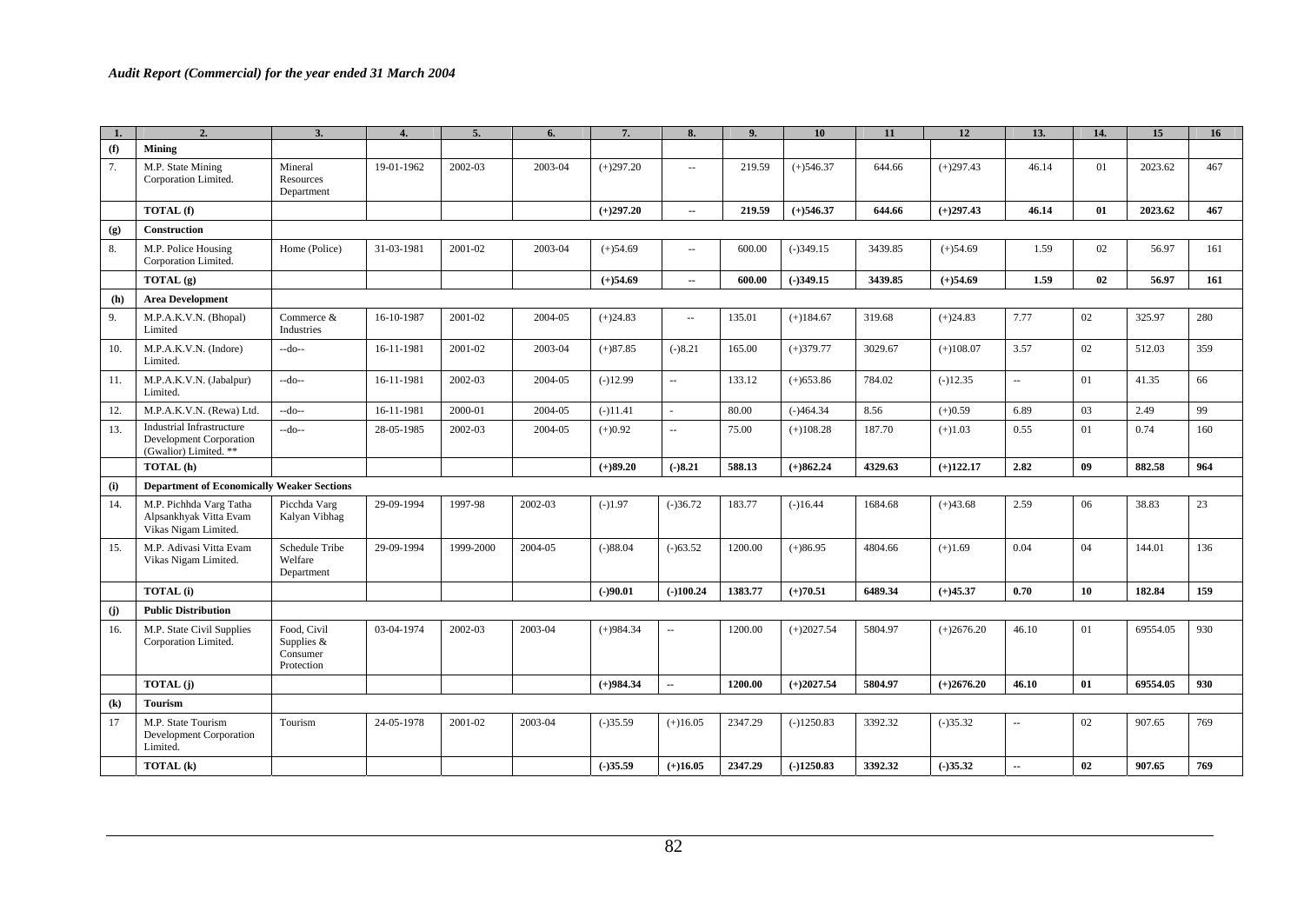|                             | 2.                                                                  | 3.                                                  |                |                                           | 6.      | 7.                       | 8                        | 9        | 10                       | 11        | 12                       | 13.                      | 14.    | 15                       | 16                       |
|-----------------------------|---------------------------------------------------------------------|-----------------------------------------------------|----------------|-------------------------------------------|---------|--------------------------|--------------------------|----------|--------------------------|-----------|--------------------------|--------------------------|--------|--------------------------|--------------------------|
| $\left( \mathbf{I} \right)$ | Financing                                                           |                                                     |                |                                           |         |                          |                          |          |                          |           |                          |                          |        |                          |                          |
| 18.                         | The Provident Investment<br>Company Limited.                        | Finance                                             | 04-12-1926     | 2001-02                                   | 2004-05 | $(+)42.33$               |                          | 49.66    | $(+)44.53$               | 46.66     | $(+)42.33$               | 90.72                    | 02     | 124.65                   | 23                       |
| 19.                         | M.P. State Industrial<br><b>Development Corporation</b><br>Limited. | Commerce &<br>Industry                              | 13-09-1965     | 2002-03                                   | 2004-05 | $(-)27781.17$            | $\overline{\phantom{a}}$ | 8109.18  | $(-)58845.36$            | 60974.45  | $(-)24939.19$            | $\sim$                   | 01     | 238.88                   | 106                      |
|                             | <b>TOTAL</b> (I)                                                    |                                                     |                |                                           |         | $(-)27738.84$            |                          | 8158.84  | $(-)58800.83$            | 61021.11  | $(-)24896.86$            | $\overline{a}$           | 03     | 363.53                   | 129                      |
| (m)                         | <b>Miscellaneous</b>                                                |                                                     |                |                                           |         |                          |                          |          |                          |           |                          |                          |        |                          |                          |
| 20.                         | M.P. Urja Vikas Nigam Limited.                                      | Energy<br>Department                                | 25-08-1982     | 2002-03                                   | 2003-04 | $(-)311.86$              | $\sim$                   | 68.92    | $(-)131.75$              | 3.33      | $(-)$ 311.86             | $\sim$                   | 01     | 9.94                     | 242                      |
|                             | TOTAL (m)                                                           |                                                     |                |                                           |         | $(-)311.86$              | $\sim$                   | 68.92    | $(-)131.75$              | 3.33      | $(-)311.86$              | $\sim$                   | 01     | 9.94                     | 242                      |
| (n)                         | Energy                                                              |                                                     |                |                                           |         |                          |                          |          |                          |           |                          |                          |        |                          |                          |
| 21.                         | M. P. Power Transmission<br>Company Limited.                        | Energy                                              | $22 - 11 - 01$ | 2003-04                                   | 2004-05 | $\sim$                   | $\sim$                   | 5.01     | $\sim$                   | 1.53      | $\sim$                   | $\sim$                   | $\sim$ | $\overline{\phantom{a}}$ | $\overline{\phantom{a}}$ |
| 22.                         | M. P. Poorv Kshetra Vidyut<br>Vitaran Company Limited.              | $-do-$                                              | 31-05-02       | 2003-04                                   | 2004-05 | $\sim$                   | $\sim$                   | 5.01     | $\overline{\phantom{a}}$ | 4.88      | $\overline{\phantom{a}}$ | $\sim$                   | $\sim$ | $\sim$                   | $\sim$                   |
| 23.                         | M. P. Paschim Kshetra Vidyut<br>Vitaran Company Limited.            | $-do-$                                              | 31-05-02       | 2003-04                                   | 2004-05 | $\sim$                   | $\sim$                   | 5.01     | $\overline{\phantom{a}}$ | $(-)2.03$ | $\sim$                   | $\sim$                   | $\sim$ | $\sim$                   | $\sim$                   |
| 24.                         | M. P. Power Generating<br>Company Limited.                          | $-do-$                                              | $22 - 11 - 01$ | 2003-04                                   | 2004-05 | $\sim$                   | $\overline{\phantom{a}}$ | 5.01     | $\overline{\phantom{a}}$ | $(-)1.83$ | $\overline{\phantom{a}}$ | $\sim$                   | $\sim$ | $\sim$                   | $\sim$                   |
| 25.                         | M. P. Madhya Kshetra Vidyut<br>Vitaran Company Limited              | $-do-$                                              | $31 - 05 - 02$ | 2002-03                                   | 2003-04 | $\sim$                   | $\sim$                   | 5.01     | $\overline{a}$           | 0.37      | $\overline{\phantom{a}}$ | $\sim$                   | 01     | $\overline{\phantom{a}}$ | $\sim$                   |
|                             | Total-n                                                             |                                                     |                |                                           |         | $\overline{\phantom{a}}$ | $\sim$                   | 25.05    | $\sim$                   | 2.92      | $\sim$                   | $\sim$                   | 01     | цú.                      | $\sim$                   |
|                             | $TOTAL - A$                                                         |                                                     |                |                                           |         | $(-)26125.88$            | $\overline{a}$           | 18563.24 | $(-)54358.72$            | 97261.76  | $(-)21384.45$            | ä.                       | 40     | 103499.16                | 6496                     |
| <b>B.</b>                   | <b>Statutory Corporations</b>                                       |                                                     |                |                                           |         |                          |                          |          |                          |           |                          |                          |        |                          |                          |
| 1.                          | Madhya Pradesh State Electricity<br>Board                           | Energy                                              | 01-04-1957     | 2002-03                                   | 2004-05 | $(-)15438.00$            |                          | 16961.71 | $(-)221998.00$           | 554524.72 | $(+)27929.79$            | 5.04                     | 01     | 444349.25                | 60255                    |
| 2.                          | M.P. Road Transport Corporation                                     | Transport                                           | 21-05-1962     | 2002-03<br>$(1-1-03$ to<br>$31 - 03 - 03$ | 2004-05 | $(-)1604.13$             | $\overline{\phantom{a}}$ | 14180.88 | $(-)68829.83$            | 10977.28  | $(-)1308.38$             | $\overline{\phantom{a}}$ | 01     | 5001.97                  | 10965                    |
| 3.                          | Madhya Pradesh Financial<br>Corporation                             | Finance                                             | 30-06-1955     | 2002-03                                   | 2003-04 | $(-)2811.53$             | $\overline{\phantom{a}}$ | 8808.36  | $(-)23871.51$            | 54520.17  | $(+)2409.32$             | 4.42                     | 01     | 3634.44                  | 330                      |
| 4.                          | Madhya Pradesh<br>Ware-Housing and Logistics<br>Corporation         | Food, Civil<br>Supplies &<br>Consumer<br>Protection | 19-02-1958     | 2002-03                                   | 2004-05 | $(+)946.20$              | $\sim$                   | 656.16   | $(+)$ 5468.28            | 6972.89   | $(+)960.06$              | 13.77                    | 01     | 3511.25                  | 1470                     |
|                             | TOTAL-B                                                             |                                                     |                |                                           |         | $(-)18907.46$            | $\sim$                   | 40607.11 | $(-)309231.06$           | 626995.06 | $(+)29990.79$            | 4.78                     | 04     | 456496.91                | 73020                    |
|                             | <b>GRAND TOTAL (A+B)</b>                                            |                                                     |                |                                           |         | $(-)45033.34$            | $\sim$                   | 59170.35 | $(-)363589.78$           | 724256.82 | $(+)8606.34$             | 1.19                     | 44     | 559996.07                | 79516                    |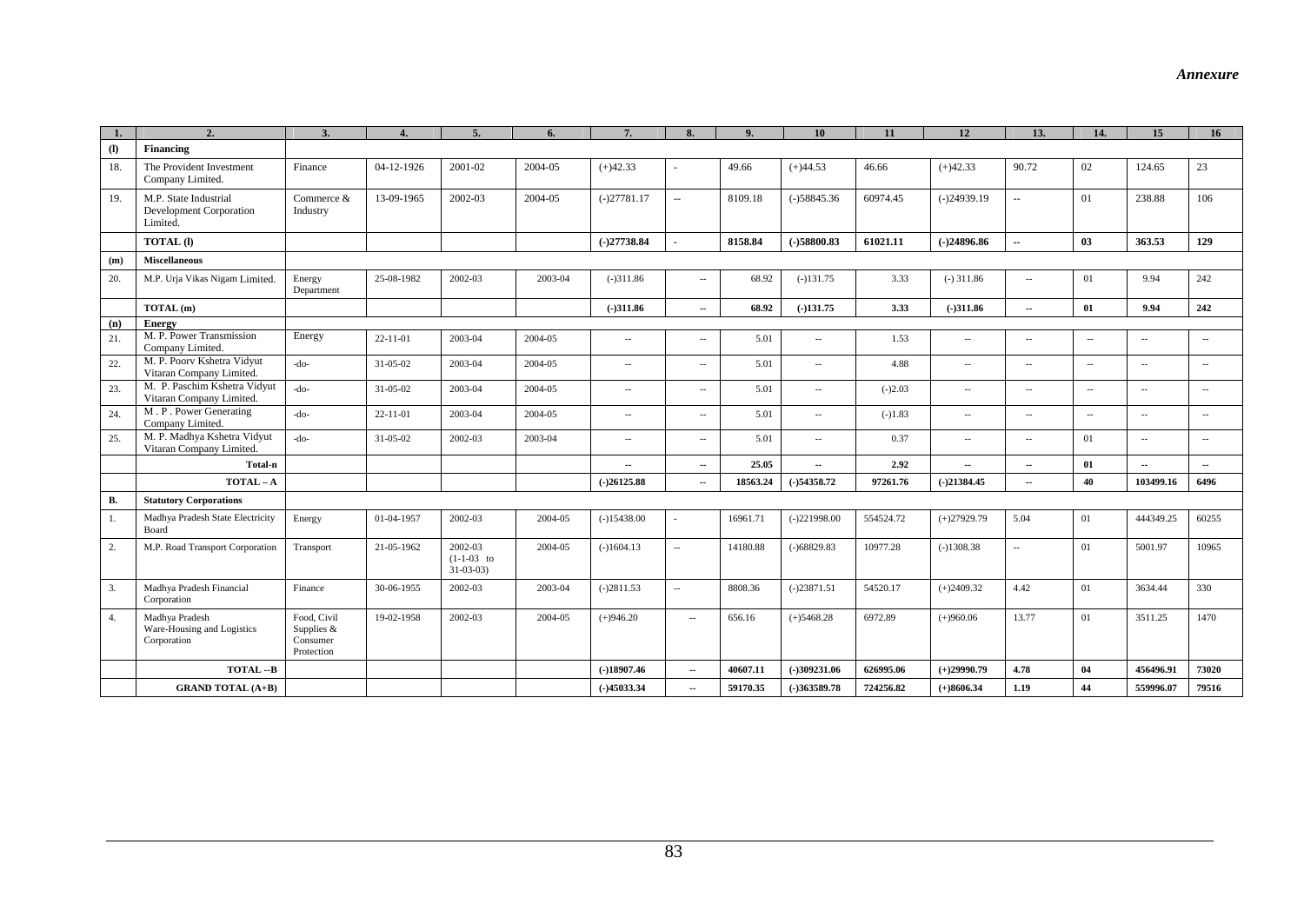|                             | 2.                                                               | 3.                                    |            | 5.        | 6.        | 7.            | 8.                        | 9.       | 10                                                            | 11           | 12                                                                                                              | 13.                      | 14.                      | 15                       | 16                       |
|-----------------------------|------------------------------------------------------------------|---------------------------------------|------------|-----------|-----------|---------------|---------------------------|----------|---------------------------------------------------------------|--------------|-----------------------------------------------------------------------------------------------------------------|--------------------------|--------------------------|--------------------------|--------------------------|
| $\mathbf{C}$                | <b>Non-working Companies</b>                                     |                                       |            |           |           |               |                           |          |                                                               |              |                                                                                                                 |                          |                          |                          |                          |
| (a)                         | <b>Agriculture</b>                                               |                                       |            |           |           |               |                           |          |                                                               |              |                                                                                                                 |                          |                          |                          |                          |
| 1.                          | M.P.Lift Irrigation<br>Corporation Limited.                      | Water resources<br>Deptt.             | 13-07-1976 | 1991-92   | 2003-04   | $(-)6.40$     | $\sim$ $\sim$             | 592.29   | $(-)621.97$                                                   | $(-)24.81$   | $(-)6.40$                                                                                                       | $\overline{a}$           | 12                       | $\overline{a}$           | $\overline{\phantom{a}}$ |
| 2                           | M.P.State Dairy Development<br>Corporation Limited.              | Agriculture                           | 22-03-1975 | 2001-2002 | 2002-2003 |               |                           |          | M.P. Cooperative Dairy Federation Limited w.e.f. August 1983. |              | No profit and loss account has been prepared as all the assets and liabilities have been taken over by          |                          | $\overline{2}$           |                          |                          |
|                             | Total (a)                                                        |                                       |            |           |           | $(-)6.40$     | $\overline{\phantom{a}}$  | 592.29   | $(-)621.97$                                                   | $(-)24.81$   | $(-)6.40$                                                                                                       | ۰.                       | 14                       | $\overline{\phantom{a}}$ | $\sim$                   |
| (b)                         | <b>Industries</b>                                                |                                       |            |           |           |               |                           |          |                                                               |              |                                                                                                                 |                          |                          |                          |                          |
| 3.                          | M.P. Leather* Development<br>Corporation Limited.                | <b>Rural Industries</b><br>Department | 25-11-1981 | 1994-95   | 2002-03   | $(+)2.54$     | $(-)0.54$                 | 71.79    | $(+)34.54$                                                    | $(+)717.68$  | $(+)2.85$                                                                                                       | 0.40                     | 09                       | 65.11                    | 17                       |
| 4.                          | M.P.Film Development<br>Corporation Limited.                     | Department of<br>Culture              | 16-12-1981 | 2003-04   | 2004-05   |               |                           |          |                                                               |              | Profit and loss account has not been prepared as the company has gone for voluntary winding up in December 1998 |                          |                          |                          |                          |
| 5.                          | M.P. State Industries<br>Corporation Limited.                    | Commerce and<br>Industries            | 11-04-1961 | 2001-02   | 2003-04   | $(-)2211.53$  | $\mathbb{L}^{\mathbb{L}}$ | 1511.67  | $(-)6990.35$                                                  | $(+)996.29$  | $(-)2064.75$                                                                                                    | $\sim$                   | 02                       | 1747.13                  | 17                       |
|                             | Total (b)                                                        |                                       |            |           |           | $(-)2208.99$  | $(-)0.54$                 | 1583.46  | $(-)6955.81$                                                  | $(+)1713.97$ | $(-)2061.90$                                                                                                    |                          | 11                       | 1812.24                  | 34                       |
| $\left( \mathbf{c} \right)$ | <b>Electronics</b>                                               |                                       |            |           |           |               |                           |          |                                                               |              |                                                                                                                 |                          |                          |                          |                          |
| 6.                          | Optel Telecommunication<br>Limited                               | Commerce and<br>Industries            | 23-12-1988 | 2002-03   | 2004-05   | $(-)2024.95$  | $\sim$                    | 2396.72  | $(-)6480.94$                                                  | 4991.34      | $(-)1735.85$                                                                                                    | $\sim$ $\sim$            | 01                       | 4.00                     | $\sim$ $\sim$            |
|                             | Total (c)                                                        |                                       |            |           |           | $(-)2024.95$  | $\sim$                    | 2396.72  | $(-)6480.94$                                                  | 4991.34      | $(-)1735.85$                                                                                                    | $\overline{\phantom{a}}$ | 01                       | 4.00                     | $\sim$                   |
| (d)                         | <b>Textiles</b>                                                  |                                       |            |           |           |               |                           |          |                                                               |              |                                                                                                                 |                          |                          |                          |                          |
| 7.                          | M.P. State Textile<br>Corporation Limited.                       | Commerce and<br>Industries            | 27-11-1970 | 2002-03   | 2003-04   | $(-)1623.36$  | $\sim$ $\sim$             | 685.95   | $(-)9528.80$                                                  | 208.31       | $(-)1260.34$                                                                                                    | $-$                      | 01                       | 102.01                   | 37                       |
|                             | Total (d)                                                        |                                       |            |           |           | $(-)1623.36$  | $\overline{\phantom{a}}$  | 685.95   | $(-)9528.80$                                                  | 208.31       | $(-)1260.34$                                                                                                    | $\overline{\phantom{a}}$ | 01                       | 102.01                   | 37                       |
| (e)                         | <b>Construction</b>                                              |                                       |            |           |           |               |                           |          |                                                               |              |                                                                                                                 |                          |                          |                          |                          |
| 8.                          | M.P. Rajya Setu Nirman<br>Nigam Limited.                         | <b>PWD</b>                            | 04-10-1978 | 1989-90   | 1993-94   | $(-)112.99$   |                           | 500.00   | $(-)215.04$                                                   | $(+) 286.90$ | $(-)112.99$                                                                                                     |                          | 14                       |                          |                          |
|                             | Total (e)                                                        |                                       |            |           |           | $(-)112.99$   |                           | 500.00   | $(-)215.04$                                                   | $(+)$ 286.90 | $(-)112.99$                                                                                                     |                          | 14                       |                          |                          |
| (f)                         | <b>Financing</b>                                                 |                                       |            |           |           |               |                           |          |                                                               |              |                                                                                                                 |                          |                          |                          |                          |
| 9.                          | M.P. Panchayati Raj Vitta<br>Evam Gramin Vikas Nigam<br>Limited. | Panchayat and<br>Rural<br>Development | 30-03-1981 | 2002-03   | 2004-05   | $(+)1.86$     |                           | 42.92    | $(+)39.35$                                                    | $(+)83.21$   | $(+)1.86$                                                                                                       | 2.24                     | 01                       | 6.92                     |                          |
|                             | Total (f)                                                        |                                       |            |           |           | $(+)1.86$     |                           | 42.92    | $(+)39.35$                                                    | $(+)83.21$   | $(+)1.86$                                                                                                       | 2.24                     | 01                       | 6.92                     |                          |
|                             | <b>TOTAL C</b>                                                   |                                       |            |           |           | $(-)5974.83$  |                           | 5801.34  | $(-)23763.21$                                                 | $(+)7258.92$ | $(-)5175.62$                                                                                                    |                          |                          | 1925.17                  | 71                       |
|                             | <b>GRAND TOTAL (A+B+C)</b>                                       |                                       |            |           |           | $(-)51008.17$ | $\overline{\phantom{a}}$  | 64971.69 | $(-)387352.99$                                                | 731515.74    | $(+)3430.72$                                                                                                    | 0.47                     | $\overline{\phantom{a}}$ | 561921.24                | 79587                    |

(A) Capital employed represents net fixed assets (including capital works-in-progress) plus working capital except in case of finance companies/corporations where the capital employed is worked out as the mean of *aggregate of the opening and closing balance of paid-up capital, free reserves, bonds, deposits and borrowings (including refinance)* 

*(B) Returns on capital employed represent net surplus plus or net loss minus interest on borrowed funds charged to Profit and Loss Account.*

*\* Company revised its accounts at the instance of audit.*

*\*\*Formerly known as Madhya Pradesh AKVN (Gwalior) Limited.*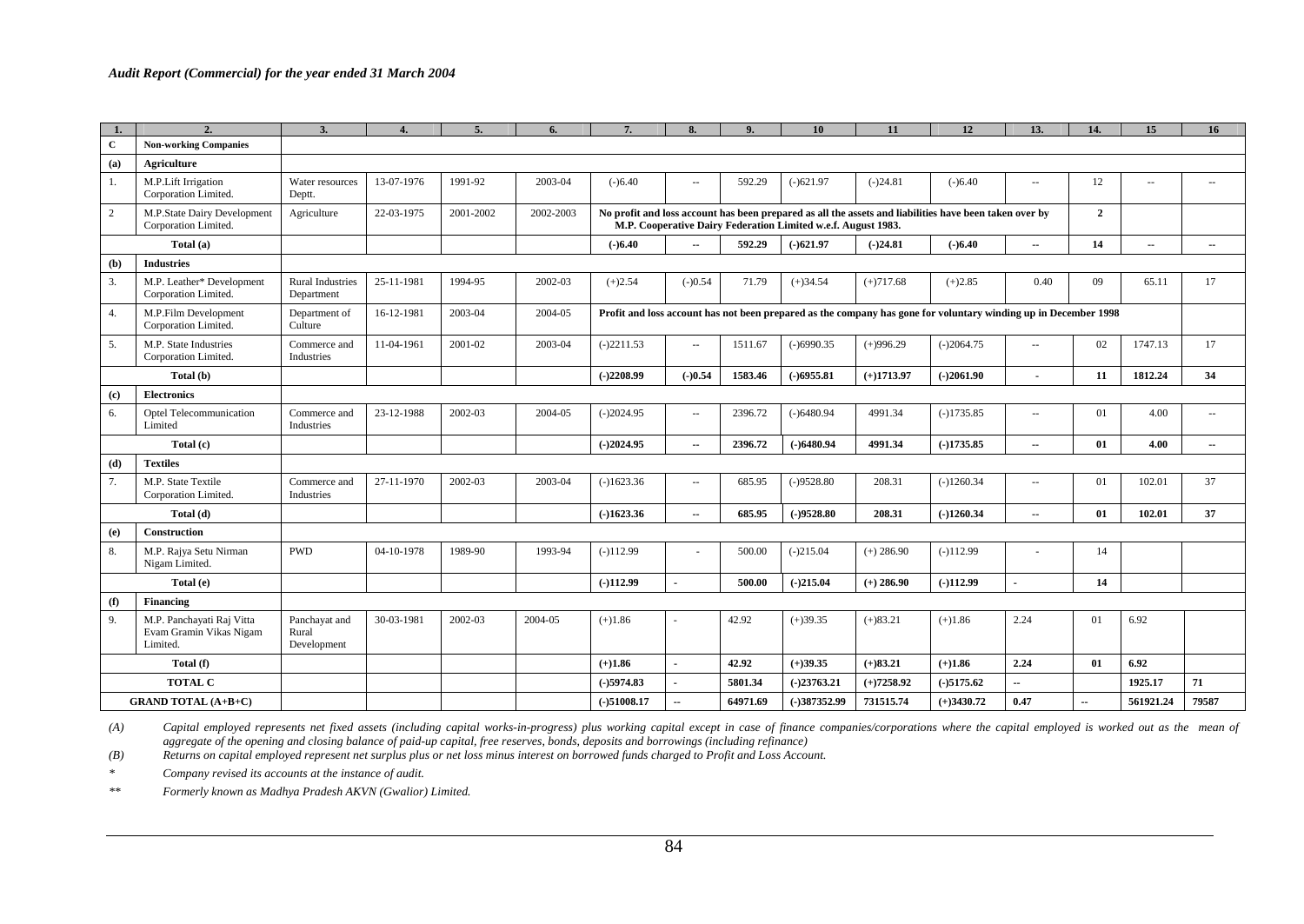#### **ANNEXURE 3**

## *(Referred in paragraphs 1.5 and 1.17)*

## **Statement showing subsidy received, guarantees received, waiver of dues, loans on which moratorium allowed and loans converted into equity during the year and subsidy receivable and guarantees outstanding at the end of March 2004**

**(Figures in columns 3(a) to 7 are rupees in lakh)** 

| <b>SI</b><br>No. | Name of the public sector<br>undertaking                         | Subsidy and grants received during the<br>vear @ |                          |                                                      |                  | end of the year*                                              |                                            |                                                                       | Guarantees received during the year and outstanding at the                                  |                             | Waiver of dues during the year |                          |                                 |                          | Loans on which<br>moratorium<br>allowed | <b>Loans</b> converted<br>into equity<br>during the year |
|------------------|------------------------------------------------------------------|--------------------------------------------------|--------------------------|------------------------------------------------------|------------------|---------------------------------------------------------------|--------------------------------------------|-----------------------------------------------------------------------|---------------------------------------------------------------------------------------------|-----------------------------|--------------------------------|--------------------------|---------------------------------|--------------------------|-----------------------------------------|----------------------------------------------------------|
|                  |                                                                  | <b>Central Govt.</b>                             | <b>State Govt.</b>       | Others                                               | Total            | $\operatorname{Cash}$<br>$\bf Credit$<br>from<br><b>Banks</b> | <b>Loans</b> from<br>other sources         | Letter of<br>Credit<br>opened by<br>banks in<br>respect of<br>imports | Payment obliga-<br>tion under<br>agreement with<br>foreign<br>consultants or<br>contractors | Total                       | Loans repayment<br>written off | Interest<br>waived       | <b>Penal interest</b><br>waived | Total                    |                                         |                                                          |
| $\overline{1}$   | $\overline{2}$                                                   | 3(a)                                             | 3(b)                     | 3(c)                                                 | 3(d)             | 4(a)                                                          | 4(b)                                       | 4(c)                                                                  | 4(d)                                                                                        | 4(e)                        | 5(a)                           | 5(b)                     | 5(c)                            | 5(d)                     | 6                                       | $\overline{7}$                                           |
| A.               | <b>Working Government</b><br>companies                           |                                                  |                          |                                                      |                  |                                                               |                                            |                                                                       |                                                                                             |                             |                                |                          |                                 |                          |                                         |                                                          |
| (a)              | <b>Agriculture and Allied</b>                                    |                                                  |                          |                                                      |                  |                                                               |                                            |                                                                       |                                                                                             |                             |                                |                          |                                 |                          |                                         |                                                          |
| 1.               | M.P. State Agro Industries<br>Development Corporation<br>Limited | 310.16<br>(1.00)                                 | 188.10<br>$(-)$          | $\overline{\phantom{a}}$<br>$\overline{\phantom{a}}$ | 498.26<br>(1.00) | $\overline{a}$                                                | $\overline{\phantom{a}}$                   | $\overline{\phantom{a}}$                                              | <b>.</b>                                                                                    | $\blacksquare$              | $\sim$                         | $\sim$                   |                                 | $\overline{\phantom{a}}$ | ٠                                       | $\overline{\phantom{a}}$                                 |
|                  | Total (a)                                                        | 310.16<br>(1.00)                                 | 188.10<br>$(-)$          | $\overline{\phantom{a}}$<br>$\blacksquare$           | 498.26<br>(1.00) | $\overline{a}$<br>$\overline{\phantom{a}}$                    | $\blacksquare$                             | $\overline{\phantom{a}}$                                              | $\overline{\phantom{a}}$                                                                    | $\blacksquare$              | $\overline{\phantom{a}}$       | $\overline{\phantom{a}}$ | $\overline{\phantom{a}}$        | . .                      | $\blacksquare$                          |                                                          |
| (b)              | <b>Industries</b>                                                |                                                  |                          |                                                      |                  |                                                               |                                            |                                                                       |                                                                                             |                             |                                |                          |                                 |                          |                                         |                                                          |
| 2.               | M.P. Laghu Udyog Nigam<br>Limited.                               | $\sim$<br>(29.55)                                | $\sim$<br>$\sim$         |                                                      | (29.55)          | $\sim$                                                        | $\overline{\phantom{a}}$                   | $\overline{\phantom{a}}$                                              | $\sim$                                                                                      | $\blacksquare$              | $\sim$                         | $\sim$                   |                                 | $\sim$                   | $\sim$                                  | $\sim$                                                   |
|                  | Total (b)                                                        | (29.55)                                          | $\overline{\phantom{a}}$ | $\overline{\phantom{a}}$                             | (29.55)          | $\overline{\phantom{a}}$                                      |                                            | $\overline{\phantom{a}}$                                              |                                                                                             | $\blacksquare$              | $\overline{\phantom{a}}$       | $\overline{\phantom{a}}$ |                                 |                          | $\blacksquare$                          | $\blacksquare$                                           |
| (c)              | <b>Handlooms and Handicrafts</b>                                 |                                                  |                          |                                                      |                  |                                                               |                                            |                                                                       |                                                                                             |                             |                                |                          |                                 |                          |                                         |                                                          |
| 3.               | M.P. Hasthashilp Evam Hath<br>Kargha Vikas Nigam Limited.        | $\overline{\phantom{a}}$<br>(109.54)             | (634.38)                 |                                                      | (743.92)         | $\sim$                                                        | 72.50<br>(377.24)                          | $\sim$                                                                | $\sim$                                                                                      | 72.50<br>(377.24)           | $\sim$                         | $\sim$                   | $\overline{\phantom{a}}$        |                          | $\sim$                                  | н.                                                       |
|                  | Total (c)                                                        | (109.54)                                         | (634.38)                 | $\sim$                                               | (743.92)         | $\blacksquare$                                                | 72.50<br>(377.24)                          | $\blacksquare$                                                        | $\blacksquare$                                                                              | 72.50<br>(377.24)           |                                |                          | $\overline{\phantom{a}}$        |                          | $\blacksquare$                          | $\blacksquare$                                           |
| (d)              | Forest                                                           |                                                  |                          |                                                      |                  |                                                               |                                            |                                                                       |                                                                                             |                             |                                |                          |                                 |                          |                                         |                                                          |
| 4.               | M.P. Rajya Van Vikas Nigam<br>Limited.                           |                                                  |                          |                                                      |                  | $\sim$<br>٠                                                   | $\overline{\phantom{a}}$<br>$\overline{a}$ | $\sim$                                                                | $\sim$                                                                                      | $\sim$<br>$\sim$ $\sim$     | $\sim$                         | $\sim$                   | $\sim$                          | $\sim$                   | $\overline{\phantom{a}}$                | 2950.01                                                  |
|                  | Total (d)                                                        |                                                  |                          |                                                      |                  | ٠<br>٠                                                        | $\qquad \qquad -$<br>$\sim$                |                                                                       |                                                                                             | $\sim$ $-$<br>$\sim$ $\sim$ |                                |                          |                                 |                          |                                         | 2950.01                                                  |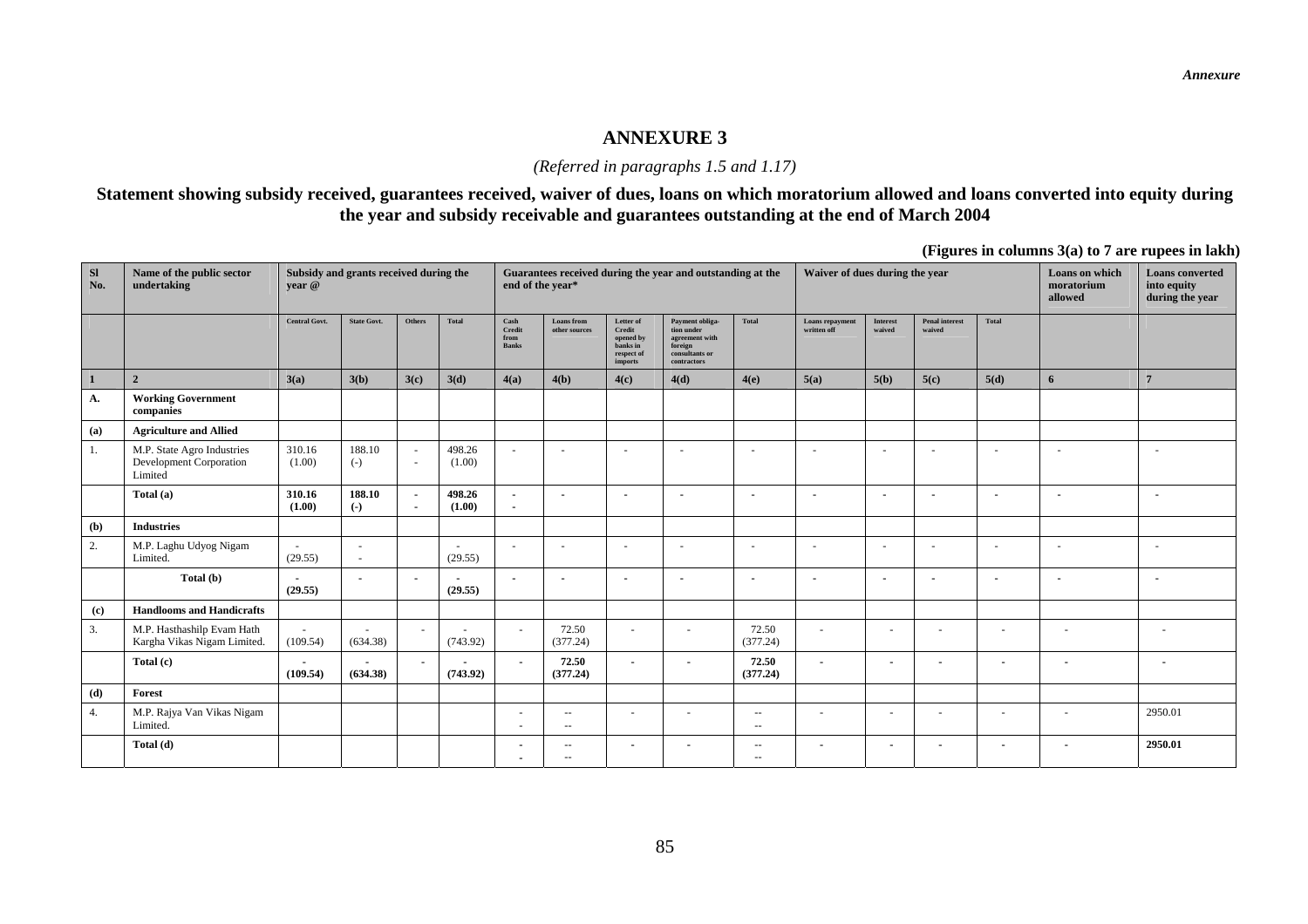| $\vert$ 1 | $\overline{2}$                                                                           | 3(a)                | 3(b)                                  | 3(c)                        | 3(d)                                     | 4(a)                               | 4(b)                                       | 4(c)                                              | 4(d)                                       | 4(e)                                                    | 5(a)                     | 5(b)                     | 5(c)                     | 5(d)                     | 6                        | $\overline{7}$           |
|-----------|------------------------------------------------------------------------------------------|---------------------|---------------------------------------|-----------------------------|------------------------------------------|------------------------------------|--------------------------------------------|---------------------------------------------------|--------------------------------------------|---------------------------------------------------------|--------------------------|--------------------------|--------------------------|--------------------------|--------------------------|--------------------------|
| (e)       | <b>Construction</b>                                                                      |                     |                                       |                             |                                          |                                    |                                            |                                                   |                                            |                                                         |                          |                          |                          |                          |                          |                          |
| 5.        | Madhya Pradesh Police<br>Housing Corporation<br>Limited.                                 | $\sim$              | 4.26<br>$(--)$                        | $\sim$                      | 4.26<br>$(-)$                            | $\sim$                             | $\mathcal{L}_{\mathcal{A}}$<br>(1823.04)   | $\sim$                                            | ×.                                         | $\sim$<br>(1823.04)                                     | $\sim$                   | $\sim$                   | $\sim$                   | $\sim$                   | $\sim$                   | $\sim$                   |
|           | Total (e)                                                                                | $\overline{a}$      | 4.26<br>$(--)$                        | $\overline{\phantom{a}}$    | 4.26<br>$(-)$                            | $\blacksquare$                     | $\overline{\phantom{a}}$<br>(1823.04)      | $\sim$                                            | $\blacksquare$                             | $\overline{\phantom{a}}$<br>(1823.04)                   | $\blacksquare$           | $\overline{\phantom{a}}$ | $\blacksquare$           | $\overline{\phantom{a}}$ | $\overline{\phantom{a}}$ | $\overline{\phantom{a}}$ |
| (f)       | <b>Area Development</b>                                                                  |                     |                                       |                             |                                          |                                    |                                            |                                                   |                                            |                                                         |                          |                          |                          |                          |                          |                          |
| 6.        | M.P.A.K.V.N. (Indore)<br>Limited.                                                        | (1875.23)           | $\sim$<br>(222.50)                    | $\sim$                      | $\mathcal{L}_{\mathcal{A}}$<br>(2097.73) | $\sim$                             | $(--)$                                     |                                                   | ÷.                                         | $\mathord{\hspace{1pt}\text{--}\hspace{1pt}}$<br>$(--)$ |                          | $\sim$                   | ä,                       |                          |                          | ÷.                       |
|           | M.P.A.K.V.N. (Jabalpur)<br>Limited.                                                      | 200.00<br>$(-)$     | 40.00<br>$(--)$                       | $\mathcal{L}_{\mathcal{F}}$ | 240.00<br>$(-)$                          |                                    | $\mathcal{L}_{\mathcal{A}}$<br>(311.23)    |                                                   |                                            | $\sim$<br>(311.23)                                      |                          |                          |                          |                          |                          |                          |
| 7.        | <b>Industrial Infrastructure</b><br><b>Development Corporation</b><br>(Gwalior) Limited. | 183.33<br>$(-)$     | 50.00<br>$(--)$                       |                             | 233.33<br>$(-)$                          | $\sim$<br>$\sim$                   | $(-)$                                      |                                                   | ÷.                                         | $\mathord{\hspace{1pt}\text{--}\hspace{1pt}}$<br>$(-)$  |                          | $\sim$                   | ÷.                       | ÷.                       |                          | $\sim$                   |
|           | Total (f)                                                                                | 383.33<br>(1875.23) | 90.00<br>(222.50)                     |                             | 473.33<br>(2097.73)                      | $\sim$<br>$\blacksquare$           | $\sim$<br>(311.23)                         | $\overline{\phantom{a}}$                          | $\blacksquare$<br>$\overline{\phantom{a}}$ | $\overline{\phantom{a}}$<br>(311.23)                    | $\sim$                   | $\blacksquare$           | $\overline{\phantom{a}}$ | $\blacksquare$           | $\blacksquare$           | $\overline{\phantom{a}}$ |
| (g)       | Development of economically weaker sections                                              |                     |                                       |                             |                                          |                                    |                                            |                                                   |                                            |                                                         |                          |                          |                          |                          |                          |                          |
| 8.        | M.P.Pichhra Varg Tatha<br>Alpasankhyak Vitta Evam<br>Vikas Nigam Limited.                | $\sim$              | ÷.<br>$\bar{a}$                       | $\sim$                      | ÷.<br>$\sim$                             | $\ddot{\phantom{1}}$<br>$\sim$     | $\sim$<br>(3115.9)<br>6)                   |                                                   | $\overline{\phantom{a}}$                   | $\sim$ $\sim$<br>(3115.96)                              | ÷                        | $\overline{\phantom{a}}$ | ÷.                       | $\overline{a}$           |                          | ÷                        |
| 9.        | M.P.Adivasi Vitta Evam<br>Vikas Nigam Limited.                                           | $\sim$<br>$\sim$    | 600.00<br>(99.00)                     | $\sim$<br>$\sim$            | 600.00<br>(99.00)                        | $\sim$<br>$\omega$                 | $\sim$<br>$(--)$                           | $\sim$<br>÷.                                      | $\sim$<br>$\sim$                           | $\sim$ $\sim$<br>$(-)$                                  | ÷                        | $\sim$                   | $\sim$                   | ÷,                       |                          | ÷.                       |
|           | Total $(g)$                                                                              | $\overline{a}$      | 600.00<br>(99.00)                     | $\sim$<br>$\blacksquare$    | 600.00<br>(99.00)                        | $\blacksquare$<br>$\blacksquare$   | $\overline{\phantom{a}}$<br>(3115.96)      | $\overline{\phantom{a}}$                          | $\overline{\phantom{a}}$                   | $\overline{\phantom{a}}$<br>(3115.96)                   | $\blacksquare$           | $\overline{\phantom{a}}$ | $\overline{a}$           | $\overline{a}$           |                          | $\overline{\phantom{a}}$ |
| (h)       | <b>Public Distribution</b>                                                               |                     |                                       |                             |                                          |                                    |                                            |                                                   |                                            |                                                         |                          |                          |                          |                          |                          |                          |
| 10        | M.P.State Civil Supplies<br>Corporation Limited.                                         | 6673.31<br>$(-)$    | 1026.87<br>$(--)$                     | $\sim$                      | 7700.18<br>$(-)$                         | 1500.00<br>(0.02)                  | $\sim$                                     | $\overline{\phantom{a}}$                          | ۰.                                         | 1500.00<br>(0.02)                                       | $\sim$                   | $\sim$                   | $\sim$                   | $\sim$                   |                          |                          |
|           | Total (h)                                                                                | 6673.31<br>$(-)$    | 1026.87<br>$(-)$                      | $\sim$<br>$\blacksquare$    | 7700.18<br>$\left( -\right)$             | 1500.00<br>(0.02)                  | $\mathbf{r}$                               | $\overline{a}$                                    | $\sim$                                     | 1500.00<br>(0.02)                                       | $\overline{a}$           | $\mathbf{r}$             | $\mathbf{r}$             | $\sim$                   | $\sim$                   | $\sim$                   |
| (i)       | <b>Tourism</b>                                                                           |                     |                                       |                             |                                          |                                    |                                            |                                                   |                                            |                                                         |                          |                          |                          |                          |                          |                          |
| 11.       | M.P.State Tourisum<br>Development Corporation<br>Limited.                                | (344.23)            | $\sim$<br>(1154.70)                   | $\sim$<br>$\sim$            | (1498.93)                                | $\sim$<br>$\mathbf{r}$             | $\overline{\phantom{a}}$<br>$\blacksquare$ | $\overline{\phantom{a}}$<br>$\tilde{\phantom{a}}$ | $\overline{\phantom{a}}$                   |                                                         | $\sim$<br>$\blacksquare$ | $\overline{\phantom{a}}$ | $\overline{a}$           | $\sim$                   | $\overline{\phantom{a}}$ | $\overline{\phantom{a}}$ |
|           | Total (i)                                                                                | $\sim$<br>(344.23)  | $\overline{\phantom{a}}$<br>(1154.70) | $\sim$                      | $\overline{\phantom{a}}$<br>(1498.93)    | $\sim$<br>÷,                       | $\blacksquare$<br>$\sim$                   | $\sim$                                            | $\sim$                                     | $\overline{\phantom{a}}$                                | $\blacksquare$<br>$\sim$ | $\sim$                   | $\blacksquare$           | $\sim$                   | $\sim$                   | $\mathbf{r}$             |
| (j)       | <b>Finance</b>                                                                           |                     |                                       |                             |                                          |                                    |                                            |                                                   |                                            |                                                         |                          |                          |                          |                          |                          |                          |
| 12.       | M.P. State Industrial<br>Development Corporation<br>Limited                              | 1150.00<br>$(--)$   | 4.00<br>$(--)$                        | $\overline{\phantom{a}}$    | 1154.00<br>$(--)$                        | $\hspace{0.05cm} \ldots$<br>$\sim$ | $\sim$<br>(1819.50)<br>$\lambda$           | $\overline{\phantom{a}}$                          | $\sim$                                     | $\sim$<br>(1819.50)                                     |                          |                          |                          |                          |                          |                          |
|           | Total (j)                                                                                | 1150.00             | 4.00<br>$(-)$                         | $\sim$                      | 1154.00<br>$(-)$                         | $\sim$                             | $\overline{\phantom{a}}$<br>(1819.50)      | $\sim$                                            | $\overline{\phantom{a}}$                   | $\sim$<br>(1819.50)                                     |                          |                          |                          |                          |                          |                          |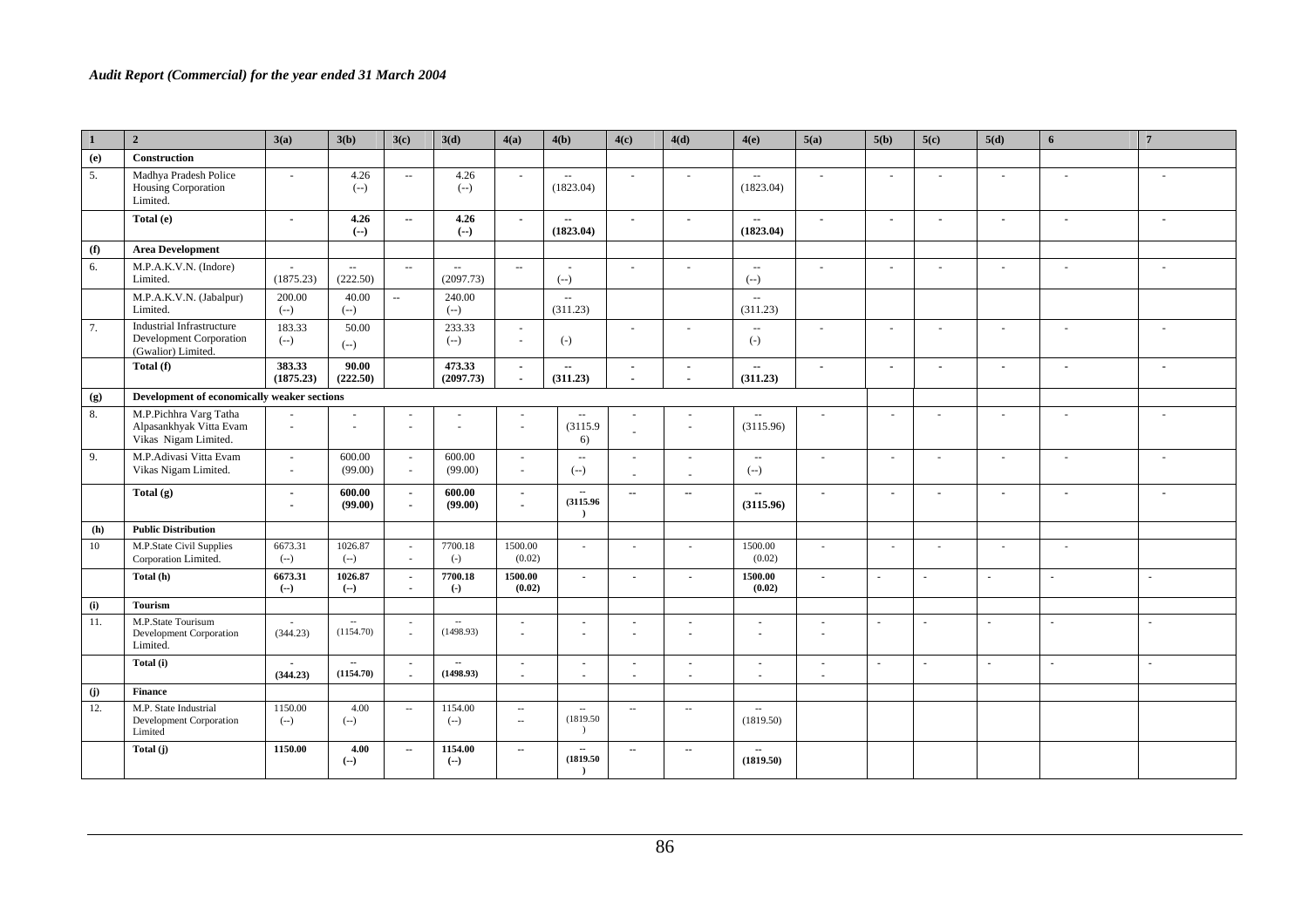| $\overline{1}$             |                                             | 3(a)                 | 3(b)                   | 3(c)                                    | 3(d)                  | 4(a)                  | 4(b)                    | 4(c)           | 4(d)   | 4(e)                     | 5(a)           | 5(b)          | 5(c)   | 5(d)   | 6      |         |
|----------------------------|---------------------------------------------|----------------------|------------------------|-----------------------------------------|-----------------------|-----------------------|-------------------------|----------------|--------|--------------------------|----------------|---------------|--------|--------|--------|---------|
| $\left( \mathbf{k}\right)$ | <b>Miscellaneous</b>                        |                      |                        |                                         |                       |                       |                         |                |        |                          |                |               |        |        |        |         |
| 13.                        | M.P.Urja Vikas Nigam<br>Limited.            | 187.57<br>$(-)$      | 665.92<br>$(-)$        |                                         | 853.49<br>$(--)$      | $\sim$                | $\sim$                  | $\sim$         | $\sim$ | $\sim$                   | $\sim$         | $\sim$        | $\sim$ | $\sim$ | $\sim$ | $\sim$  |
|                            | Total $(k)$                                 | 187.57<br>$(-)$      | 665.92<br>$(-)$        | <b>1979</b><br>$\overline{\phantom{a}}$ | 853.49<br>$(-)$       | $\sim$                | $\sim$                  | $\blacksquare$ |        | $\overline{\phantom{a}}$ | $\blacksquare$ | $\sim$        |        | $\sim$ | $\sim$ | $\sim$  |
|                            | Total $(A)$                                 | 8704.37<br>(2359.55) | 2579.15<br>(2110.58)   | $\sim$<br>$\sim$                        | 11283.52<br>(4470.13) | 1500.00<br>(0.02)     | 72.50<br>(7446.97)      | $\sim$         | $\sim$ | 1572.50<br>(7446.99)     | $\sim$         | $\sim$ $\sim$ | $\sim$ | $\sim$ | $\sim$ | 2950.01 |
| <b>B.</b>                  | <b>Working Statutory</b><br>corporations    |                      |                        |                                         |                       |                       |                         |                |        |                          |                |               |        |        |        |         |
| 1.                         | Madhya Pradesh State<br>Electricity Board** | <b>COL</b><br>. .    | $\cdots$<br>$($ -----) | $\sim$                                  | $\cdots$<br>$(----)$  | $\sim$<br>$\sim$      | 48244.00<br>(443807.00) | ٠<br>۰.        | $\sim$ | 48244.00<br>(443807.00)  |                |               |        |        |        |         |
| 2.                         | M.P. Road Transport<br>Corporation.         | $\sim$               | $- -$                  | $\sim$                                  | $\sim$ $-$            | $\sim$<br>(570.35)    | $\sim$ $-$<br>(1321.92) | ٠              | $\sim$ | $\sim$ $-$<br>(1892.27)  |                |               |        |        |        |         |
| 3.                         | Madhya Pradesh Financial<br>Corporation     |                      | $-  \cdot$<br>$(-)$    |                                         | $\sim$ $-$<br>$(-)$   | 3188.00<br>(48867.76) | $\sim$                  |                | $\sim$ | 3188.00<br>(48867.76)    |                |               |        |        |        |         |
|                            | Total $(B)$                                 | $\sim$               | $\sim$                 |                                         |                       | 3188.00<br>(49438.11) | 48244.00<br>(445128.92) |                |        | 51432.00<br>(494567.03)  |                |               |        |        |        |         |
|                            | Grand Total (A+B)                           | 8704.37<br>(2389.55) | 2579.15<br>(2110.58)   |                                         | 11283.52<br>(4470.13) | 4688.00<br>(50008.46) | 48316.50<br>(452575.89) |                |        | 53004.50<br>(502014.02)  |                |               |        |        |        | 2950.01 |

*\* Figures within brackets under columns 3(a) to 3(d) represent grants and those under columns 4(a) to 4(e) guarantees outstanding at the end of the year.* 

*\*\* Figures for 2003-04 have not been furnished by MPSEB.*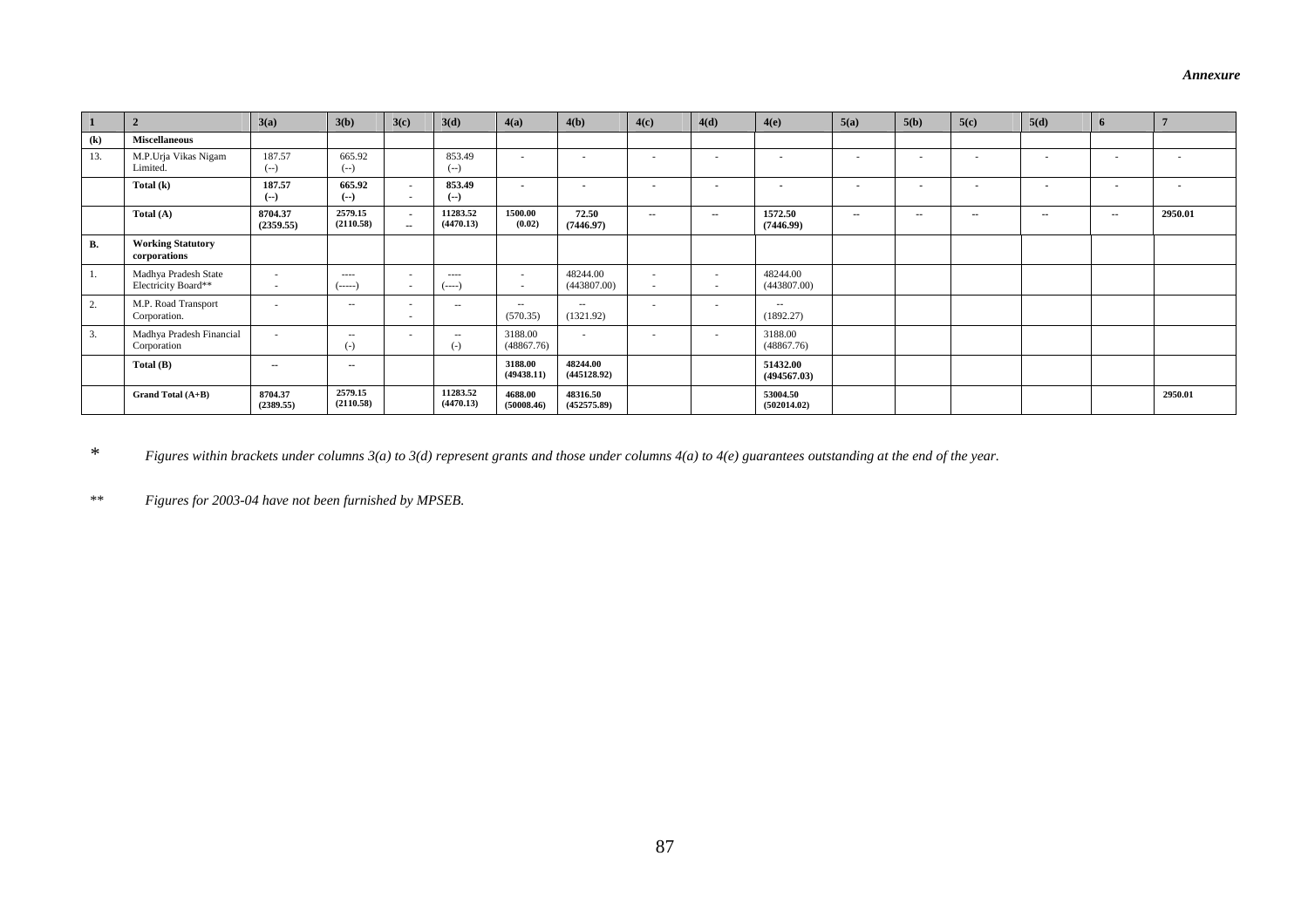## **ANNEXURE 4**

## *(Referred to in paragraph 1.7)*

## **Statement showing financial position of Statutory corporations**

|                                                                    |                |                | (Rupees in crore) |
|--------------------------------------------------------------------|----------------|----------------|-------------------|
| <b>Working Statutory corporations</b>                              |                |                |                   |
| 1. Madhya Pradesh State Electricity Board                          |                |                |                   |
|                                                                    | 2000-01        | 2001-02        | 2002-03           |
|                                                                    |                |                |                   |
| A. Liabilities                                                     |                |                |                   |
| Equity capital                                                     | 231.15         | 169.62         | 169.62            |
| <b>Loans from Government</b>                                       | 2122.59        | 390.62         | 581.28            |
| Other long-term loans (including bonds)                            | 4948.23        | 3749.29        | 3492.67           |
| Reserves and surplus                                               | $\overline{a}$ | $\overline{a}$ | $\overline{a}$    |
| Current liabilities and provisions                                 | 9146.34        | 8522.21        | 9679.39           |
| <b>Total A</b>                                                     | 16448.31       | 12831.74       | 13922.96          |
| <b>B.</b> Assets                                                   |                |                |                   |
| Gross fixed assets                                                 | 10093.09       | 9106.21        | 9819.19           |
| Less: Depreciation                                                 | 4642.56        | 4113.73        | 4598.45           |
| Net fixed assets                                                   | 5450.53        | 4992.48        | 5220.74           |
| Capital works-in-progress                                          | 2130.90        | 1965.20        | 2098.52           |
| Deferred cost                                                      | 1.48           | 1.33           | 1.27              |
| <b>Current</b> assets                                              | 6728.40        | 3789.65        | 4355.94           |
| Investments                                                        | 688.83         | 194.05         | 218.13            |
| Profit and Loss Account                                            | 1448.17        | 1889.03        | 2028.36           |
| $\overline{\text{Total}} - \text{B}$                               | 16448.31       | 12831.74       | 13922.96          |
| (C) Capital employed                                               | 5163.49        | 5044.87        | 5545.24           |
| 1. Madhya Pradesh Road Transport Corporation                       |                |                |                   |
|                                                                    | 2001-02        | 2002-03        | 2003-04           |
| A. Liabilities                                                     |                |                |                   |
| Capital (including capital loan and equity capital)                | 182.37         | 141.82         | 141.82            |
| Borrowings (Government)                                            | 22.50          | 17.50          | 17.50             |
| (Others)                                                           | 122.26         | 142.31         | 141.65            |
| Funds <sup>\$</sup>                                                | 547.74         | 428.12         | 437.06            |
| Trade dues and other current liabilities (including<br>provisions) | 666.81         | 553.66         | 588.37            |
| Total - A                                                          | 1541.68        | 1283.41        | 1326.40           |
| <b>B.</b> Assets                                                   |                |                |                   |
| <b>Gross Block</b>                                                 | 634.52         | 461.07         | 459.55            |
| Less: Depreciation                                                 | 77.87          | 55.20          | 59.95             |
| Net fixed assets                                                   | 556.65         | 405.87         | 399.60            |
| Capital works-in-progress (including cost of chassis)              | 4.65           | 3.44           | 3.44              |
| <b>Investments</b>                                                 | 0.12           | 0.09           | 0.09              |
| Current assets, loans and advances                                 | 199.72         | 185.72         | 189.98            |
| <b>Accumulated loss</b>                                            |                |                | 733.29            |
|                                                                    | 780.54         | 688.29         |                   |
| <b>Total - B</b>                                                   | 1541.68        | 1283.41        | 1326.40           |
| C. Capital employed <sup>#</sup>                                   | 94.21          | 41.37          | 4.65              |

 $\overline{a}$ 

*<sup>\*\*</sup> Capital employed represents net fixed assets (including capital works-in-progress) plus working capital. While working out working capital, the element of deferred cost and investments have been excluded from current assets.* 

*<sup>\$</sup> Excluding depreciation funds.* 

*<sup>#</sup> Capital employed represents net fixed assets (including capital works-in-progress) plus working capital.*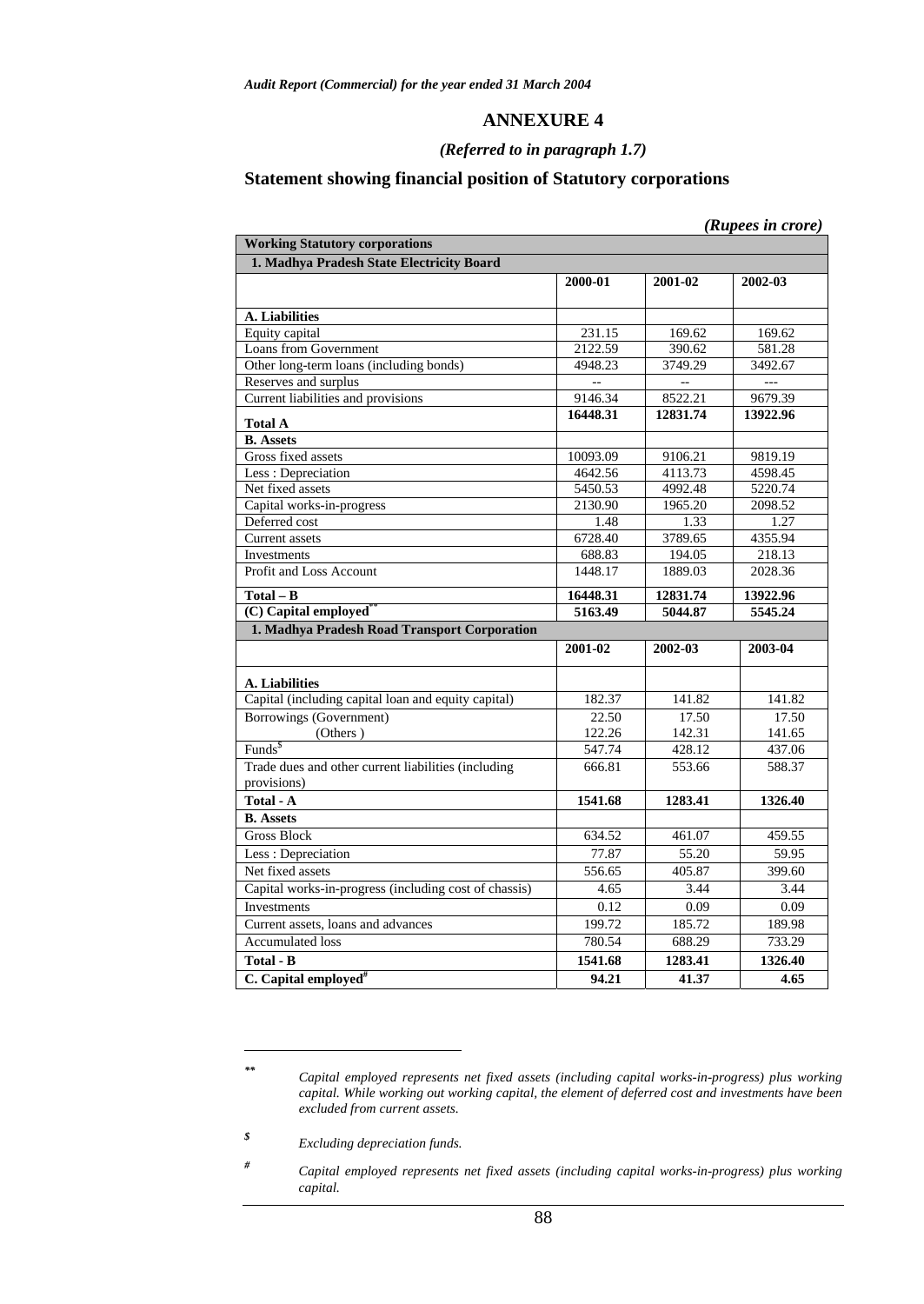| 3. Madhya Pradesh Financial Corporation                                                    |                |                          |         |  |  |  |  |
|--------------------------------------------------------------------------------------------|----------------|--------------------------|---------|--|--|--|--|
|                                                                                            | 2001-02        | 2002-03                  | 2003-04 |  |  |  |  |
| A. Liabilities                                                                             |                |                          |         |  |  |  |  |
| Paid-up capital                                                                            | 88.08          | 88.08                    | 73.78   |  |  |  |  |
| Share application money                                                                    |                | $\overline{\phantom{a}}$ |         |  |  |  |  |
| Reserve fund and other reserves and surplus                                                | 10.19          | 10.04                    | 9.27    |  |  |  |  |
| Borrowings:                                                                                |                |                          |         |  |  |  |  |
| (i) Bonds and debentures                                                                   | 283.02         | 282.60                   | 228.62  |  |  |  |  |
| (ii) Fixed deposits                                                                        |                |                          |         |  |  |  |  |
| (iii) Industrial Development Bank of India & Small<br>Industries Development Bank of India | 162.00         | 159.45                   | 138.83  |  |  |  |  |
| (iv) Reserve Bank of India                                                                 | $\blacksquare$ |                          |         |  |  |  |  |
| (v) Loan towards share capital from:                                                       |                |                          |         |  |  |  |  |
| (a) State Government                                                                       | 1.73           | 1.73                     | 1.43    |  |  |  |  |
| (b) Industrial Development Bank of India                                                   | 1.74           | 1.74                     | 1.43    |  |  |  |  |
| (vi) Others (including State Government)                                                   |                |                          |         |  |  |  |  |
| Other Liabilities and provisions                                                           | 3.72           | 5.57                     | 3.39    |  |  |  |  |
| $Total - A$                                                                                | 550.48         | 549.21                   | 456.75  |  |  |  |  |
| <b>B.</b> Assets                                                                           |                |                          |         |  |  |  |  |
| Cash and Bank balances                                                                     | 34.24          | 5.36                     | 15.59   |  |  |  |  |
| Investments                                                                                | 3.28           | 3.25                     | 2.67    |  |  |  |  |
| Loans and advances                                                                         | 287.21         | 287.28                   | 209.87  |  |  |  |  |
| Net fixed assets                                                                           | 10.23          | 9.76                     | 8.76    |  |  |  |  |
| Other assets                                                                               | 4.92           | 4.84                     | 4.32    |  |  |  |  |
| Miscellaneous expenditure                                                                  | 210.60         | 238.72                   | 215.54  |  |  |  |  |
| $Total - B$                                                                                | 550.48         | 549.21                   | 456.75  |  |  |  |  |
| C. Capital employed <sup>*</sup>                                                           | 546.76         | 545.20                   | 498.50  |  |  |  |  |
| 4. Madhya Pradesh Warehousing and Logistics Corporation                                    |                |                          |         |  |  |  |  |
|                                                                                            | 2000-01        | 2001-02                  | 2003-04 |  |  |  |  |
| A. Liabilities                                                                             |                |                          |         |  |  |  |  |
| Paid-up Capital                                                                            | 9.60           | 9.60                     | 6.56    |  |  |  |  |
| Advances against Capital                                                                   |                | $-$                      | $-$     |  |  |  |  |
| Reserves and surplus                                                                       | 62.78          | 83.89                    | 65.57   |  |  |  |  |
| Borrowings:<br>Government                                                                  | 0.46           | 1.41                     | 1.33    |  |  |  |  |
| Others                                                                                     | 20.26          |                          |         |  |  |  |  |
| Trade dues and current liabilities<br>(including provisions)                               | 13.83          | 14.72                    | 12.27   |  |  |  |  |
| <b>Total A</b>                                                                             | 106.93         | 109.62                   | 85.73   |  |  |  |  |
| <b>B.</b> Assets                                                                           |                |                          |         |  |  |  |  |
| <b>Gross Block</b>                                                                         | 120.35         | 127.26                   | 93.68   |  |  |  |  |
| Less: Depreciation                                                                         | 33.71          | 38.62                    | 31.05   |  |  |  |  |
| Net Fixed assets                                                                           | 86.64          | 88.64                    | 62.63   |  |  |  |  |
| Capital works-in-progress                                                                  | 2.61           | 1.76                     | 2.87    |  |  |  |  |
| Current assets, loan and advances                                                          | 17.68          | 19.22                    | 20.23   |  |  |  |  |
| <b>Total -B</b>                                                                            | 106.93         | 109.62                   | 85.73   |  |  |  |  |
| Capital employed                                                                           | 93.10          | 94.90                    | 73.46   |  |  |  |  |

 $\overline{a}$ 

*<sup>\*</sup>* Capital employed represents the mean of the aggregate of opening and closing balances of paid-up capital, loans in lieu of capital, seed money, debentures, reserves (other than those which have been funded specifically and backed by investments outside), bonds, deposits and borrowings (including refinance).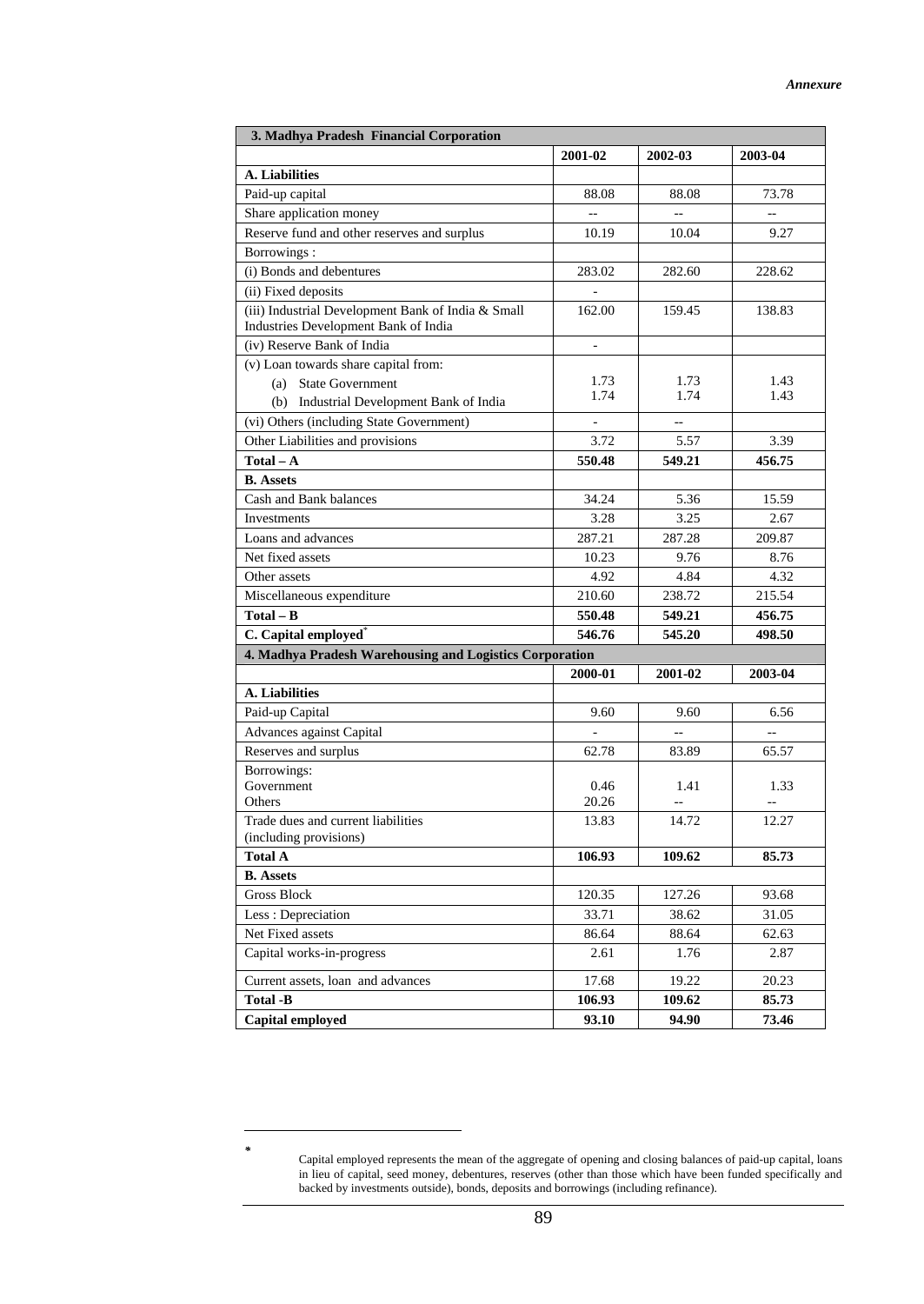## **ANNEXURE 5**

## *(Referred to in paragraph 1.7)*

## **Statement showing working results of Statutory corporations**

| (Rupees in crore) |  |
|-------------------|--|

|                | A. Working Statutory corporations                                                                                                      |             |                                      |                                        |             |
|----------------|----------------------------------------------------------------------------------------------------------------------------------------|-------------|--------------------------------------|----------------------------------------|-------------|
| 1.             | <b>Madhya Pradesh State Electricity Board</b>                                                                                          |             |                                      |                                        |             |
|                | <b>Particulars</b>                                                                                                                     |             | 2000-01                              | 2001-02                                | 2002-03     |
| 1              | (a) Revenue receipts                                                                                                                   |             |                                      |                                        | 4794.50     |
|                | (b) Subsidy/Subvention from Government                                                                                                 |             |                                      |                                        | 668.00      |
|                | <b>Total</b>                                                                                                                           |             | 5993.02                              | 5179.96                                | 5462.50     |
| $\overline{c}$ | Revenue expenditure (net of expenses capitalised) including write-<br>off of intangible assets but excluding depreciation and interest |             | 5864.55                              | 5452.55                                | 4788.48     |
| 3              | Gross Surplus $(+)/$ Deficit $(-)$ for the year $(1-2)$                                                                                |             | 128.47                               | $(-)272.59$                            | 674.02      |
| $\overline{4}$ | Adjustments relating to previous years                                                                                                 |             | $(-)84.50$                           | 567.37                                 | $(-)0.08$   |
| 5              | Final Gross Surplus $(+)/\text{Deficit}(-)$ for the year $(3+4)$                                                                       |             | 43.97                                | $(-)294.78$                            | 673.94      |
| 6              | Appropriations:                                                                                                                        |             |                                      |                                        |             |
|                | (a) Depreciation (less capitalised)                                                                                                    |             | 564.46                               | 540.15                                 | 487.53      |
|                | (b) Interest on Government loans                                                                                                       |             | 251.05                               | 206.07                                 | 62.77       |
|                | (c) Interest on others, bonds, advance, etc. and finance charges                                                                       |             | 1085.84                              | 732.24                                 | 746.05      |
|                | (d) Total interest on loans $\&$ finance charges (b+c)                                                                                 |             | 1336.89                              | 938.31                                 | 808.82      |
|                | (e) Less :- Interest capitalised                                                                                                       |             | 383.57                               | 379.74                                 | 468.03      |
|                | (f) Net interest charged to revenue (d-e)                                                                                              |             | 953.32                               | 558.57                                 | 340.79      |
|                | $(g)$ Total appropriations $(a+f)$                                                                                                     |             | 1517.78                              | 1098.72                                | 828.32      |
| $\tau$         | Surplus(+)/deficit(-)before accounting for subsidy from State<br>Government $\{5-6(g)-1(b)\}$                                          |             | $(-)1753.27$<br>$(-)1646.90$         |                                        | $(-)822.38$ |
| 8              | Net Surplus $(+)/$ Deficit $(-)$ {5-6(g)}                                                                                              |             | $(-)1473.81$<br>$(-)803.93$          |                                        | $(-)154.38$ |
| 9              | Total return on capital employed <sup>*</sup>                                                                                          |             | $(-)520.49$<br>$(-)333.38$           |                                        | $(-)279.30$ |
| 10             | Percentage of return on capital employed                                                                                               |             |                                      |                                        | --          |
| 2.             | <b>Madhya Pradesh Road Transport Corporation</b>                                                                                       | $\ast$      |                                      |                                        |             |
|                |                                                                                                                                        | 2001-02     | 2002-03<br>(up to 31-<br>$12 - 2002$ | 2002-03<br>$(1-1-03)$ to<br>$31-03-03$ | 2003-04     |
| $\mathbf{1}$   | Operating                                                                                                                              |             |                                      |                                        |             |
|                | (a) Revenue                                                                                                                            | 243.99      | 172.77                               | 48.64                                  | 175.03      |
|                | (b) Expenditure                                                                                                                        | 363.43      | 251.48                               | 61.72                                  | 209.25      |
|                | (c) Surplus(+)/Deficit(-)                                                                                                              | $(-)119.44$ | $(-)78.71$                           | $(-)13.08$                             | $(-)34.22$  |
| $\overline{c}$ | Non-operating                                                                                                                          |             |                                      |                                        |             |
|                | (a) Revenue                                                                                                                            | 3.51        | 3.96                                 | 1.38                                   | 4.97        |
|                | (b) Expenditure                                                                                                                        | 25.27       |                                      | 4.34                                   | 15.75       |
|                | $(c)$ Surplus $(+)/$ Deficit $(-)$                                                                                                     | $(-)21.76$  | $(-)5.27$                            | $(-)2.96$                              | $(-)10.78$  |
| 3              | <b>Total</b>                                                                                                                           |             |                                      |                                        |             |
|                | (a) Revenue                                                                                                                            | 247.50      | 176.73                               | 50.02                                  | 180.00      |
|                | (b) Expenditure                                                                                                                        | 388.70      | 260.71                               | 66.06                                  | 225.00      |
|                | (c) Net $Profit(+) / Loss(-)$                                                                                                          | $(-)141.20$ | $(-)83.98$                           | $(-)16.04$                             | $(-)45.00$  |
| $\overline{4}$ | Interest on capital and loans                                                                                                          | 15.34       | 12.15                                | 2.96                                   | 11.00       |
| $\mathbf{5}$   | Total return on Capital employed*                                                                                                      | $(-)125.86$ | $(-)71.83$                           | $(-)13.08$                             | $(-)34.00$  |

*\* Total return on capital employed represents net Surplus/ Deficit plus total interest charged to Profit and Loss Account (less interest capitalised).* 

 $\overline{a}$ 

*\*\* Consequent on bifurcation of MPSRTC between Madhya Pradesh and Chhattisgarh State w.e.f. 31 December 2002 it has prepared accounts for 2002-03 in two phases viz upto 31 December 2002 and from 1 January to 31 March 2003.*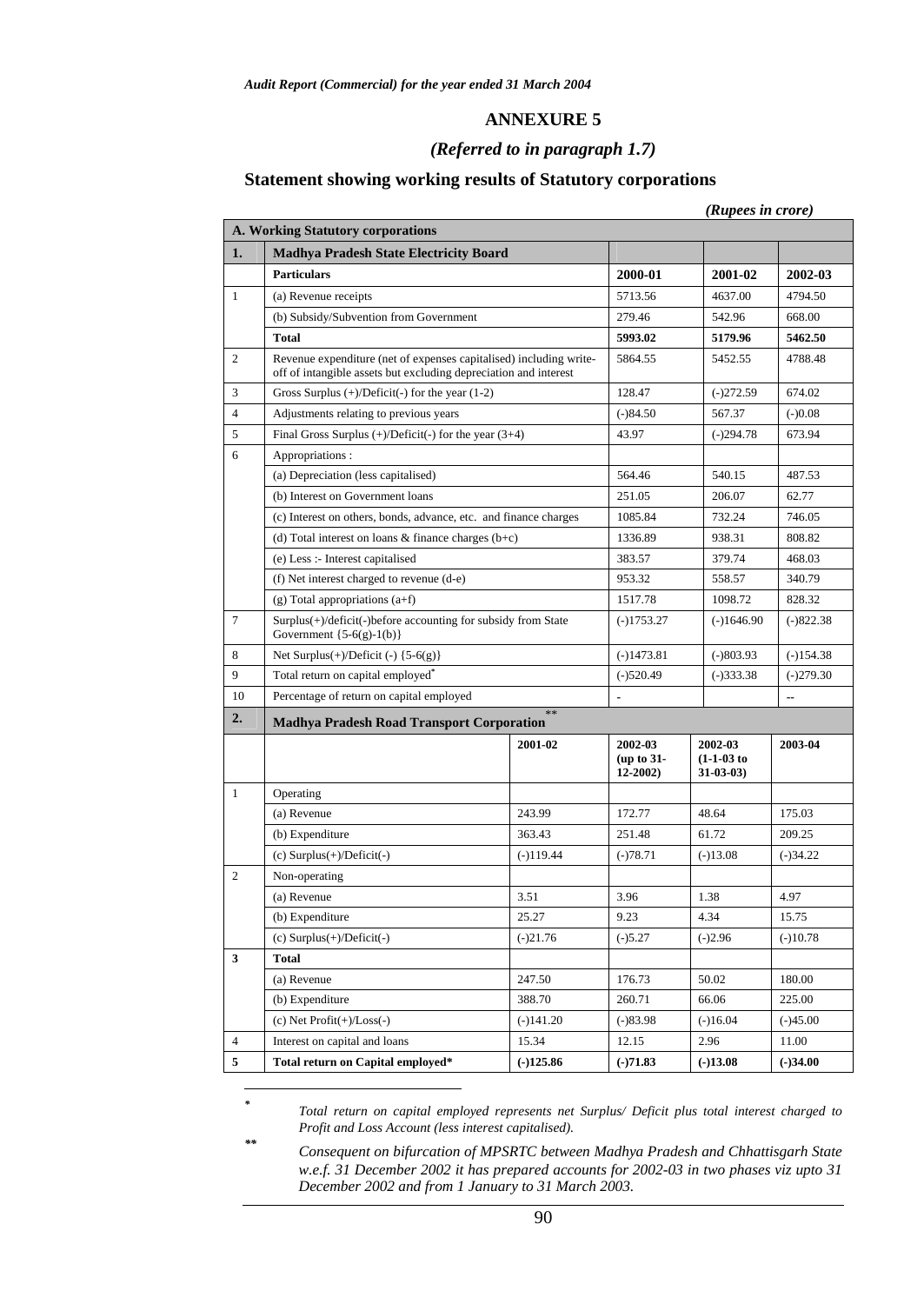| 3.             | <b>Madhya Pradesh Financial</b><br>Corporation       |               |                |                |               |  |
|----------------|------------------------------------------------------|---------------|----------------|----------------|---------------|--|
|                |                                                      | 2001-02       | 2002-03        |                | 2003-04       |  |
| $\mathbf{1}$   | <b>Income</b>                                        |               |                |                |               |  |
|                | (a) Interest on loans<br>(b) Other Income            | 39.61<br>1.72 |                | 36.34<br>2.19  | 27.05<br>1.26 |  |
|                | <b>Total-1</b>                                       | 41.33         |                | 38.53          | 28.31         |  |
| $\overline{2}$ | <b>Expenses</b>                                      |               |                |                |               |  |
|                | (a) Interest on long-term loans                      | 39.49         |                | 49.02          | 29.10         |  |
|                | (b) Provision for non performing<br>assets           | 30.46         |                | 5.90           | 3.97          |  |
|                | (c) Other expenses                                   | 10.15         |                | 7.41           | 6.75          |  |
|                | Total-2                                              | 80.10         | 62.33          |                | 39.82         |  |
| 3              | Loss before tax $(1-2)$                              | 38.77         |                | 23.80          | 11.51         |  |
| $\overline{4}$ | Provision for tax                                    |               |                |                | $\sim$        |  |
| 5              | Other appropriations                                 | 37.80         |                | 4.32           | 0.25          |  |
| 6              | Amount available for dividend <sup>*</sup>           |               |                | $\overline{a}$ |               |  |
| $\overline{7}$ | Dividend payable                                     | 47.29         | 47.29          |                | 38.90         |  |
| 8              | Total return on capital employed                     | 32.16         | 30.35          |                | 15.55         |  |
| 9              | Percentage of return on capital<br>employed          | 5.88          | 5.58           |                | 3.12          |  |
| 4.             | Madhya Pradesh Warehousing and Logistics Corporation |               |                |                |               |  |
|                |                                                      |               | 2000-01        | 2001-02        | 2002-03       |  |
|                | <b>Income</b>                                        |               |                |                |               |  |
|                | (a) Warehousing charges<br>(b) Other Income          |               | 48.10<br>0.54  | 53.64<br>0.29  | 35.11<br>0.34 |  |
|                | <b>Total</b>                                         |               | 48.64          | 53.93          | 35.45         |  |
|                | <b>Expenses</b>                                      |               |                |                |               |  |
|                | (a) Establishment charges                            |               | 17.50          | 17.61          | 12.57         |  |
|                | (b) Other expenses                                   |               | 15.88<br>14.88 |                | 9.28          |  |
|                | <b>Total</b>                                         |               | 33.38<br>32.49 |                | 21.85         |  |
|                | Profit $(+)/$ Loss $(-)$ before tax                  |               | 15.26          | 21.44          | 13.60         |  |
|                | Other appropriations <sup>@</sup>                    |               | 13.45          | 19.52          | 12.24         |  |
|                | Amount available for dividend                        |               | 1.81           | 1.92           | 1.36          |  |
|                | Dividend for the year                                |               | 1.64           | 1.92           | 1.36          |  |
|                | Total return on capital employed                     |               | 18.16          | 23.03          | 13.74         |  |
|                | Percentage of return on capital employed             |               | 19.51          | 24.27          | 18.70         |  |

*\* Represents profit for current year available for dividend after considering the specific reserves and provision for taxation.* 

*<sup>@</sup> This does not include prior period adjustments.*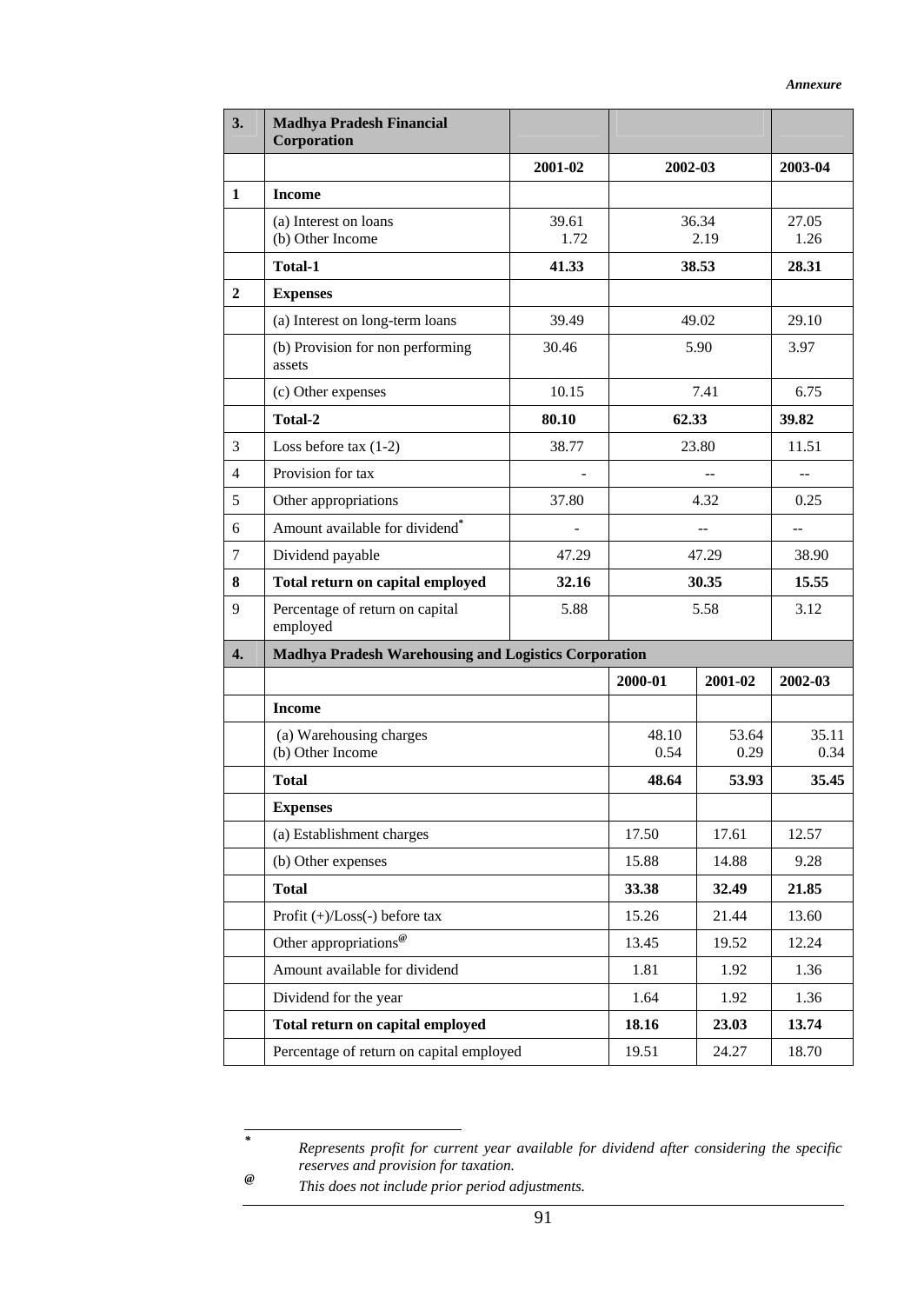#### **ANNEXURE 6**

## *(Referred to in paragraph 1.12)*

## **Statement showing operational performance of Statutory corporations**

## **A. Working Statutory corporations**

## **1.Madhya Pradesh State Electricity Board**

| SI.<br>No | <b>Particulars</b>                                                                      | 2000-01                  | 2001-02                  | 2002-03                  |
|-----------|-----------------------------------------------------------------------------------------|--------------------------|--------------------------|--------------------------|
|           | <b>Installed capacity</b>                                                               |                          | (MW)                     |                          |
| (a)       | Thermal                                                                                 | 3387.500                 | 2147.500                 | 2147.500                 |
| (b)       | Hydro                                                                                   | 873.155                  | 792.959                  | 842.955                  |
| (c)       | Gas                                                                                     | $\overline{a}$           | $\overline{a}$           | $\overline{\phantom{a}}$ |
| (d)       | Other                                                                                   |                          | $\overline{a}$           |                          |
|           | <b>Total</b>                                                                            | 4260.655                 | 2940.459                 | 2990.455                 |
|           | Normal maximum demand                                                                   | 5566.000                 | 4632.000                 | 4769.000                 |
|           | Power generated :                                                                       |                          | (MKWH)                   |                          |
| (a)       | Thermal                                                                                 | 20371.611                | 11288.861                | 13680.860                |
| (b)       | Hydro                                                                                   | 1826.726                 | 2372.191                 | 1890.550                 |
| (c)       | Gas                                                                                     | L                        | $\overline{a}$           | $\overline{a}$           |
| (d)       | Other                                                                                   |                          | $\overline{a}$           | $\overline{a}$           |
|           | <b>Total</b>                                                                            | 22198.337                | 13661.052                | 15571.410                |
|           | Less: Auxiliary consumption                                                             |                          |                          | 1315.050                 |
| (a)       | Thermal                                                                                 | 1981.983                 | 1109.507                 |                          |
|           | (Percentage)                                                                            | (99.56)                  | (99.45)                  | (99.65)                  |
| (b)       | Hydro                                                                                   | 8.698                    | 6.121                    | 4.610                    |
|           | (Percentage)                                                                            | (0.44)                   | (0.55)                   | (0.35)                   |
| (c)       | Gas                                                                                     | $\overline{\phantom{a}}$ | $\overline{a}$           | $\overline{a}$           |
|           | (Percentage)                                                                            | ÷,                       | $\overline{a}$           | $\sim$                   |
| (d)       | Other                                                                                   | $\frac{1}{2}$            | $\overline{\phantom{a}}$ | $\overline{\phantom{a}}$ |
|           | (Percentage)                                                                            |                          |                          | $\sim$                   |
|           | <b>Total</b>                                                                            | 1990.681                 | 1115.628                 | 1319.660                 |
|           | (Percentage)                                                                            | (8.97)                   | (8.17)                   | (9.66)                   |
|           | Net power generated                                                                     | 20207.656                | 12545.425                | 14251.750                |
|           | Power purchased                                                                         | 15830.023                | 13124.575                | 12926.340                |
|           | Total power available for sale                                                          | 36037.679                | 25670.00                 | 27178.090                |
|           | Power sold                                                                              | 19614.291                | 14730.138                | 15280.403                |
|           | Transmission and distribution losses                                                    | 16425.388                | 10939.861                | 11897.687                |
|           | Load factor (Percentage)                                                                | 66.35                    | 62.90                    | 73.14                    |
|           | Percentage of transmission and distribution losses to total<br>power available for sale | 45.57                    | 42.62                    | 43.59                    |
|           | Number of villages/towns electrified                                                    | 68357                    | 50306                    | 50400                    |
|           | Number of pump sets/wells energised                                                     | 1304382                  | 1273195                  | 1320923                  |
|           | Number of sub-stations                                                                  | 187850                   | NA                       | NA                       |
|           | Transmission/distribution lines (in kms)                                                |                          |                          |                          |
| (a)       | High/medium voltage                                                                     | NA                       | NA                       | NA                       |
| (b)       | Low voltage                                                                             | NA                       | NA                       | NA                       |
|           | Connected load (in MW)                                                                  | 10195                    | 8719                     | 8624                     |
|           | Number of consumers                                                                     | 8009246                  | 6403122                  | 6395646                  |
|           | Number of employees                                                                     | 96704                    | 62077                    | 60299                    |
|           | Consumer/employees Ratio                                                                | 83:1                     | 103.1                    | 106:1                    |
|           | Total expenditure on staff during the year<br>(Rs.in crore)                             | 1142.56                  | 768.01                   | 814.25                   |
|           | Percentage of expenditure on staff to total revenue expenditure                         | 15.30                    | 12.47                    | 14.50                    |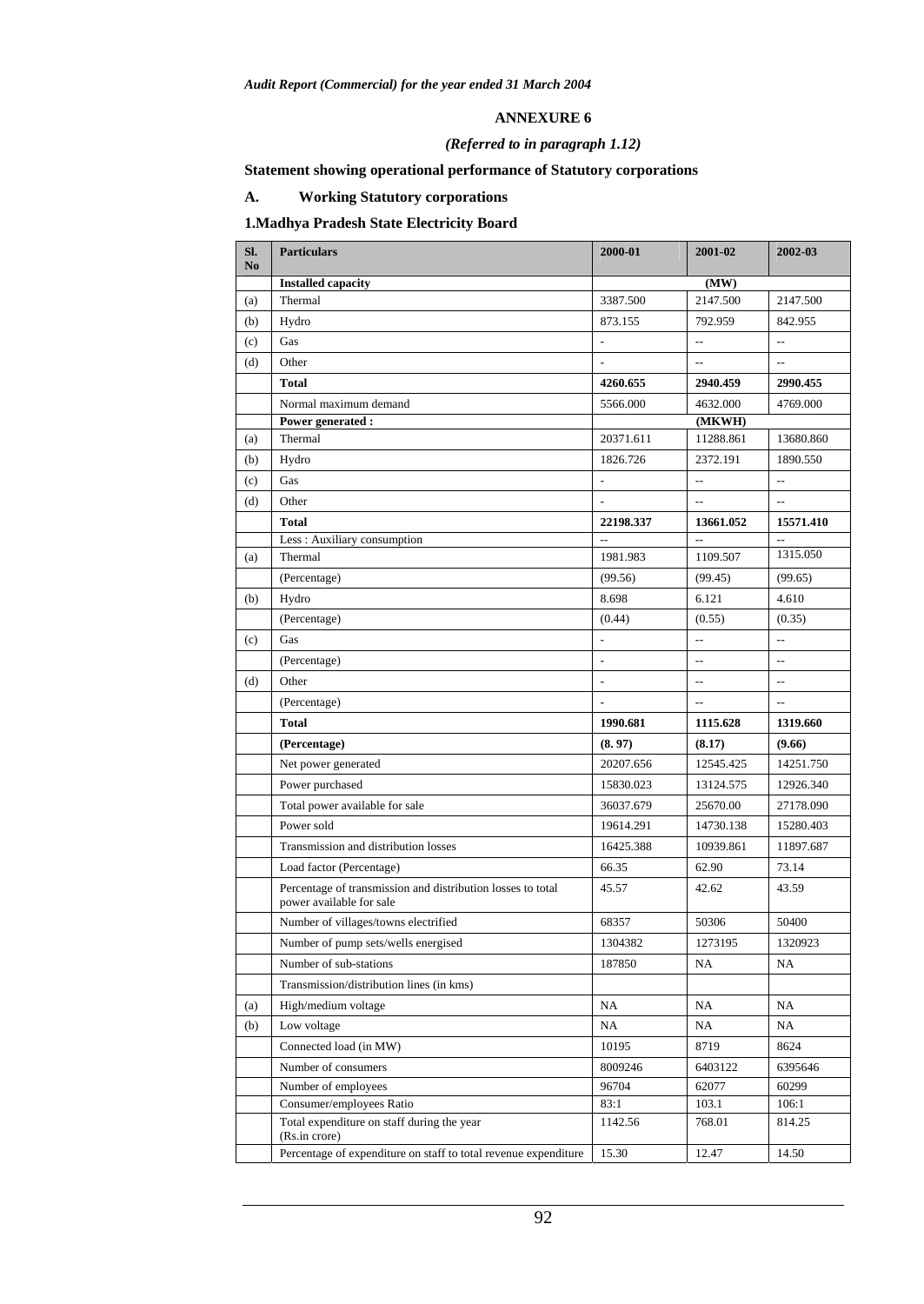| Sl.<br>N <sub>0</sub> | <b>Particulars</b>                                                                |                   | 2000-01     |                        | 2001-02                         | 2002-03                                         |  |
|-----------------------|-----------------------------------------------------------------------------------|-------------------|-------------|------------------------|---------------------------------|-------------------------------------------------|--|
|                       | <b>Units sold</b>                                                                 |                   | $---(MKWH)$ |                        |                                 |                                                 |  |
| (a)                   | Agriculture                                                                       |                   | 4747.937    |                        | 4185.420                        | 4974.183                                        |  |
|                       | (Percentage share to total units sold)                                            |                   | (23.97)     |                        | (28.08)                         | (32.36)                                         |  |
| (b)                   | Industrial                                                                        |                   | 6847.761    |                        | 4154.416                        | 4171.096                                        |  |
|                       | (Percentage share to total units sold)                                            |                   | (34.57)     |                        | (27.88)                         | (27.14)                                         |  |
| (c)                   | Commercial                                                                        |                   | 754.225     |                        | 596.787                         | 651.589                                         |  |
|                       | (Percentage share to total units sold)                                            |                   | (3.81)      |                        | (4.00)                          | (4.24)                                          |  |
| (d)                   | Domestic                                                                          |                   | 4032.099    |                        | 3210.758                        | 3243.067                                        |  |
|                       | (Percentage share to total units sold)                                            |                   | (20.36)     |                        | (21.54)                         | (21.09)                                         |  |
| (e)                   | Others                                                                            |                   | 3422.455    |                        | 2757.663                        | 2333.741                                        |  |
|                       | (Percentage share to total units sold)                                            |                   | (17.28)     |                        | (18.50)                         | (15.19)                                         |  |
|                       | <b>Total</b>                                                                      |                   | 19804.477   |                        | 14905.044                       | 15373.676                                       |  |
|                       |                                                                                   |                   |             |                        | --------(paise per KWH)-------- |                                                 |  |
| (a)                   | Revenue (excluding subsidy from Government)                                       |                   | 257         |                        | 290                             | $_{\text{NA}}{}^{\textcircled{\scriptsize{0}}}$ |  |
| (b)                   | Expenditure <sup>®</sup>                                                          |                   | 264         |                        | 349                             | NA                                              |  |
| (c)                   | $Profit(+)/Loss(-)$                                                               |                   | $(-)7$      |                        | $(-)59$                         | NA                                              |  |
| (d)                   | Average subsidy claimed from Government (in Rupees)                               |                   | 0.13        |                        | 0.40                            | NA                                              |  |
| (e)                   | Average interest charges (in Rupees)                                              |                   | 0.43        |                        | 0.65                            | NA                                              |  |
| 2.                    | <b>Madhya Pradesh Road Transport Corporation</b>                                  |                   |             |                        |                                 |                                                 |  |
| SI.<br>N <sub>0</sub> | <b>Particulars</b>                                                                | 2001-02           |             | 2002-03                |                                 | 2003-04                                         |  |
|                       |                                                                                   |                   |             | $(Up$ to<br>$31-12-02$ | $(01-01-03)$ to<br>$31-03-03$   |                                                 |  |
|                       | Average number of vehicles held                                                   | 2547              |             | 1747                   | 1745                            | 1634                                            |  |
|                       | Average number of vehicles on road                                                | 1876              |             | 1435                   | 1417                            | 1093                                            |  |
|                       | Percentage of utilisation of vehicles                                             | 74                |             | 82                     | 81                              | 67                                              |  |
|                       | Number of employees                                                               | 14695             |             | 11199                  | 11204                           | 10965                                           |  |
|                       | Employee-vehicle ratio                                                            | 6:1               |             | 6:1                    | 8:1                             | 10:1                                            |  |
|                       | Number of routes operated at the end of the year                                  | 1376              |             | NA                     | 1033                            | 1033                                            |  |
|                       | Route kilometres                                                                  | NA                |             | NA                     | 206561                          | 206561                                          |  |
|                       | Kilometres operated (in lakh)                                                     |                   |             |                        |                                 |                                                 |  |
|                       | (a) Gross                                                                         | 2040.23           |             | 1396.10                | 380.32                          | NA                                              |  |
|                       | (b) Effective                                                                     | 1976.16           |             | 1358.64                | 369.84                          | 1351                                            |  |
|                       | (c) Dead                                                                          | 61.07             |             | 37.46                  | 10.48                           | NA                                              |  |
|                       | Percentage of dead kilometres to gross kilometres                                 | 2.99              |             | 2.68                   | 2.76                            | NA                                              |  |
|                       | Average kilometres covered per bus per day                                        | 213               |             | 220                    | 264                             | 264                                             |  |
|                       | Operating revenue per kilometre (paise) over<br>previous year's income (per cent) | 1237<br>$(-)3.66$ |             | 1360<br>9.94           | 1538<br>11.00                   | 1725<br>12                                      |  |
|                       | Average expenditure per kilometre (paise)                                         | 1964              |             | 2044                   | 2031                            | 1766                                            |  |
|                       | $Profit(+) / Loss(-)$ per kilometre (paise)                                       | $(-)727$          |             | $(-)684$               | $(-)493$                        | NA                                              |  |
|                       | Number of operating depots                                                        | 57                |             | 57                     | 47                              | 47                                              |  |
|                       | Average number of breakdowns per lakh kilometres                                  | 6.90              |             | 7.00                   | 8.90                            | 9.00                                            |  |
|                       | Average number of accidents per lakh kilometres                                   | 0.15              |             | 0.15                   | 0.13                            | 0.15                                            |  |
|                       | Passenger kilometres operated (in crore)                                          | 607.48            |             | 600.00                 | 553.54                          | 600.66                                          |  |
|                       | Occupancy ratio                                                                   | 60                |             | 61                     | 62                              | 60                                              |  |
|                       | Kilometres obtained per litre of :                                                | $\overline{a}$    |             | цц.                    | цц.                             | цц.                                             |  |
|                       | (a) Diesel Oil                                                                    | 4.07              |             | 4.05                   | 4.06                            | 4.03                                            |  |
|                       | (b) Engine Oil                                                                    | 609               |             | 605                    | 605                             | 650                                             |  |

 $\overline{a}$ *\**

*@ Not available.* 

 *Revenue expenditure includes depreciation but excludes interest on long term loans*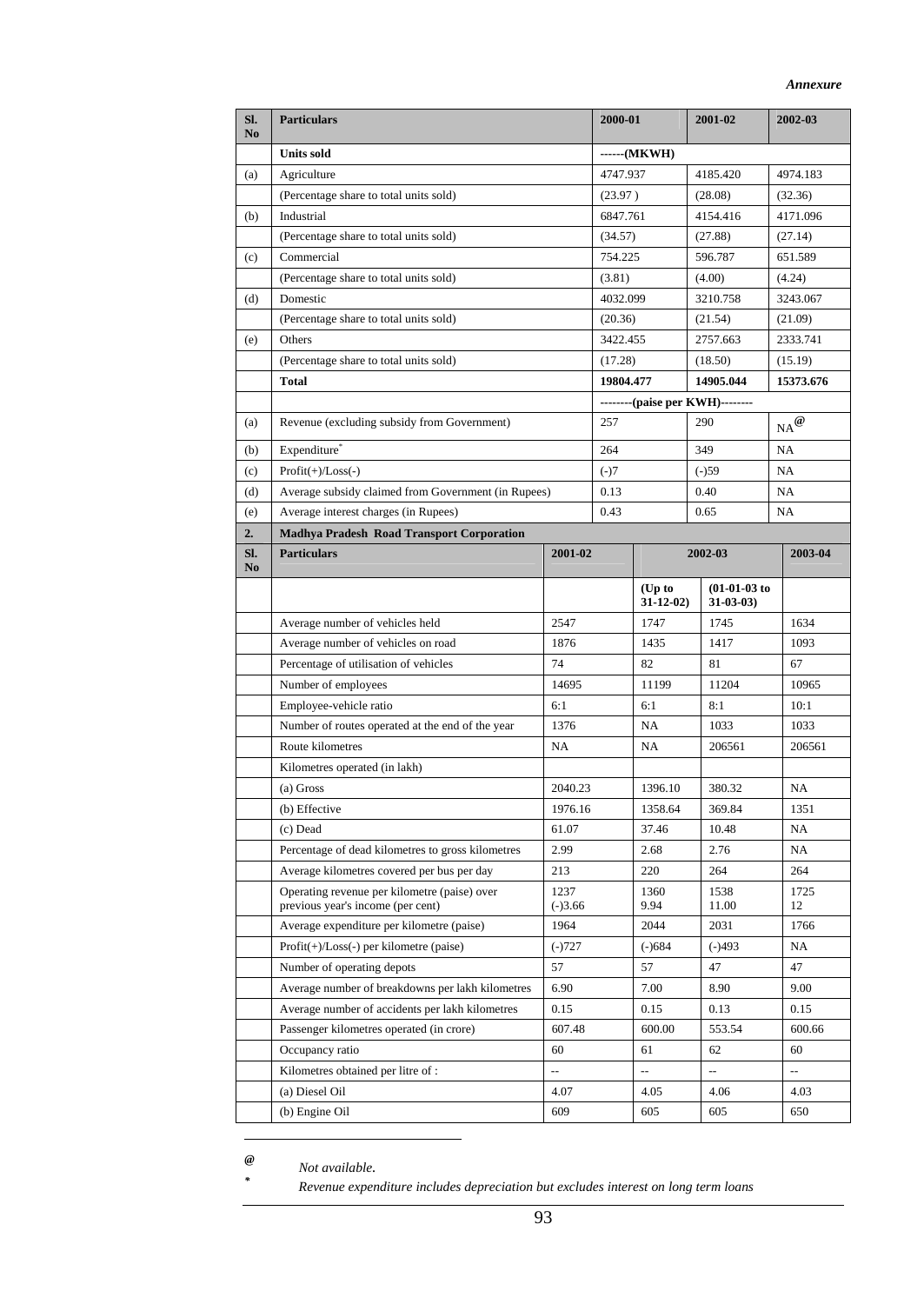## *(Rupees in crore)*

| 3.                                                                                                | <b>Madhya Pradesh Warehousing and Logistics Corporation</b> |               |               |                          |               |                          |               |               |              |                          |
|---------------------------------------------------------------------------------------------------|-------------------------------------------------------------|---------------|---------------|--------------------------|---------------|--------------------------|---------------|---------------|--------------|--------------------------|
| <b>Particulars</b>                                                                                |                                                             |               |               |                          |               | 2000-01                  |               | 2001-02       |              | 2002-03                  |
| Number of stations covered<br>Storage capacity created up to the end of the year (in lakh tonnes) |                                                             |               |               |                          | 326           |                          | 325           |               | 219          |                          |
| (a) Owned<br>(b) Hired                                                                            |                                                             |               |               |                          | 13.48<br>4.52 |                          | 13.62<br>4.99 |               | 9.51<br>2.28 |                          |
| (c) Total                                                                                         |                                                             |               |               |                          | 18.00         |                          | 18.61         |               | 11.79        |                          |
|                                                                                                   | Average capacity utilized during the year (in lakh tonnes)  |               |               |                          | 17.06         |                          | 15.83         |               | 9.49         |                          |
|                                                                                                   | Percentage of utilization                                   |               |               |                          | 93            |                          | 85            |               | 81           |                          |
|                                                                                                   | Average revenue per metric tonne per year (Rs)              |               |               |                          | 285.14        |                          | 340.68        |               | 373.61       |                          |
|                                                                                                   | Average expense per metric tonne per year (Rs.)             |               |               |                          | 196.44        |                          | 205.64        |               | 230.28       |                          |
| 4.                                                                                                | <b>Madhya Pradesh Financial Corporation</b>                 |               |               |                          |               |                          |               |               |              |                          |
| <b>Particulars</b>                                                                                |                                                             | 2001-02       |               | 2002-03                  |               |                          |               | 2003-04       |              |                          |
|                                                                                                   |                                                             | <b>Number</b> | <b>Amount</b> | <b>Number</b>            |               | <b>Amount</b>            |               | <b>Number</b> |              | <b>Amount</b>            |
|                                                                                                   | Applications pending at the<br>beginning of the year        | 24            | 7.31          | 15                       |               | 16.36                    |               | 13            |              | 2.37                     |
| the year                                                                                          | Applications received during                                | 263           | 159.18        | 204                      | 104.15        |                          |               | 155           |              | 68.72                    |
| <b>Total</b>                                                                                      |                                                             | 287           | 166.49        | 219                      | 120.51        |                          | 168           |               |              | 71.09                    |
|                                                                                                   | Applications sanctioned                                     | 218           | 98.55         | 180                      | 112.57        |                          | 136           |               |              | 54.95                    |
|                                                                                                   | Applications cancelled/<br>withdrawn/rejected/reduced       | 54            | 34.96         | 26                       | 5.58          |                          |               | 18            |              | 10.94                    |
| close of the year                                                                                 | Applications pending at the                                 | 15            | 16.36         | 13                       |               | 2.37                     |               | 14            |              | 5.20                     |
| Loans disbursed                                                                                   |                                                             |               | 66.05         |                          |               | 74.97                    |               |               |              | 41.83                    |
| of the year                                                                                       | Loans outstanding at the close                              |               | 551.40        |                          |               | 563.45                   |               |               |              | 452.91                   |
|                                                                                                   | Amount overdue for recovery<br>at the close of the year     |               |               |                          |               |                          |               |               |              |                          |
| (a) Principal                                                                                     |                                                             |               | 113.23        |                          |               | 120.63                   |               |               |              | 150.82                   |
| (b) Interest                                                                                      |                                                             |               | 21.69         |                          |               | 21.78                    |               |               |              | 17.79                    |
| <b>Total</b>                                                                                      |                                                             |               | 134.92        |                          |               | 142.41                   |               |               |              | 123.61                   |
| Amount involved in recovery<br>certificate cases                                                  |                                                             |               | NA            | $\overline{\phantom{a}}$ |               |                          |               |               |              | $\overline{\phantom{a}}$ |
| Total                                                                                             |                                                             |               | NA            | $\overline{\phantom{a}}$ |               | $\overline{\phantom{a}}$ |               |               |              | $\overline{\phantom{a}}$ |
| loans outstanding                                                                                 | Percentage of default to total                              |               | 24.47         |                          |               | 25.27                    |               |               |              | 27.29                    |

*\* Including interest* 

 $\overline{a}$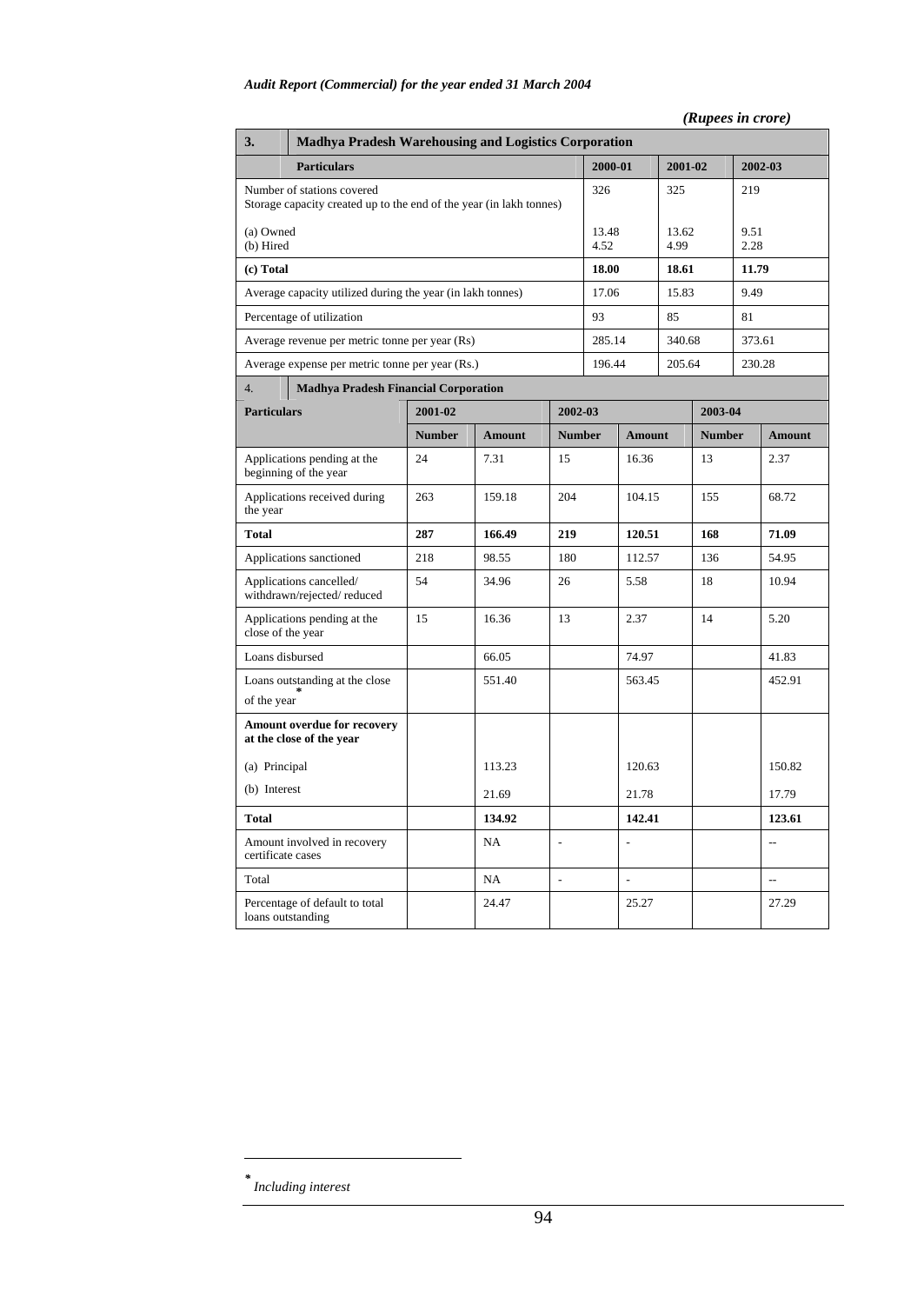## **ANNEXURE - 7**

#### *(Referred to in paragraph 2.5)*

#### **Financial Position of Madhya Pradesh Hastashilp Evam Hathkargha Vikas Nigam Limited for the five years ended 31 March 2003**

|                  |                                               |                            |                            | (Rupees in lakh)          |                           |                           |
|------------------|-----------------------------------------------|----------------------------|----------------------------|---------------------------|---------------------------|---------------------------|
| SI.<br>No.       | <b>B.</b><br><b>Particul</b><br>ars           | 1998-99                    | 1999-2000                  | 2000-01                   | 2001-02                   | 2002-03                   |
|                  | $C_{\bullet}$                                 |                            |                            |                           | (Provisional)             |                           |
|                  | D.<br>Liabiliti<br><b>es</b>                  |                            |                            |                           |                           |                           |
| 1.               | Paid-up capital                               | 94.16                      | 94.16                      | 106.16                    | 106.16                    | 126.16                    |
| 2.               | Reserves & Surplus                            | 753.96                     | 827.34                     | 938.06                    | 935.33                    | 937.83                    |
| 3.               | <b>Borrowings</b>                             | 63.61                      | 127.66                     | 454.91                    | 607.13                    | 460.58                    |
| $\overline{4}$ . | Unutilised grants                             | 841.75                     | 757.26                     | 1064.84                   | 1327.08                   | 1746.01                   |
| 5.               | Current<br>liabilities<br>&<br>Provisions     | 260.08                     | 221.41                     | 1011.99                   | 1614.94                   | 1702.49                   |
|                  | <b>Total</b>                                  | 2013.56                    | 2027.83                    | 3575.96                   | 4590.64                   | 4973.07                   |
|                  | Е.<br><b>Assets</b>                           |                            |                            |                           |                           |                           |
| 1.               | Gross block<br>Less Depreciation<br>Net block | 505.11<br>159.75<br>345.36 | 606.93<br>191.51<br>415.42 | 394.55<br>23.86<br>370.69 | 376.57<br>20.61<br>355.96 | 378.15<br>11.83<br>366.32 |
| 2.               | Current assets and loans and<br>advances      | 1494.36                    | 1415.66                    | 2851.75                   | 3893.90                   | 4314.76                   |
| 3.               | Profit & loss Account                         | 173.84                     | 196.75                     | 353.52                    | 340.78                    | 291.99                    |
|                  | <b>Total</b>                                  | 2013.56                    | 2027.83                    | 3575.96                   | 4590.64                   | 4973.07                   |
|                  | Capital employed                              | 1579.64                    | 1609.67                    | 2210.45                   | 2634.92                   | 2978.59                   |
|                  | Net worth                                     | 674.28                     | 724.75                     | 690.70                    | 700.71                    | 772.00                    |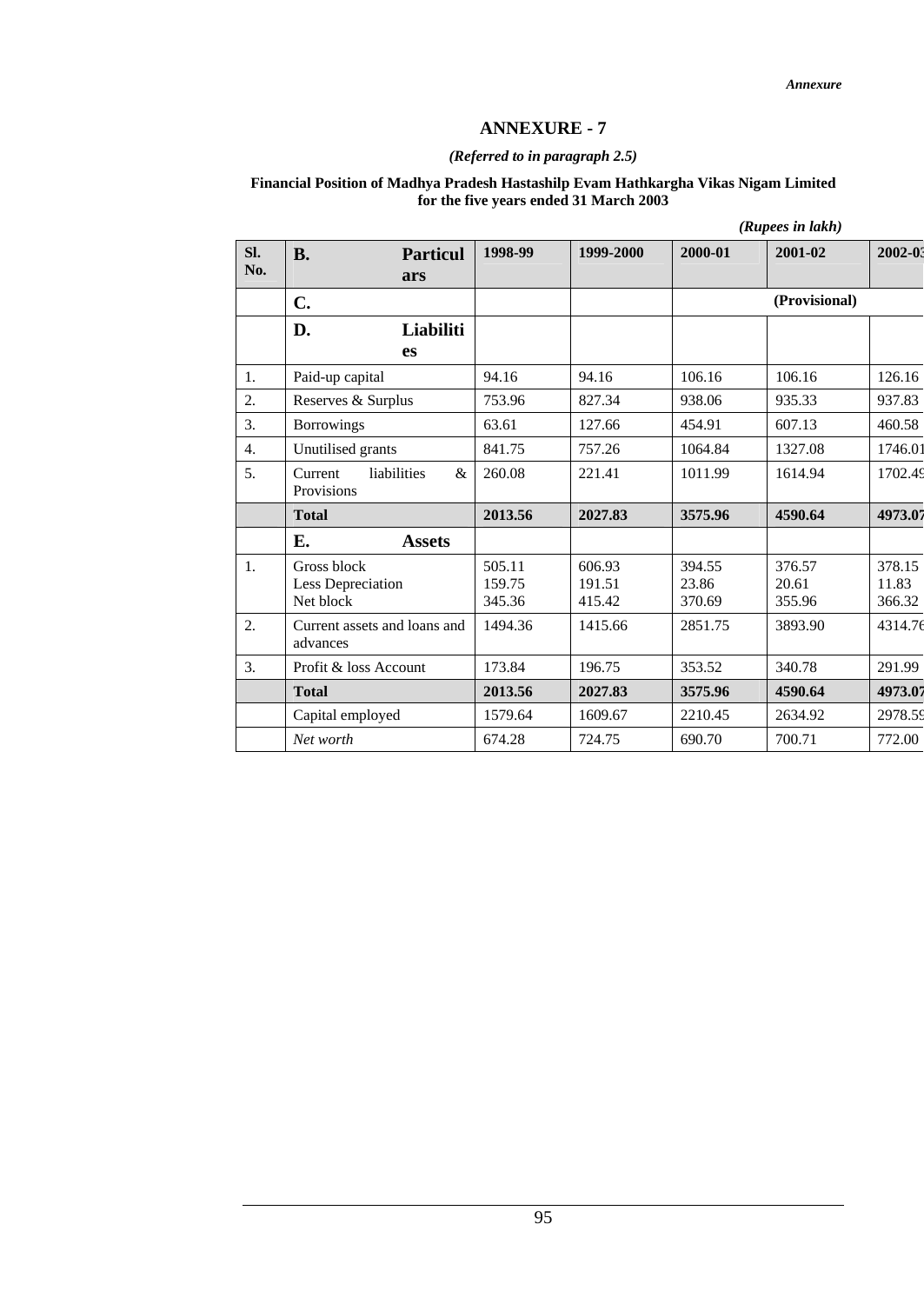## **ANNEXURE - 8**

## *(Referred to in paragraph 2.5)*

#### **Working Results of Madhya Pradesh Hastashilp Evam Hathkargha Vikas Nigam Limited for the five years ended 31 March 2003**

| <b>Particulars</b>                             | 1998-99    | 1999-2000      | 2000-01    | 2001-02       | 2002             |
|------------------------------------------------|------------|----------------|------------|---------------|------------------|
| <b>Income</b>                                  |            |                |            | (Provisional) |                  |
| <b>Sales</b>                                   | 694.92     | 1016.51        | 1655.33    | 2417.27       | 1452             |
| Grant receipt<br>(Expenses charge with grants) | 636.40     | 456.74         | 424.14     | 543.21        | 570.             |
| Interest on fixed deposits                     | 28.52      | 12.36          | 10.84      | 14.69         | 23.6             |
| Inter unit transfers                           | 385.69     | $\sim$         | 857.47     | 1621.38       | 586.             |
| Other miscellaneous receipts                   | 65.03      | 34.85          | 23.26      | 36.28         | 58.2             |
| <b>Closing Stock</b>                           | 366.22     | 363.28         | 537.59     | 601.93        | 614.             |
| <b>Total A</b>                                 | 2176.78    | 1883.74        | 3508.63    | 5234.76       | 3305             |
| <b>Expenditure</b>                             |            |                |            |               |                  |
| Opening stock                                  | 314.87     | 366.22         | 363.28     | 537.60        | 601.             |
| Purchases (Less purchase return)               | 479.15     | 668.00         | 1427.98    | 1959.28       | 990.             |
| Inter Unit receipts                            | 358.19     | $\overline{a}$ | 857.47     | 1621.38       | 586.             |
| Administrative expenses                        | 131.47     | 106.10         | 144.62     | 142.67        | 140.             |
| Employees remuneration and<br>benefits         | 279.12     | 290.74         | 298.40     | 274.70        | 276.             |
| Selling and Distribution expenses              | 125.02     | 164.48         | 120.85     | 177.47        | 212.             |
| <b>Expenses on Development</b><br>Programme    | 338.61     | 120.18         | 175.37     | 182.56        | 202.             |
| Trading expenses                               | 129.98     | 150.37         | 166.81     | 317.62        | 233.             |
| Depreciation and Interest                      | 35.96      | 36.46          | 10.14      | 8.73          | 11.8             |
| <b>Total - B</b>                               | 2192.37    | 1902.55        | 3564.92    | 5222.01       | 3251             |
| Profit $(+)/$ Loss $(-)$ $(A) - (B)$           | $(-)15.59$ | $(-)18.81$     | $(-)56.29$ | 12.75         | 48.7             |
|                                                |            |                |            |               | (Rupees in lakh) |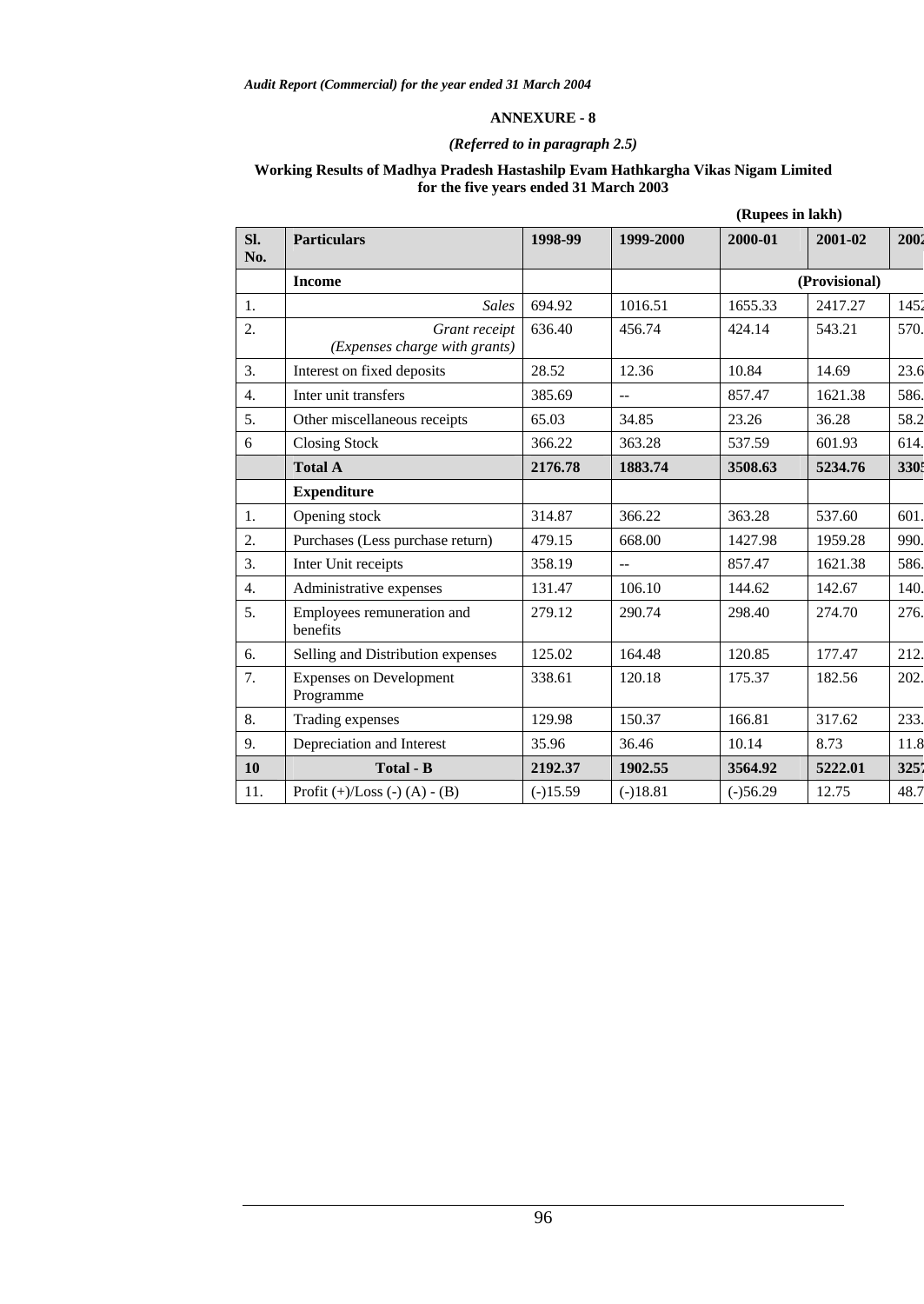## **ANNEXURE - 9**

## *(Referred to in paragraph 2.8)*

Statement showing details of target for training, number of craftsmen trained, targetted and actual

expenditure on training for the five years ended 31 March 2003

|                  |                                    |         | (Rupees in lakh) |         |         |         |                |  |
|------------------|------------------------------------|---------|------------------|---------|---------|---------|----------------|--|
| SI.<br>No.       | <b>Particulars</b>                 | 1998-99 | 1999-2000        | 2000-01 | 2001-02 | 2002-03 | T              |  |
| 1.               | 2.                                 | 3.      | $\overline{4}$ . | 5.      | 6.      | 7.      |                |  |
| 1.               | Target for training (Nos)          | 1573    | 1580             | 1155    | 1060    | 1550    | 6 <sup>0</sup> |  |
| 2.               | Actual persons trained<br>(Nos)    | 460     | 620              | 960     | 800     | 1260    | $\overline{4}$ |  |
| 3.               | Shortfall<br>$(1-2)$               | 1113    | 960              | 195     | 260     | 290     | 28             |  |
| $\overline{4}$ . | Percentage of actuals to<br>target | 29.2    | 39.2             | 83.1    | 75.5    | 81.3    | 59             |  |
| 5.               | Targetted funds Rs.                | 115.25  | 114.17           | 90.55   | 70.79   | 110.84  | 5(             |  |
| 6.               | Grants received Rs.                | 87.03   | 89.42            | 96.70   | 70.74   | 110.84  | 4 <sup>4</sup> |  |
|                  | F.<br><b>Expe</b><br>nditu<br>re   |         |                  |         |         |         |                |  |
| 7.               | Stipend Rs.                        | 21.63   | 23.43            | 27.66   | 28.50   | 35.24   | $1^{\circ}$    |  |
| 8.               | Honorarium to master<br>craftsmen  | 4.85    | 5.43             | 5.98    | 7.23    | 7.98    | 3 <sup>1</sup> |  |
| 9.               | Raw material                       | 12.82   | 11.36            | 13.48   | 12.83   | 16.88   | $6^{\circ}$    |  |
| 10.              | Others                             | 47.73   | 49.20            | 49.58   | 22.18   | 50.74   | $2^{\circ}$    |  |
| 11.              | Total                              | 87.03   | 89.42            | 96.70   | 70.74   | 110.84  | 4 <sup>5</sup> |  |

Note: Category-wise details of persons who had undergone training were not available.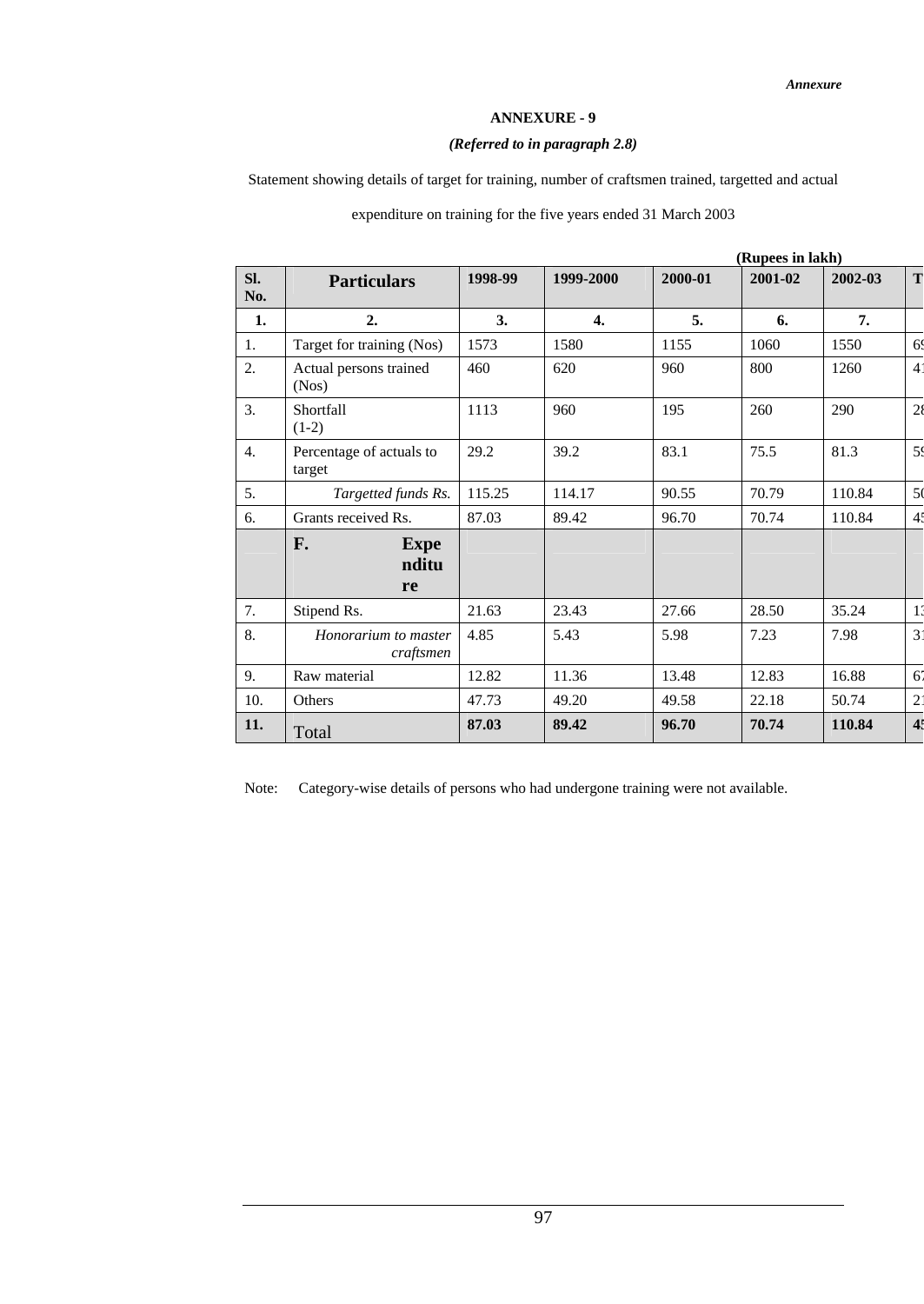#### ANNEXURE – 10

## *(Referred to in paragraphs 2.10 and 2.10.2)*

# **Performance of emporia of Madhya Pradesh Hastashilp Evam Hathkargha Vikas Nigam Limited**

# **for the five years ended 31 March 2003**

| (Rupees in lakh) |  |  |
|------------------|--|--|
|------------------|--|--|

| SI.<br>No.       | <b>Particulars</b>                                                                                              | 1998-99    | 1999-2000        | 2000-01    | 2001-02   | 2002-03    | <b>Total</b>  |
|------------------|-----------------------------------------------------------------------------------------------------------------|------------|------------------|------------|-----------|------------|---------------|
| 1.               | 2.                                                                                                              | 3.         | $\overline{4}$ . | 5.         | 6.        | 7.         | 8.            |
| 1.               | Number of Emporia                                                                                               | 26         | 26               | 26         | 25        | 19         | $\sim$ $\sim$ |
| 2.               | Company's own sale                                                                                              |            |                  |            |           |            |               |
|                  | (i) Emporia                                                                                                     | 193.62     | 210.25           | 220.30     | 184.03    | 216.72     | 1024.9        |
|                  | (ii) Exhibition                                                                                                 | 69.27      | 66.47            | 36.73      | 62.37     | 48.99      | 283.83        |
|                  | Total $((i) + (ii))$                                                                                            | 262.89     | 276.72           | 257.03     | 246.40    | 265.71     | 1308.7        |
| 3.               | <b>Consignment</b><br>sales                                                                                     |            |                  |            |           |            |               |
|                  | (i) Emporia                                                                                                     | 36.05      | 81.86            | 93.96      | 75.15     | 93.83      | 380.85        |
|                  | (ii) Exhibition                                                                                                 | 249.69     | 188.79           | 136.36     | 167.30    | 188.21     | 930.35        |
|                  | $Total = (i) + (ii)$                                                                                            | 285.74     | 270.65           | 230.32     | 242.45    | 282.04     | 1311.2        |
| $\overline{4}$ . | Total sales $(2+3)$                                                                                             | 548.63     | 547.37           | 487.35     | 488.85    | 547.75     | 2619.9        |
| 5.               | Inter-unit transfers                                                                                            | 114.63     | 55.63            | 135.07     | 365.47    | 48.64      | 719.44        |
| 6.               | Closing stock of own<br>goods                                                                                   | 205.19     | 194.88           | 188.82     | 215.38    | 224.93     | 44            |
| 7.               | Grants received for<br>exhibition                                                                               | 80.64      | 113.20           | 41.07      | 113.84    | 86.16      | 434.91        |
| 8.               | Other income                                                                                                    | 10.30      | 3.34             | 1.67       | 0.94      | 0.38       | 16.63         |
| 9.               | <b>Total receipt</b><br>$(4+5+6+7+8)$                                                                           | 959.39     | 914.42           | 853.98     | 1184.48   | 907.86     | 4820.1        |
| 10.              | Direct<br>expenses<br><i>(opening</i><br>stock plus<br>purchase<br>plus<br>inter<br>unit receipt<br>and others) | 764.98     | 714.86           | 698.13     | 975.53    | 712.36     | 3865.8        |
| 11.              | Indirect<br>expenses<br>(overheads)                                                                             | 221.65     | 234.50           | 167.49     | 201.41    | 244.28     | 1069.3        |
| 12.              | <b>Total expenses</b><br>$(10 + 11)$                                                                            | 986.63     | 949.36           | 865.62     | 1176.94   | 956.64     | 4935.1        |
| 13.              | Percentage<br>of<br>overheads to<br>own<br>sl.no.<br>sales<br>11<br>multiplied by 100 and<br>divided by col. 2  | 84.31      | 84.74            | 65.16      | 81.74     | 91.93      | 81.71         |
| 14.              | Profit (+)/Loss<br>$(-)$<br>$(9 - 12)$                                                                          | $(-)27.24$ | $(-)34.94$       | $(-)11.64$ | $(+)7.54$ | $(-)48.78$ | $(-)115.$     |
| 15.              | stock<br><b>Closing</b><br>in<br>terms of number of<br>months' sale (own)                                       | 9.4        | 8.4              | 8.8        | 10.5      | 10.2       | --            |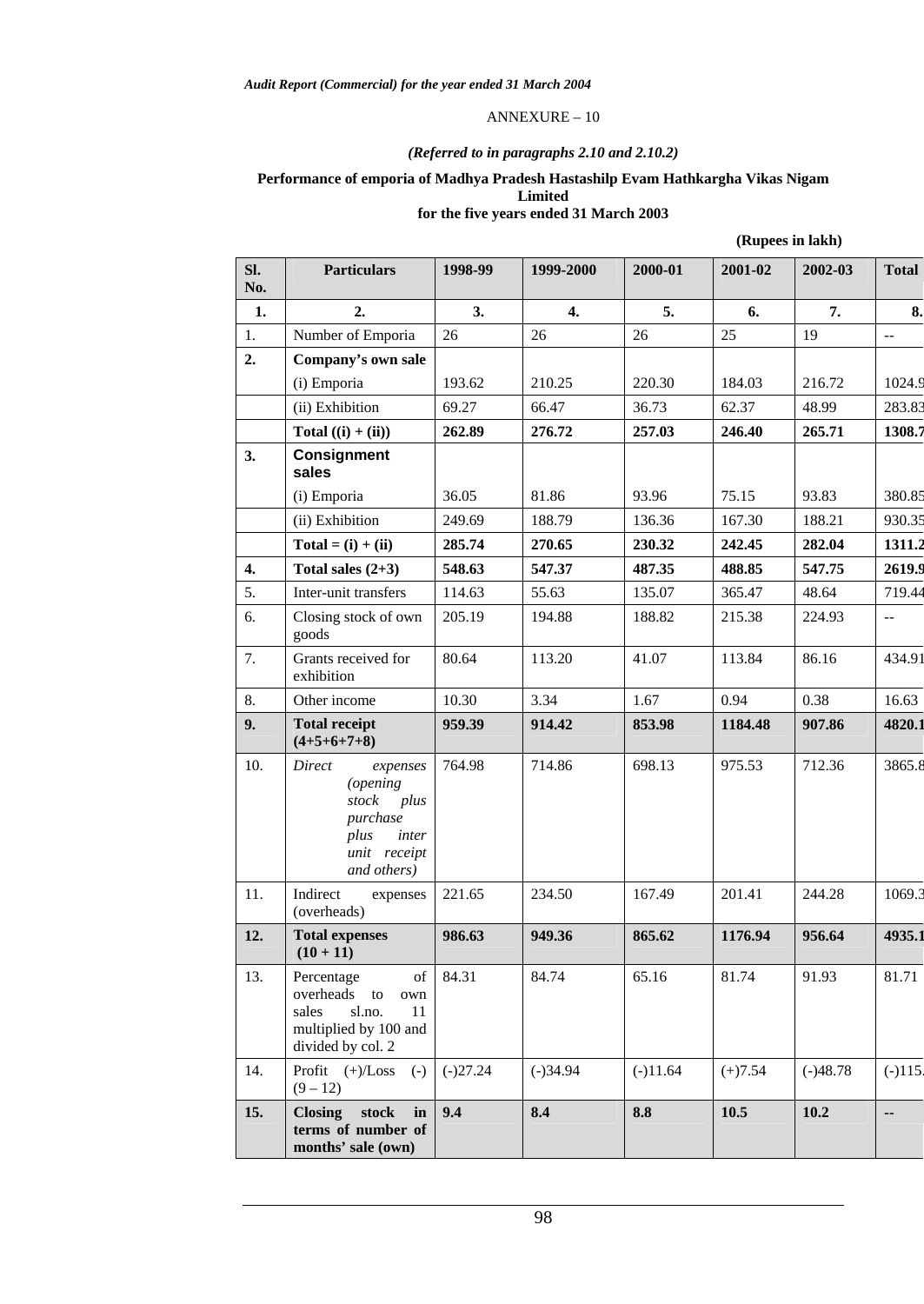### **G. Annexure-11**

## *(Referred to in paragraph 3.4.1)*

#### **Statement showing the requirement of coal, allocation linkage by SLC, receipt of coal & generation loss due to less receipt of coal**

## **AMARKANTAK (Lakh Metric Tonnes)**

| SI.<br>No.   | Year    | <b>Requirement</b> | <b>Allocation</b><br>linkage by SLC | Coal<br>received | <b>Quantity less</b><br>received against<br>linkage | Loss of get<br>due to sho<br>supply ( |
|--------------|---------|--------------------|-------------------------------------|------------------|-----------------------------------------------------|---------------------------------------|
|              | 1999-00 | 10.35              | 9.90                                | 8.76             | 1.14                                                | 0.00                                  |
| 2            | 2000-01 | 10.80              | 9.00                                | 7.85             | 1.15                                                | 0.00                                  |
| 3            | 2001-02 | 12.45              | 11.40                               | 7.97             | 3.43                                                | 0.00                                  |
| 4            | 2002-03 | 12.60              | 12.60                               | 11.38            | 1.22                                                | 0.00                                  |
|              | 2003-04 | 13.80              | 12.00                               | 10.04            | 1.96                                                | 0.00                                  |
| <b>Total</b> |         | 60.00              | 54.90                               | 46.00            | 8.90                                                | 0.00                                  |

## **BIRSINGHPUR**

| <b>Total</b>   |         | 224.25 | 207.60 | 182.43 | 25.17 | 153.00 |
|----------------|---------|--------|--------|--------|-------|--------|
| 5              | 2003-04 | 50.25  | 45.15  | 39.10  | 6.05  | 102.00 |
| $\overline{4}$ | 2002-03 | 47.10  | 47.40  | 43.64  | 3.76  | 0.00   |
| 3              | 2001-02 | 46.05  | 41.55  | 35.21  | 6.34  | 51.00  |
| 2              | 2000-01 | 45.90  | 43.20  | 38.96  | 4.24  | 0.00   |
| 1              | 1999-00 | 34.95  | 30.30  | 25.52  | 4.78  | 0.00   |

## **SATPURA**

|   | <b>Grand Total</b> | 641.85 | 622.80 | 546.67 | 76.13 | 550.00  |
|---|--------------------|--------|--------|--------|-------|---------|
|   | <b>Total</b>       | 357.60 | 360.30 | 318.24 | 42.06 | 397.000 |
|   | 2003-04            | 76.50  | 73.50  | 67.46  | 6.04  | 240.00  |
| 4 | 2002-03            | 73.80  | 73.65  | 67.40  | 6.25  | 0.00    |
| 3 | $2001 - 02$        | 69.30  | 69.75  | 61.79  | 7.96  | 138.00  |
| 2 | 2000-01            | 68.10  | 68.40  | 62.19  | 6.21  | 10.00   |
|   | 1999-00            | 69.90  | 75.00  | 59.40  | 15.60 | 9.00    |

99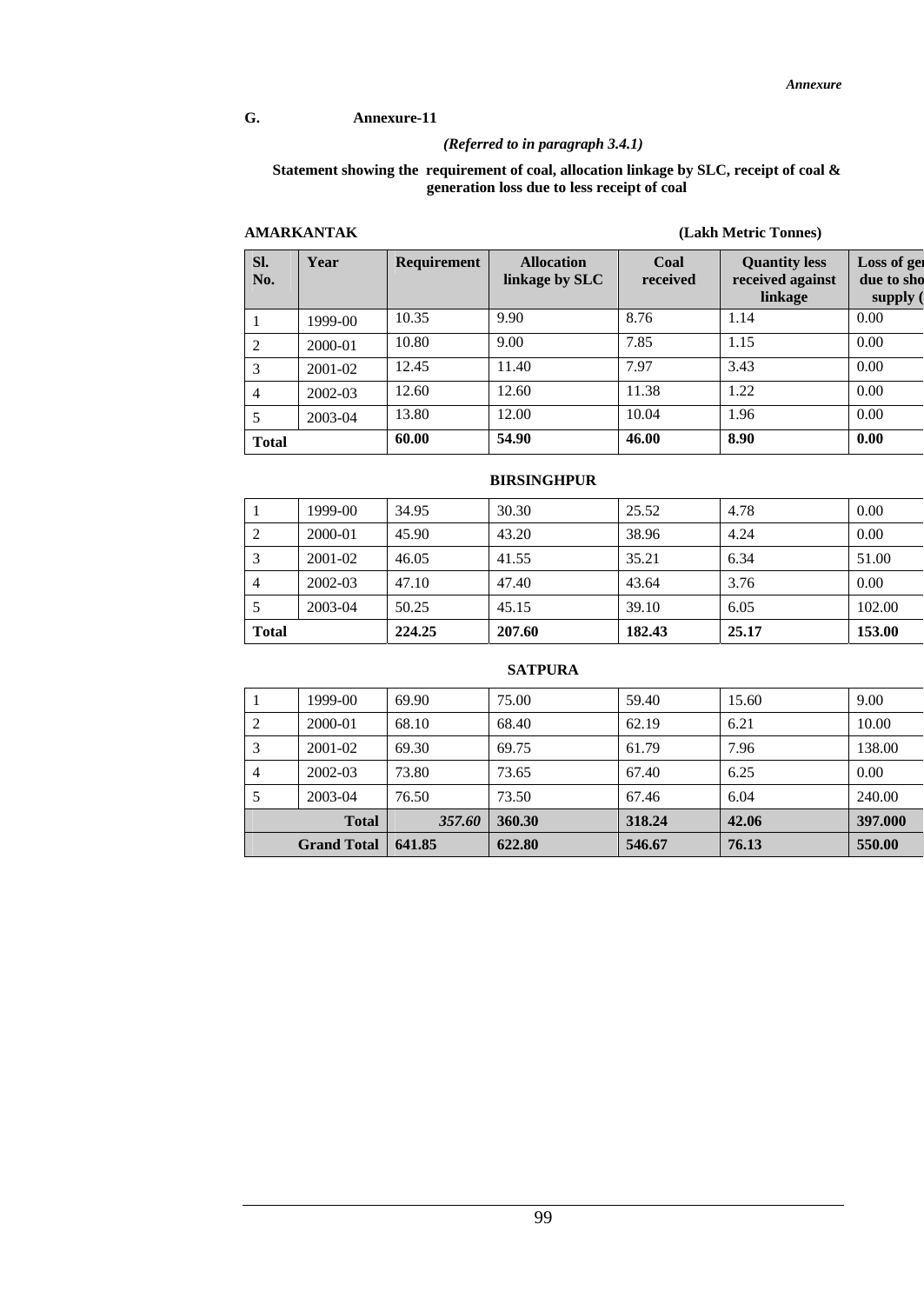## **(Referred to in paragraph 3.5)**

Excess Heat consumption due to lower thermal efficiency achieved by thermal powerhouses of MPSEB during the years 1999-2004

| SI.<br>No.     | <b>Particulars</b>               | Powerhouse      | 1999-2000               | 2000-01   | 2001-02   | 2002-03        |
|----------------|----------------------------------|-----------------|-------------------------|-----------|-----------|----------------|
| $\mathbf{1}$   | $\overline{2}$                   | $\mathbf{3}$    | $\overline{\mathbf{4}}$ | 5         | 6         | $\overline{7}$ |
| $\mathbf{1}$   | Average consumption              | <b>ATPS I</b>   | 0.686                   | 0.728     | 0.760     | 0.820          |
|                | (a) Coal (kg/kwh)                | <b>ATPS II</b>  | 0.6435                  | 0.7471    | 0.7626    | 0.7617         |
|                |                                  | <b>STPS I</b>   | 0.79                    | 0.84      | 0.90      | 0.91           |
|                |                                  | <b>STPS II</b>  | 0.782                   | 0.808     | 0.850     | 0.810          |
|                |                                  | <b>STPS III</b> | 0.78                    | 0.81      | 0.85      | 0.81           |
|                |                                  |                 |                         |           |           |                |
|                | $(b)$ Oil $(ml/kwh)$             | <b>ATPS I</b>   | 6.440                   | 16.269    | 30.450    | 12.100         |
|                |                                  | <b>ATPS II</b>  | 2.8795                  | 5.6493    | 12.0252   | 5.6386         |
|                |                                  | <b>STPS I</b>   |                         | 4.80      | 5.49      | 3.66           |
|                |                                  | <b>STPS II</b>  | 1.610                   | 3.080     | 2.110     | 1.790          |
|                |                                  | <b>STPS III</b> | 0.77                    | 1.30      | 2.43      | 1.47           |
| $\overline{2}$ | Average heat value               | <b>ATPS I</b>   | 4459.000                | 4459.000  | 4458.000  | 4575.00        |
|                | (a) Coal (kcal/kg)               | <b>ATPS II</b>  | 4319.000                | 4380.000  | 4445.000  | 4579.000       |
|                |                                  | STPS I          | 3483.08                 | 3449.58   | 3573.67   | 3791.58        |
|                |                                  | <b>STPS II</b>  | 3384                    | 3471      | 3476      | 3580           |
|                |                                  | <b>STPS III</b> | 3384                    | 3470      | 3476      | 3580           |
|                | (b) Oil (kcal/lit.)              | <b>ATPS I</b>   | 10415.800               | 10415.800 | 10415.800 | 10415.800      |
|                |                                  | <b>ATPS II</b>  | 10603.42                | 10570.95  | 10527.07  | 10565.28       |
|                |                                  | STPS I          | 9921.00                 | 9921.00   | 9921.00   | 9921.00        |
|                |                                  | <b>STPS II</b>  | 9921.00                 | 9921.00   | 9921.00   | 9921.00        |
|                |                                  | <b>STPS III</b> | 9921.00                 | 9921.00   | 9921.00   | 9921.00        |
|                |                                  |                 |                         |           |           |                |
| $\overline{3}$ | Heat rate of fuel                | <b>ATPS I</b>   | 3058.874                | 3246.152  | 3388.080  | 3751.500       |
|                | consumed                         | <b>ATPS II</b>  | 2779.12                 | 3272.14   | 3389.57   | 3487.839       |
|                | (a) Coal (kcal/kwh)<br>1(a)x2(a) | STPS I          | 2751.63                 | 2897.65   | 3216.30   | 3450.34        |
|                |                                  | <b>STPS II</b>  | 2646                    | 2805      | 2955      | 2900           |
|                |                                  | <b>STPS III</b> | 2639.52                 | 2810.70   | 2954.60   | 2899.80        |
|                | (b) Oil (kcal/kwh)               | <b>ATPS I</b>   | 67.078                  | 169.455   | 317.161   | 126.031        |
|                | 1(6)x2(6)                        | <b>ATPS II</b>  | 30                      | 59.72     | 126.59    | 59.57          |
|                |                                  | STPS I          | 38.69                   | 47.62     | 54.47     | 36.31          |
|                |                                  | STPS II         | 16.00                   | 31.00     | 21.00     | 18.00          |
|                |                                  | <b>STPS III</b> | 7.64                    | 12.90     | 24.11     | 14.58          |
|                |                                  |                 |                         |           |           |                |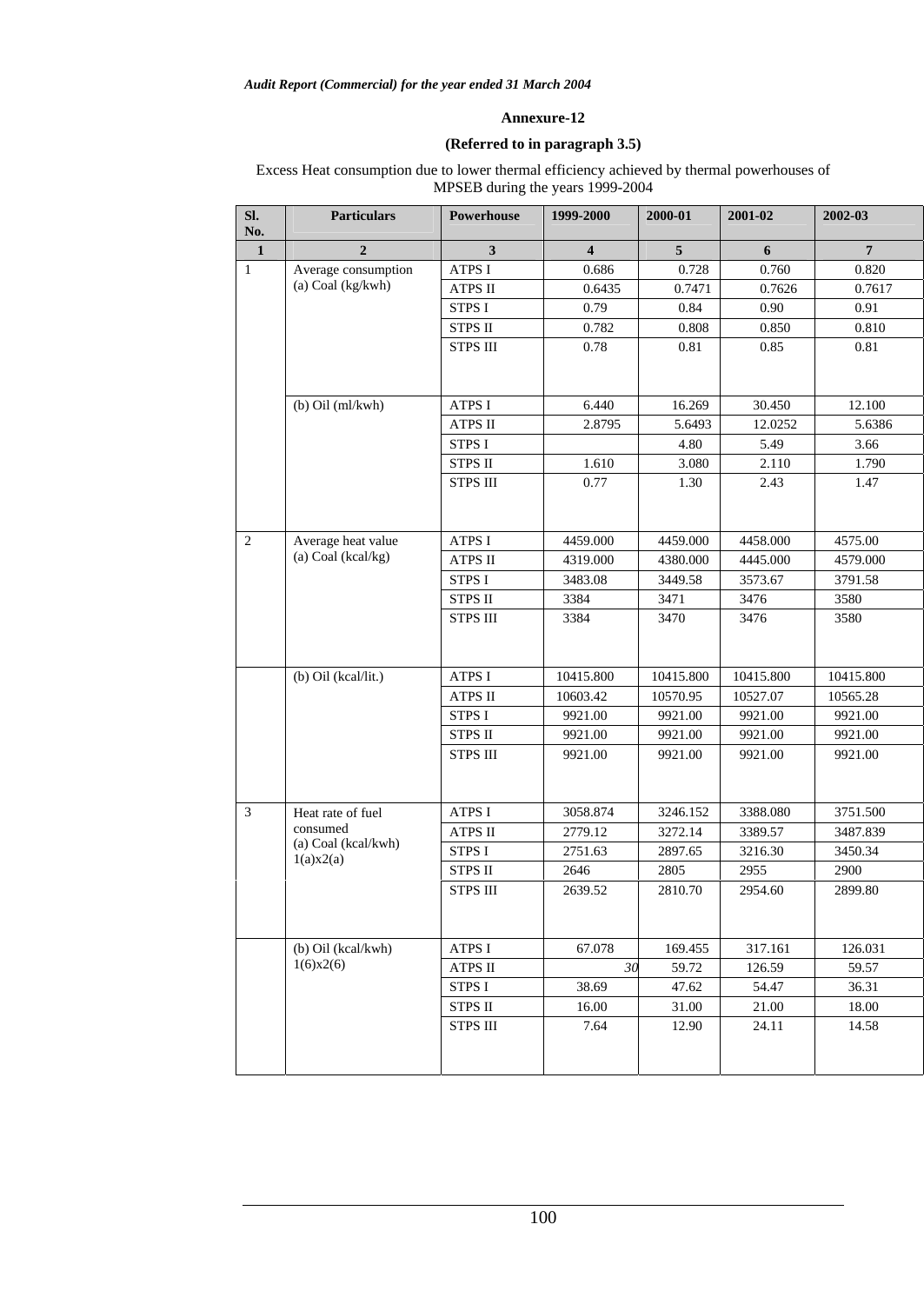| $\overline{4}$ | Tatol heat consumed                                | <b>ATPS I</b>                   | 3125.952           | 3415.607           | 3705.241           | 3877.531           |
|----------------|----------------------------------------------------|---------------------------------|--------------------|--------------------|--------------------|--------------------|
|                | $(kcal/kwh)$ 3(a)+3(b)                             | <b>ATPS II</b>                  | 2809.65            | 3331.86            | 3516.16            | 3547.41            |
|                |                                                    | <b>STPS I</b>                   | 2790.32            | 2945.27            | 3270.77            | 3486.65            |
|                |                                                    | <b>STPS II</b>                  | 2662.00            | 2836.00            | 2976.00            | 2918.00            |
|                |                                                    | <b>STPS III</b>                 | 2647.16            | 2823.60            | 2978.71            | 2914.38            |
|                |                                                    |                                 |                    |                    |                    |                    |
|                |                                                    |                                 |                    |                    |                    |                    |
| 5              | Thermal efficiency                                 | <b>ATPS I</b>                   | 27.51              | 25.18              | 23.21              | 22.18              |
|                | achievied (%)                                      | ATPS II                         | 30.61              | 25.81              | 24.46              | 24.24              |
|                | [860x100/H.R.]                                     | STPS I                          | 30.82              | 29.20              | 26.29              | 21.66              |
|                |                                                    | <b>STPS II</b>                  | 32.31              | 30.32              | 28.90              | 29.47              |
|                |                                                    | <b>STPS III</b>                 | 32.49              | 30.46              | 28.87              | 29.51              |
|                |                                                    |                                 |                    |                    |                    |                    |
|                |                                                    |                                 |                    |                    |                    |                    |
| 6              | Consumption of heat at                             | ATPS I                          | 2418               | 2418               | 2418               | 2418               |
|                | designed thermal<br>efficiency (kcal/kwh)          | ATPS II                         | 2093               | 2093               | 2093               | 2093               |
|                |                                                    | <b>STPS I</b>                   | 2255               | 2255               | 2255               | 2255               |
|                |                                                    | <b>STPS II</b>                  | 2610               | 2610               | 2610               | 2610               |
|                |                                                    | <b>STPS III</b>                 | 2422               | 2422               | 2422               | 2422               |
|                |                                                    |                                 |                    |                    |                    |                    |
|                |                                                    |                                 |                    |                    |                    |                    |
| $\tau$         | Norm calorific value                               | <b>ATPS I</b>                   | 5380               | 5380               | 5380               | 5380               |
|                | (C.V.)                                             | <b>ATPS II</b>                  | 4222               | 4222               | 4222               | 4222               |
|                |                                                    | <b>STPS I</b>                   | 5112               | 5112               | 5112               | 5112               |
|                |                                                    | <b>STPS II</b>                  | 4750               | 4750               | 4750               | 4750               |
|                |                                                    | <b>STPS III</b>                 | 4500               | 4500               | 4500               | 4500               |
|                |                                                    |                                 |                    |                    |                    |                    |
|                |                                                    |                                 |                    |                    |                    |                    |
| 8              | Consumption of excess<br>heat due to lower thermal | ATPS I                          | 707.952            | 997.607            | 1287.241           | 1459.531           |
|                | efficiency (kcal/kwh) (4-                          | ATPS II                         | 716.65             | 1238.86            | 1423.16            | 1454.41            |
|                | 6)                                                 | STPS I<br><b>STPS II</b>        | 535.32             | 690.27             | 1015.77            | 1231.65            |
|                |                                                    |                                 | 52.00              | 226.00             | 366.00             | 308.00             |
|                |                                                    | <b>STPS III</b><br><b>Total</b> | 225.16<br>2237.082 | 401.60<br>3554.337 | 556.71<br>4648.881 | 492.38<br>4945.971 |
|                |                                                    |                                 |                    |                    |                    |                    |
| 9              | Generation of electricity                          | <b>ATPS I</b>                   | 248.               | 180.96             | 109.77             | 227.11             |
|                | (MUs)                                              | <b>ATPS II</b>                  | 1049               | 969                | 881                | 1216               |
|                |                                                    | <b>STPS I</b>                   | 2102               | 1972               | 1990               | 2198               |
|                |                                                    | STPS II                         | 2521               | 2450               | 2846               | 2712               |
|                |                                                    | <b>STPS III</b>                 | 3094               | 2781               | 2480               | 2979               |
|                |                                                    |                                 |                    |                    |                    |                    |
| 10             | Excess heat consumed                               | <b>ATPS I</b>                   | 175699.53          | 180526.96          | 141300.44          | 331474.08          |
|                | $(m.kcal)$ (8x9)                                   | ATPS II                         | 751765.85          | 1200455.34         | 1253803.96         | 1768562.56         |
|                |                                                    | <b>STPS I</b>                   | 1125242.64         | 1361212.44         | 2021382.30         | 2707166.70         |
|                |                                                    | <b>STPS II</b>                  | 131092.00          | 553700.00          | 1041636.00         | 835296.00          |
|                |                                                    | <b>STPS III</b>                 | 696645.04          | 1116849.60         | 1380640.80         | 1466800.02         |
|                |                                                    | <b>Total</b>                    | 2880445.06         | 4412744.34         | 5838763.50         | 7109299.36         |
|                |                                                    |                                 |                    |                    |                    |                    |
| 11             | Excess coal consumed                               | <b>ATPS I</b>                   | 32.66              | 33.56              | 26.26              | 61.61              |
|                | $(m.kg)$ $(10/7)$                                  | ATPS II                         | 178.06             | 284.33             | 296.97             | 418.89             |
|                |                                                    | <b>STPS I</b>                   | 220.12             | 266.28             | 395.42             | 529.57             |
|                |                                                    | <b>STPS II</b>                  | 27.60              | 116.57             | 219.29             | 175.85             |
|                |                                                    | <b>STPS III</b>                 | 154.81             | 248.19             | 306.81             | 325.96             |
|                |                                                    | <b>Total</b>                    | 613.25             | 948.93             | 1244.75            | 1511.88            |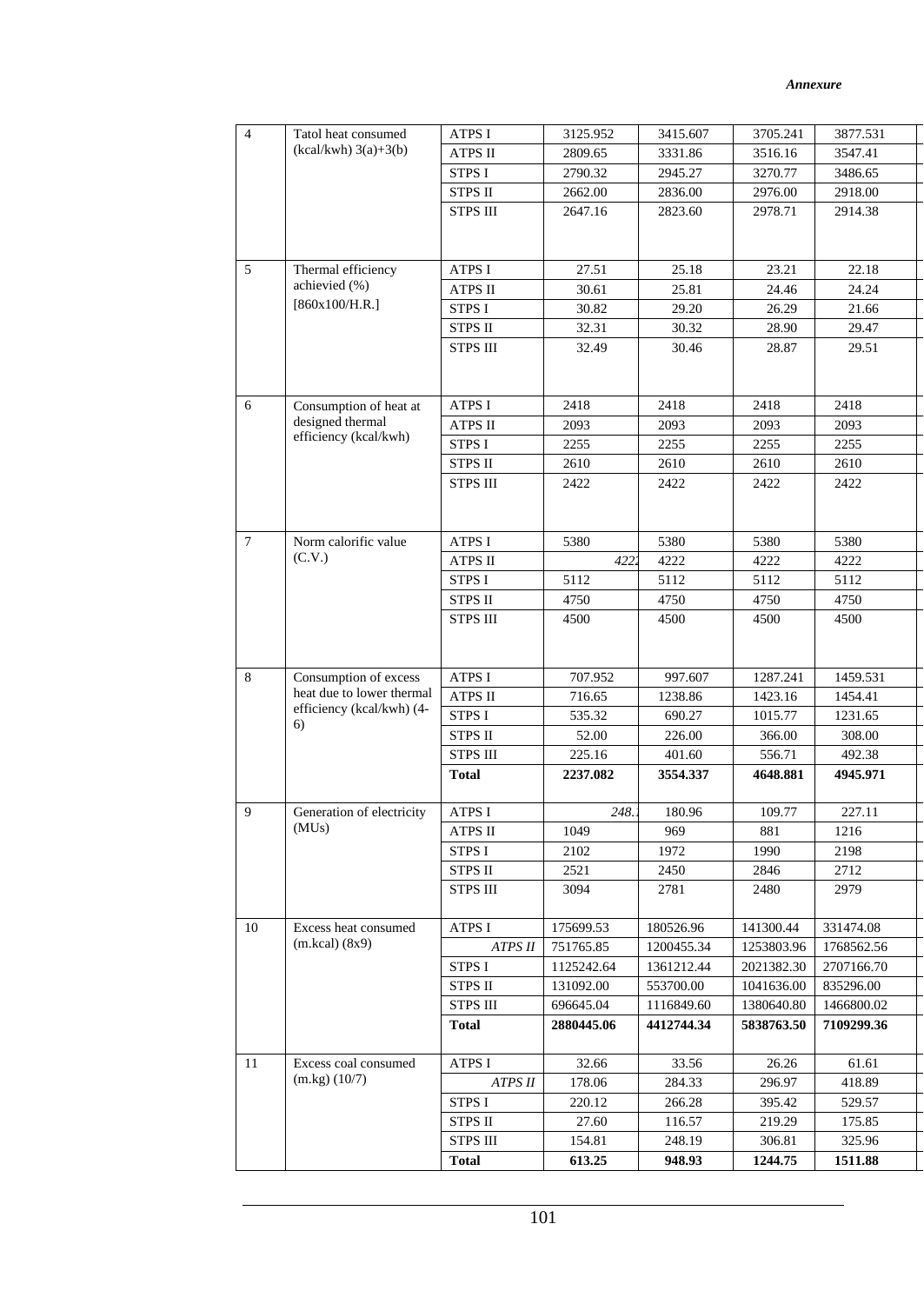## *Audit Report (Commercial) for the year ended 31 March 2004*

| 12 | Average rate of coal (Rs. | <b>ATPS I</b>   | 688.00 | 688.00 | 736.00 | 770.00 |
|----|---------------------------|-----------------|--------|--------|--------|--------|
|    | per M.T.)                 | ATPS II         | 688.00 | 688.00 | 770.00 | 770.00 |
|    |                           | <b>STPS I</b>   | 799.0  | 799.00 | 835.00 | 956.00 |
|    |                           | <b>STPS II</b>  | 799.00 | 799.0  | 835.00 | 956.00 |
|    |                           | <b>STPS III</b> | 799.00 | 799.00 | 835.00 | 956.00 |
|    |                           |                 |        |        |        |        |
| 13 | Cost of coal (Rs. in      | <b>ATPS I</b>   |        | 2.31   | 1.93   | 4.74   |
|    | crore) $(11x12)$          | <b>ATPS II</b>  | 12.25  | 19.56  | 22.87  | 32.25  |
|    |                           | <b>STPS I</b>   | 17.59  | 21.28  | 33.02  | 50.63  |
|    |                           | <b>STPS II</b>  | 2.21   | 9.31   | 18.31  | 16.81  |
|    |                           | <b>STPS III</b> | 12.37  | 19.83  | 25.62  | 31.16  |
|    |                           | Total           | 46.67  | 72.29  | 101.75 | 135.59 |

## **Summary**

| Year         | Name of powerhouse |   | <b>Excess heat</b><br>consumed<br>(m.kcal) | <b>Excess coal</b><br>consumed<br>(m, kg) | <b>Cost of excess</b><br>consumed<br>(Rs. in correct) |
|--------------|--------------------|---|--------------------------------------------|-------------------------------------------|-------------------------------------------------------|
| 1999-2000 to | <b>ATPS</b>        |   | 1285115.79                                 | 238.87                                    | 17.76                                                 |
| 2003-04      |                    | H | 6664831.67                                 | 1578.59                                   | 117.76                                                |
| 1999-2000 to | <b>STPS</b>        |   | 9757172.79                                 | 1908.68                                   | 170.06                                                |
| 2003-04      |                    | H | 3602453.34                                 | 758.41                                    | 67.59                                                 |
|              |                    | Ш | 6044339.02                                 | 1343.19                                   | 118.37                                                |
|              |                    |   |                                            |                                           |                                                       |
|              | Total              |   | 27353912.61                                | 5827.74                                   | 491.54                                                |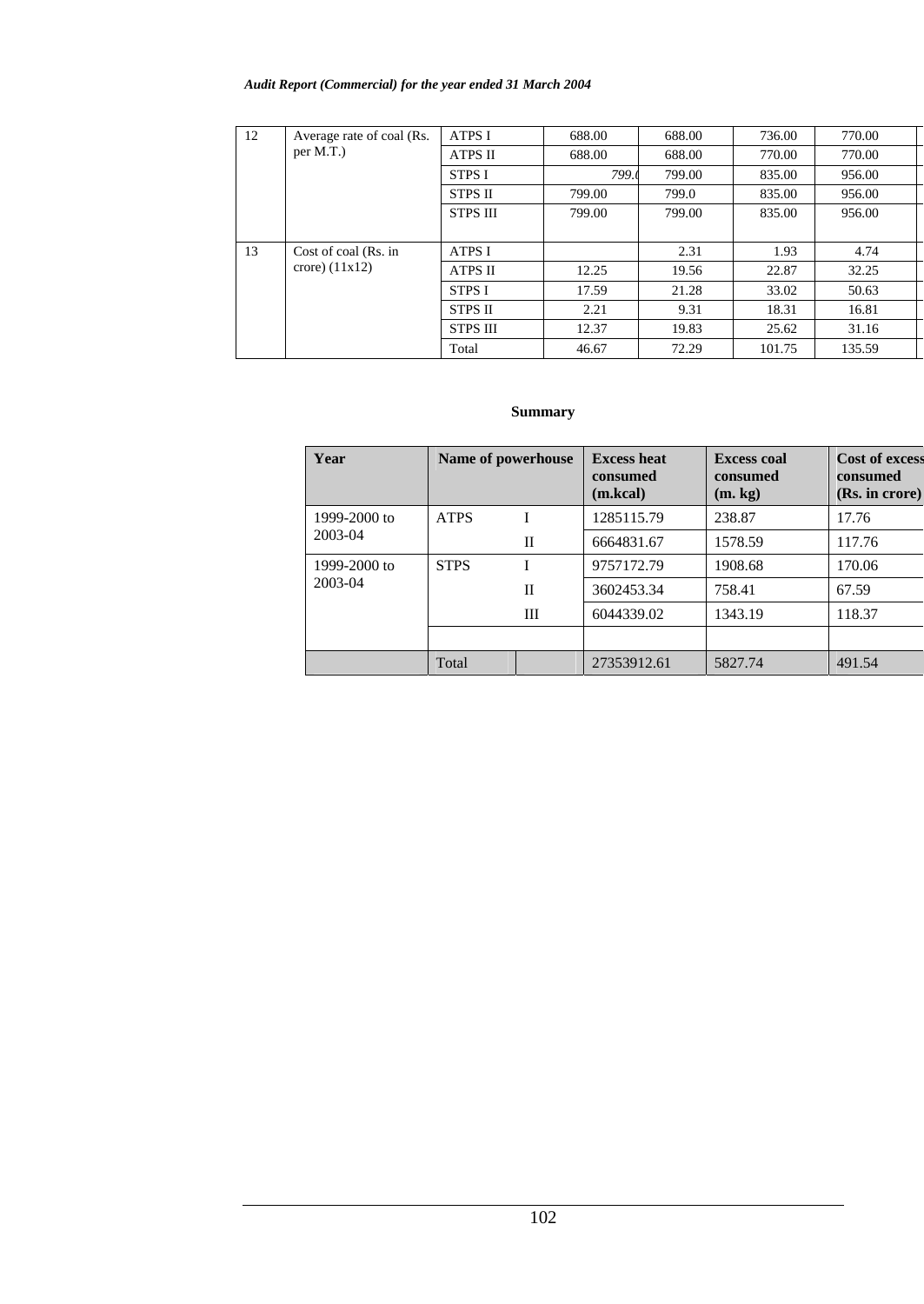## **(Referred to in paragraph 3.6)**

| STPS, Sarni | (in lakh MTs)  |                |                |              |  |  |  |
|-------------|----------------|----------------|----------------|--------------|--|--|--|
| Year        | <b>By Rail</b> | <b>By Road</b> | <b>By Belt</b> | <b>Total</b> |  |  |  |
| 1999-2000   | 26.80          | 20.42          | 14.70          | 61.92        |  |  |  |
| 2000-01     | 32.56          | 17.58          | 13.18          | 63.32        |  |  |  |
| 2001-02     | 35.24          | 13.70          | 13.72          | 62.66        |  |  |  |
| 2002-03     | 40.95          | 13.18          | 14.18          | 68.31        |  |  |  |
| 2003-04     | 39.31          | 15.03          | 13.62          | 67.96        |  |  |  |

# **Receipt of coal by various modes of transport in power stations of MPSEB during 1999-2004**

## **2. ATPS, Chachai**

| --<br>11111 |                |                |                |              |
|-------------|----------------|----------------|----------------|--------------|
| Year        | <b>By Rail</b> | <b>By Road</b> | <b>By Belt</b> | <b>Total</b> |
| 1999-2000   | 7.64           | $- -$          | $- -$          | 7.64         |
| 2000-01     | 8.76           | $- -$          | $- -$          | 8.76         |
| 2001-02     | 7.85           | $- -$          | $- -$          | 7.85         |
| 2002-03     | 7.97           | $- -$          | $- -$          | 7.97         |
| 2003-04     | 11.38          | $- -$          | $- -$          | 11.38        |

## **3. SGTPS, Birsinghpur**

| Year      | <b>By Rail</b> | <b>By Road</b> | <b>By Belt</b> | <b>Total</b> |
|-----------|----------------|----------------|----------------|--------------|
| 1999-2000 | 25.52          | $- -$          | --             | 25.52        |
| 2000-01   | 40.30          | $- -$          | $- -$          | 40.30        |
| 2001-02   | 35.22          | $- -$          | $- -$          | 35.22        |
| 2002-03   | 43.64          | $- -$          | $- -$          | 43.64        |
| 2003-04   | 40.44          | $- -$          | $- -$          | 40.00        |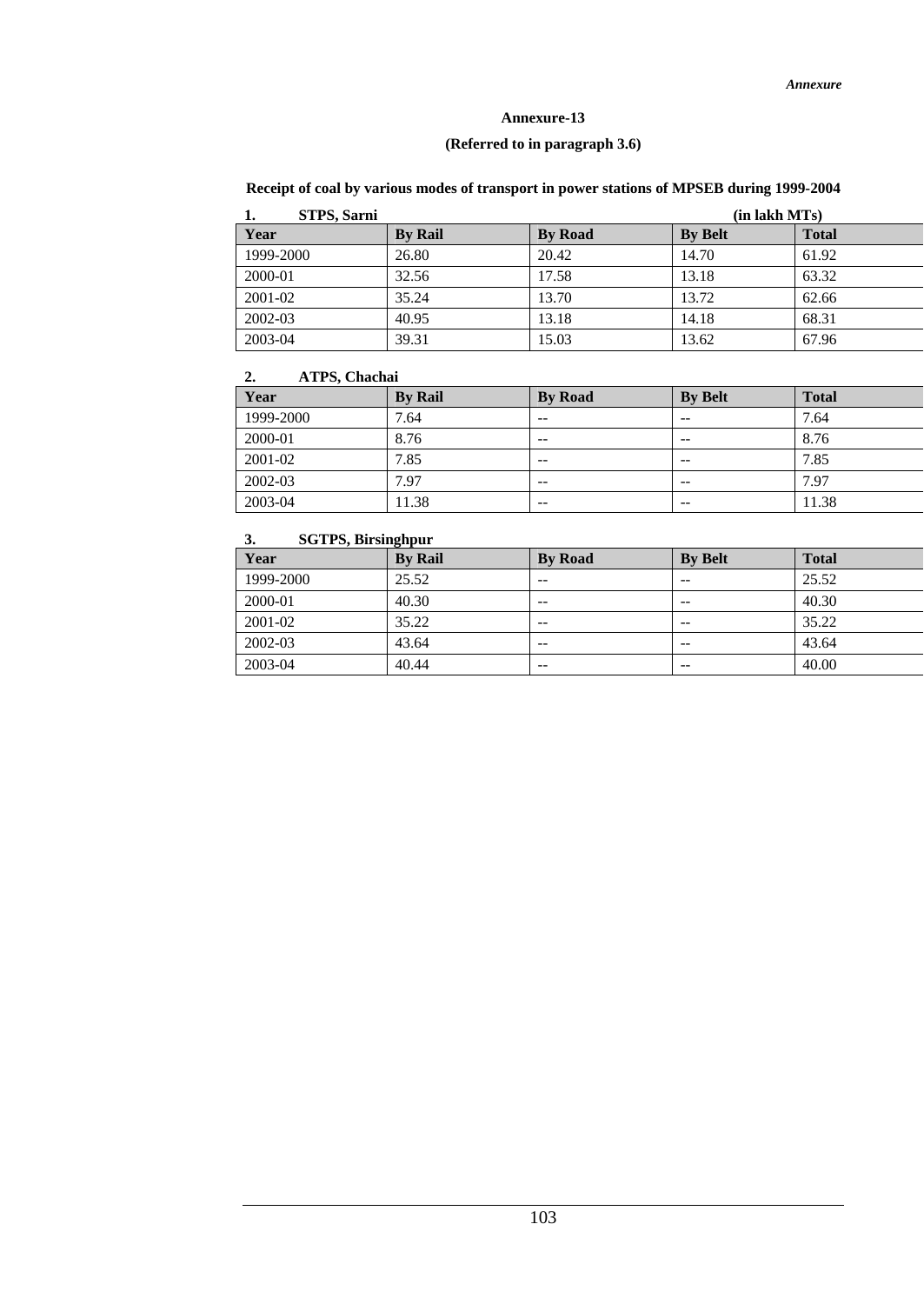## *(Referred to in paragraph 3.8.1)*

Excess consumption of oil at thermal power houses of MPSEB

| SI.<br>No.     | <b>Particulars</b>                    | <b>Powerhouse</b> | 1999-2000 | 2000-01 | 2001-02  | 2002-03        | 200 |
|----------------|---------------------------------------|-------------------|-----------|---------|----------|----------------|-----|
| $\mathbf{1}$   | $\overline{2}$                        | 3                 | 4         | 5       | 6        | $\overline{7}$ |     |
| 1              | Consumption of oil                    | <b>ATPS I</b>     | 868.63    | 633.39  | 384.20   | 794.89         |     |
|                | as per norms (3.5)<br>ml/kwh)         | <b>ATPS II</b>    |           | 3391.50 | 3083.50  | 4256.00        |     |
|                |                                       | <b>STPS I</b>     | 7357      | 6902    | 6965     | 7693           |     |
| 2              | Actual consumption                    | <b>ATPS I</b>     | 1598.28   | 2944.22 | 3342.50  | 2748.03        |     |
|                | (k)                                   | <b>ATPS II</b>    | $-1$      | 5474.17 | 10594.20 | 6856.54        |     |
|                |                                       | <b>STPS I</b>     | 8205      | 9457.00 | 10924.00 | 8045.00        |     |
| $\overline{3}$ | Excess consumption                    | <b>ATPS I</b>     | 729.65    | 2310.86 | 2958.30  | 1953.14        |     |
|                | (k)                                   | <b>ATPS II</b>    |           | 2082.67 | 7510.70  | 2600.54        |     |
|                |                                       | <b>STPS I</b>     | 848       | 2555    | 3959     | 352            |     |
| $\overline{4}$ | Gross generation of                   | <b>ATPS I</b>     | 248.18    | 180.96  | 109.77   | 227.11         |     |
|                | electricity (MUs)                     | <b>ATPS II</b>    |           | 969     | 881      | 1216           |     |
|                |                                       | <b>STPS I</b>     | 2102      | 1972    | 1990     | 2198           |     |
| $\overline{5}$ | Value of excess                       | <b>ATPS I</b>     | 1.09      | 3.47    | 4.44     | 2.93           |     |
|                | consumption<br>(Rs. in crore) $@$ Rs. | <b>ATPS II</b>    | --        | 3.12    | 11.27    | 3.90           |     |
|                | 15/- per litre                        | <b>STPS I</b>     | 1.27      | 3.83    | 5.94     | 0.53           |     |
| 6              | Percentage of excess                  | <b>ATPS I</b>     | 84        | 364.86  | 769.99   | 245.71         |     |
|                | consumption of oil                    | <b>ATPS II</b>    | $- -$     | 61.41   | 243.58   | 61.10          |     |
|                |                                       | <b>STPS I</b>     | 11.53     | 37.02   | 56.84    | 4.58           |     |

# **Summary**

## **Value of excess consumption (Rs. in crore)**

|                | 1999-2000 | 2000-01 | 2001-02 | 2002-03 | 2003-04            | <b>Total</b> |
|----------------|-----------|---------|---------|---------|--------------------|--------------|
| ATPS I         | .09       | 3.47    | 4.44    | 2.93    | 5.21               | 17.14        |
| <b>ATPS II</b> | $- -$     | 3.12    | 11.27   | 3.90    | 5.29               | 23.58        |
| <b>STPS I</b>  | .27       | 3.83    | 5.94    | 0.53    | 7.33               | 18.90        |
|                |           |         |         |         | <b>Grand Total</b> | 59.62        |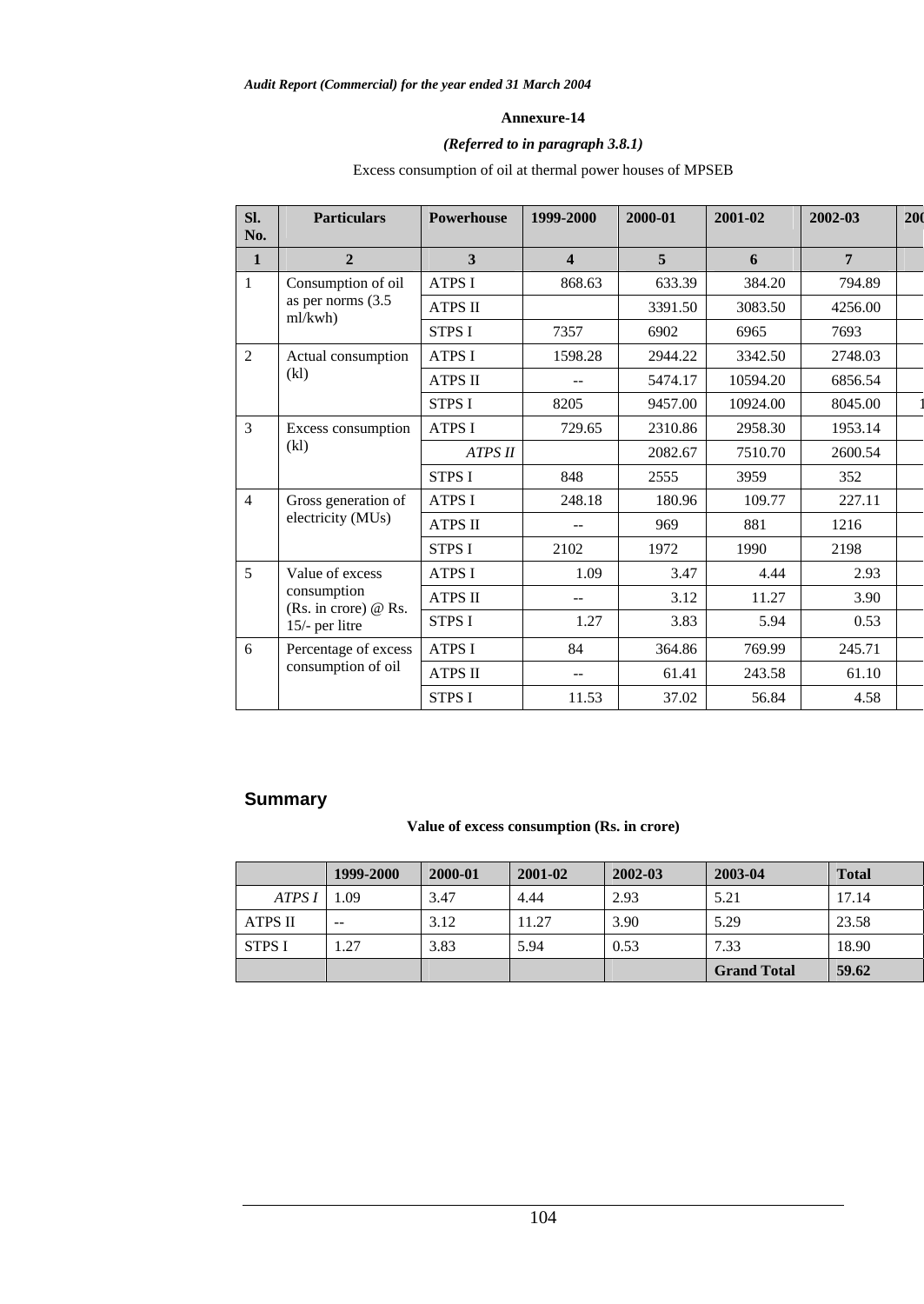## **H. Annexure-15**

# *I. (Referred to in paragraph 4.5.2)*

| Sl.<br>no.       | Name of Bank/<br><b>Corporations</b>                                         | Date of<br>receipt of<br><b>ICLs</b> | Date of<br>maturity<br>of ICLs | <b>Excess</b><br>period<br>beyond<br>maturity<br>up to 31<br>March<br>$2004$ (in<br>months) | Rate of<br>interest<br>(per<br>cent) | Rate of<br>interest<br>in excess<br>of 12 per<br>cent | <b>Amount</b><br>of ICLs<br>(Rs. in<br>lakh) | <b>Interest</b><br>due as on<br>31 March<br>2004 (Rs.<br>in lakh) |
|------------------|------------------------------------------------------------------------------|--------------------------------------|--------------------------------|---------------------------------------------------------------------------------------------|--------------------------------------|-------------------------------------------------------|----------------------------------------------|-------------------------------------------------------------------|
| 1.               | 2.                                                                           | 3.                                   | $\boldsymbol{4}$ .             | 5.                                                                                          | 6.                                   | 7.                                                    | 8.                                           | 9.                                                                |
| 1.               | Mumbai District<br>Co-operative                                              | 26-03-1998                           | 20-03-2002                     | 24                                                                                          | 16                                   | $\overline{4}$                                        | 1000                                         | 80.00                                                             |
|                  | Bank Limited,                                                                | 29-05-1998                           | 20-03-2002                     | 24                                                                                          | 16                                   | $\overline{4}$                                        | 3000                                         | 240.00                                                            |
|                  | Mumbai                                                                       | 06-08-1999                           | 06-08-2002                     | 19                                                                                          | 16                                   | $\overline{4}$                                        | 5000                                         | 316.67                                                            |
|                  | <b>K.</b>                                                                    |                                      |                                |                                                                                             |                                      |                                                       | 9000                                         | 636.67                                                            |
| 2.               | Bombay<br>Mercantile                                                         | 20-10-1999                           | 01-05-2001                     | 34                                                                                          | 15.5                                 | 3.5                                                   | 400                                          | 39.67                                                             |
|                  | Co-operative                                                                 | 08-12-1999                           | 01-05-2001                     | 34                                                                                          | 15.5                                 | 3.5                                                   | 500                                          | 49.58                                                             |
|                  | Bank Limited,<br>Mumbai                                                      | 16-12-1999                           | 01-05-2001                     | 34                                                                                          | 15.5                                 | 3.5                                                   | 500                                          | 49.58                                                             |
|                  |                                                                              | 05-01-2000                           | 01-05-2001                     | 34                                                                                          | 15.5                                 | 3.5                                                   | 500                                          | 49.58                                                             |
|                  | <b>Total</b>                                                                 |                                      |                                |                                                                                             |                                      |                                                       | <b>1900</b>                                  | 188.41                                                            |
| $\mathfrak{Z}$ . | Apex Co-                                                                     | 21-11-1998                           | 21-11-2001                     | 28                                                                                          | 16.5                                 | 4.5                                                   | 1000                                         | 105.00                                                            |
|                  | operative Bank of<br>Maharashtra &<br>Goa Limited,<br>Mumbai                 | 09-12-1998                           | 09-12-2001                     | 27                                                                                          | 16.5                                 | 4.5                                                   | 1000                                         | 101.25                                                            |
|                  |                                                                              | 12-01-1999                           | 12-01-2002                     | 26                                                                                          | 16.5                                 | 4.5                                                   | 1000                                         | 97.50                                                             |
|                  |                                                                              | 23-01-1999                           | 28-01-2002                     | 26                                                                                          | 16.5                                 | 4.5                                                   | 2000                                         | 195.00                                                            |
|                  |                                                                              | 02-07-1999                           | 02-07-2002                     | 21                                                                                          |                                      | 4.5                                                   | 500                                          | 39.36                                                             |
|                  | L.                                                                           |                                      |                                |                                                                                             |                                      |                                                       | 5500                                         | 583.11                                                            |
| 4.               | UP Rajya Krishi<br>Evam Gram<br>Vikas Nigam<br><b>ECPF</b> Trust,<br>Luchnow | 22-05-2000                           | 22-05-2003                     | $\overline{\phantom{a}}$                                                                    | $\overline{\phantom{a}}$             | $\overline{\phantom{a}}$                              | 300                                          | $\rm NIL$                                                         |
| 5.               | Madhya Pradesh                                                               | 16-07-1999                           | 30-11-2000                     | 40                                                                                          | 14                                   | $\overline{c}$                                        | 400                                          | 26.67                                                             |
|                  | Text<br><b>Book</b>                                                          | 16-08-1999                           | 30-11-2000                     | 40                                                                                          | 14                                   | $\overline{c}$                                        | 250                                          | 16.67                                                             |
|                  | Corpor<br>ation                                                              | 03-11-1999                           | 30-11-2000                     | 40                                                                                          | 14                                   | 2                                                     | 400                                          | 26.67                                                             |
|                  |                                                                              | 07-03-2000                           | 07.03-2001                     | 36                                                                                          | 14                                   | $\overline{c}$                                        | 350                                          | 21.00                                                             |
|                  | M.                                                                           |                                      |                                |                                                                                             |                                      |                                                       | 1400                                         | 91.01                                                             |
|                  |                                                                              |                                      |                                |                                                                                             |                                      |                                                       |                                              |                                                                   |

# **J. Statement of interest from due date to 31 March 2004**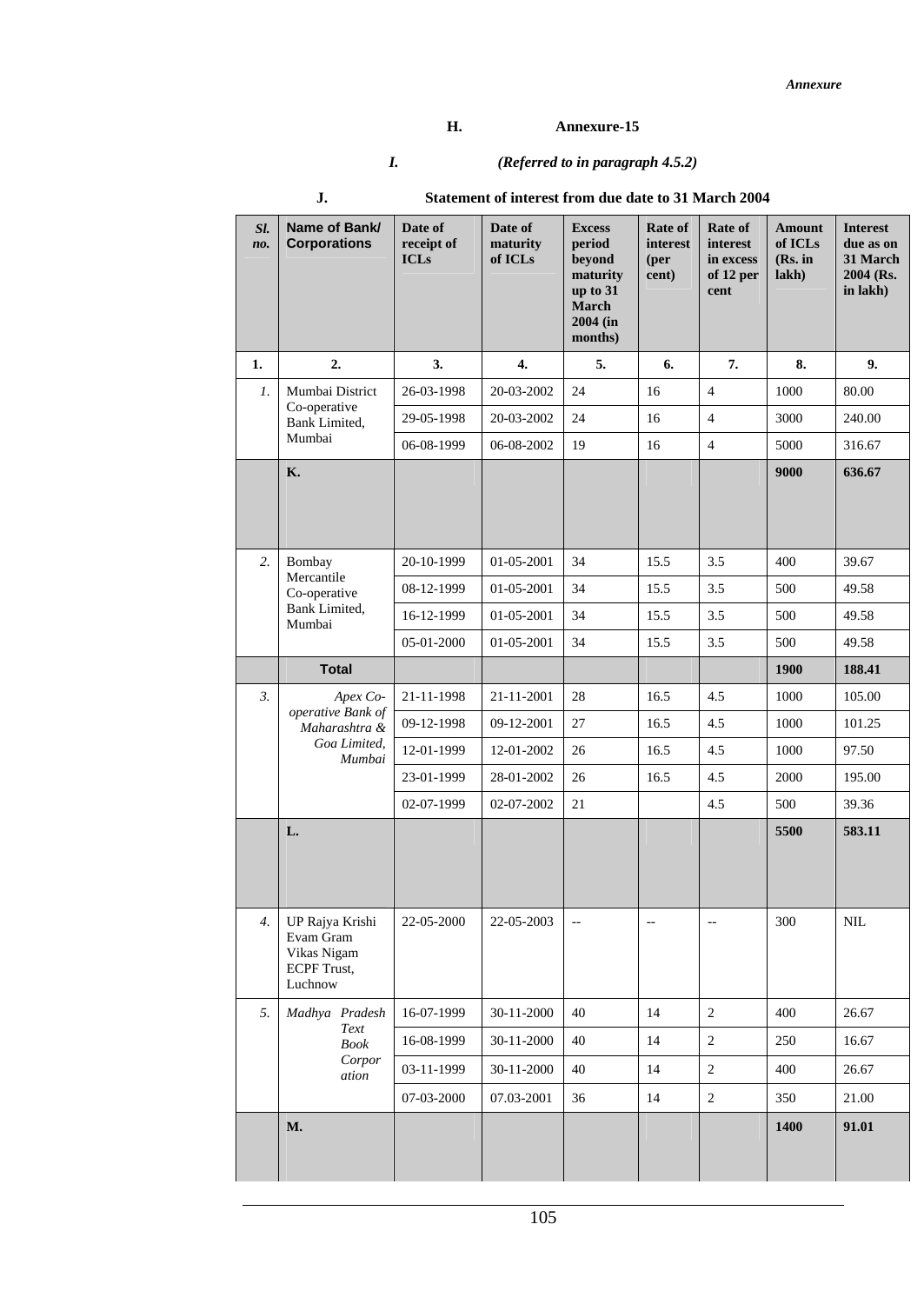#### *Audit Report (Commercial) for the year ended 31 March 2004*

| <b>Grand Total</b> |  |  | 18100 | 1454.2 |
|--------------------|--|--|-------|--------|
|                    |  |  |       |        |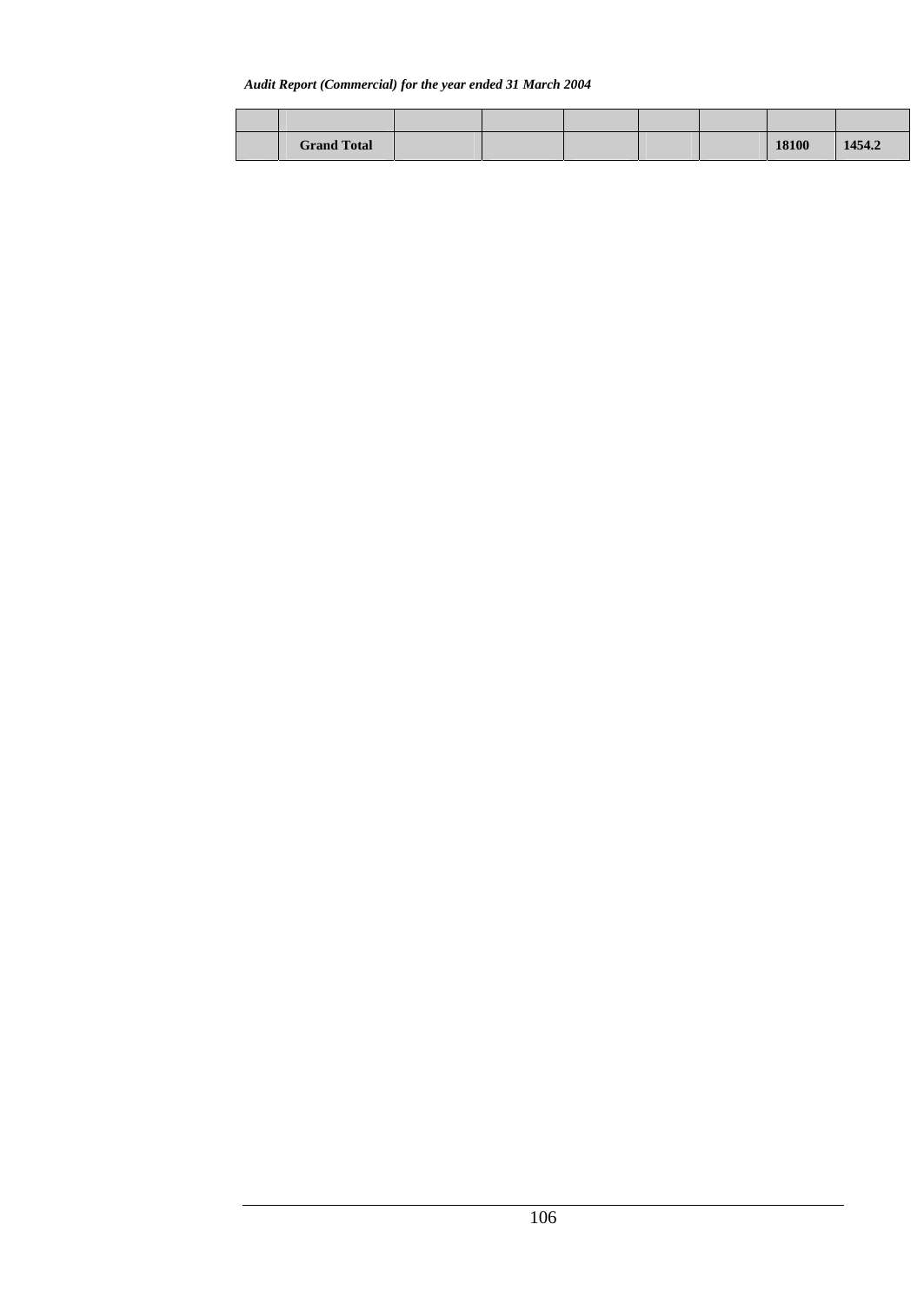## *(Referred to in Paragraph 4.6.4)*

#### **Position of Arrears of accounts as on 30 September 2004 of Madhya Pradesh State Public Sector Undertakings (PSUs)**

| SI.<br>no.       | <b>Name of the Company</b>                                                             | <b>Year from</b><br>which<br><b>Accounts are</b><br>in arrears | Number of<br>accounts in<br>arrears (up<br>to September<br>2004) | <b>Administrative</b><br><b>Department</b>               |
|------------------|----------------------------------------------------------------------------------------|----------------------------------------------------------------|------------------------------------------------------------------|----------------------------------------------------------|
| A.               | <b>Working Companies</b>                                                               |                                                                |                                                                  |                                                          |
| 1.               | Madhya Pradesh State Electronics<br>Development Corporation Limited, Bhopal            | 2003-04                                                        | $\mathbf{1}$                                                     | Commerce and<br>Industries<br>Department                 |
| 2.               | <b>Industrial Infrastructure Development</b><br>Corporation (Gwalior) Limited, Gwalior | 2003-04                                                        | $\mathbf{1}$                                                     | Commerce and<br>Industries<br>Department                 |
| 3.               | Madhya Pradesh State Industrial<br>Development Corporation Limited, Bhopal             | 2003-04                                                        | $\mathbf{1}$                                                     | Commerce and<br>Industries<br>Department                 |
| $\overline{4}$ . | Madhya Pradesh State Civil Supplies<br>Corporation Limited, Bhopal                     | 2003-04                                                        | $\mathbf{1}$                                                     | Food and<br>Public<br><b>Distribution</b><br>Department. |
| 5.               | Madhya Pradesh Export Corp. Limited,<br>Bhopal                                         | 2003-04                                                        | $\mathbf{1}$                                                     | Commerce and<br>Industries<br>Department                 |
| 6.               | Madhya Pradesh Laghu Udyog Nigam,<br>Limited, Bhopal                                   | 2003-04                                                        | $\mathbf{1}$                                                     | Commerce and<br>Industries<br>Department.                |
| 7.               | Madhya Pradesh Rajya Van Vikas Nigam<br>Limited, Bhopal                                | 2003-04                                                        | $\mathbf{1}$                                                     | Forest<br>Department.                                    |
| 8.               | Madhya pradesh State Mining Corporation<br>Limited, Bhopal                             | 2003-04                                                        | $\mathbf{1}$                                                     | Mining<br>Department                                     |
| 9.               | Madhya Pradesh Audyogik Kendra Vikas<br>Nigam (Jabalpur) Limited, Jabalpur.            | 2003-04                                                        | $\mathbf{1}$                                                     | Commerce and<br>Industries<br>Department.                |
| 10.              | Madhya Pradesh Urja Vikas Nigam<br>Limited, Bhopal                                     | 2003-04                                                        | $\mathbf{1}$                                                     | Energy<br>Department                                     |
| 11.              | Madhya Pradesh Police Housing<br>Corporation Limited, Bhopal                           | 2002-03                                                        | $\mathfrak{2}$                                                   | Home (Police)<br>Department                              |
| 12.              | Madhya Pradesh Audyogik Kendra Vikas<br>Nigam (Indore) Limited, Indore                 | 2002-03                                                        | 2                                                                | Commerce and<br>Industries<br>Department                 |
| 13.              | Madhya Pradesh State Tourism<br>Development Corporation Limited, Bhopal                | 2002-03                                                        | 2                                                                | Tourism<br>Department                                    |
| 14.              | Madhya Pradesh Audyogik Kendra Vikas<br>Nigam (Bhopal) Limited, Bhopal                 | 2002-03                                                        | $\overline{2}$                                                   | Commerce &<br>Industries<br>Department                   |
| 15.              | The Provident Investment Company<br>Limited, Mumbai.                                   | 2002-03                                                        | $\overline{2}$                                                   | Finance<br>Department                                    |
| 16.              | Madhya Pradesh Agro Industries<br>Development Corporation Limited, Bhopal.             | 2001-02                                                        | 3                                                                | Agriculture<br>Department                                |
| 17.              | Madhya Pradesh Audyogik Kendra Vikas<br>Nigam (Rewa) Limited, Rewa                     | 2001-02                                                        | 3                                                                | Commerce and<br>Industries                               |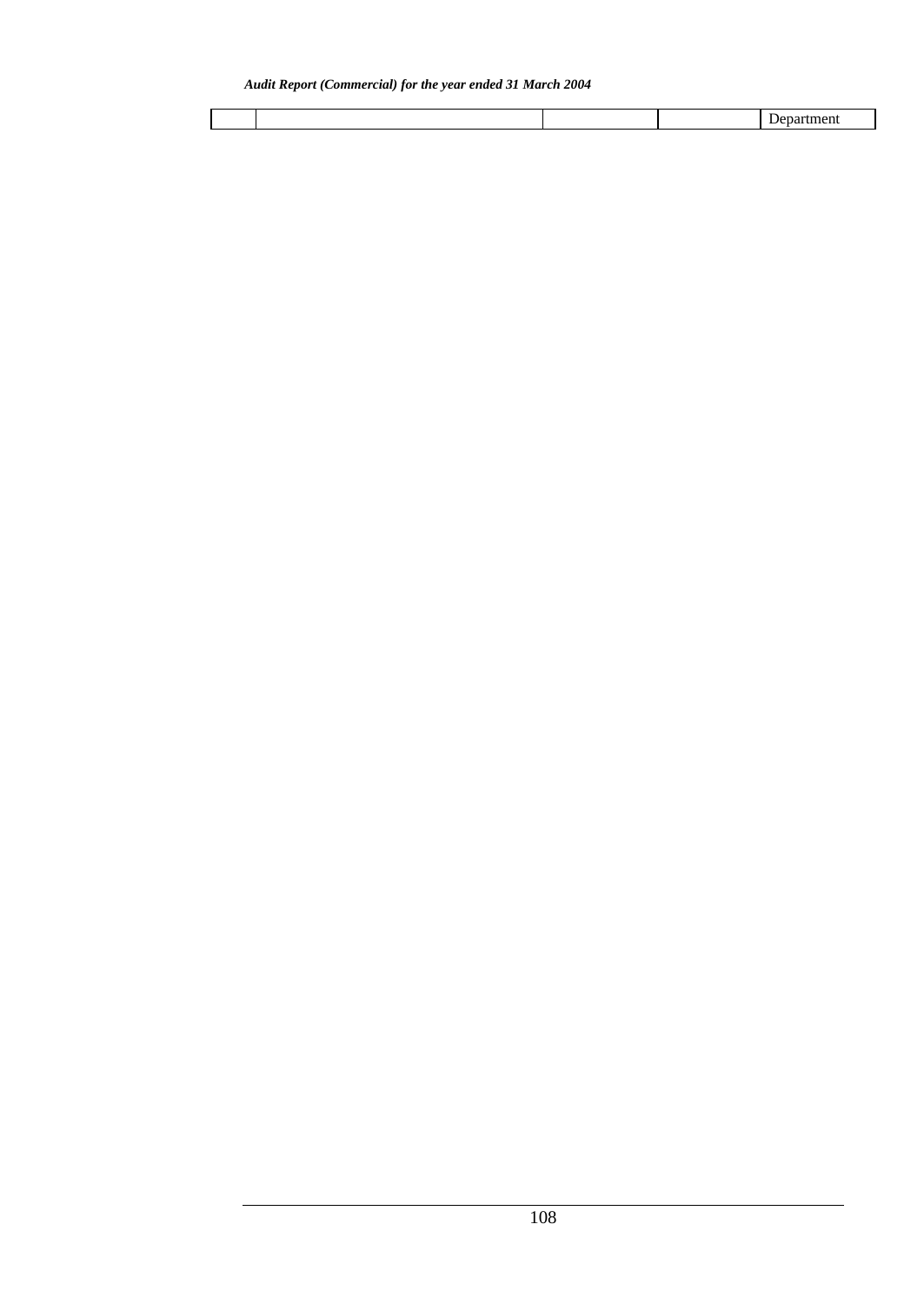| 18.       | Madhya Pradesh Hastashilp Aivam<br>Hathkargha Vikas Nigam Limited, Bhopal              | 2001-02 | 3              | <b>Rural Industries</b><br>Department               |
|-----------|----------------------------------------------------------------------------------------|---------|----------------|-----------------------------------------------------|
| 19.       | Madhya Pradesh Adivasi Vitta Aivam Vikas<br>Nigam Limited, Bhopal                      | 2000-01 | $\overline{4}$ | Schedule Tribe<br>Welfare<br>Department             |
| 20.       | Madhya Pradesh Pichhra Varg Tatha Alp-<br>Sankhayak Vitta Aivam Vikas Nigam,<br>Bhopal | 1998-99 | 6              | Minorities<br>Welfare<br>Department                 |
|           | <b>619 B Companies</b>                                                                 |         |                |                                                     |
| 1.        | Madhya Pradesh Vidyut Yantra Limited,<br>Jabalpur                                      | 1990-91 | 14             | Commerce and<br>Industries<br>Department            |
|           | <b>Total</b>                                                                           |         |                | 66                                                  |
| <b>B.</b> | <b>Non-working Companies</b>                                                           |         |                |                                                     |
| 1.        | M.P. Film Development Corporation<br>Limited, Bhopal                                   | ٠       | $\blacksquare$ | Department of<br>Culture                            |
| 2.        | Madhya Pradesh Panchayati Raj Vitta<br>Aivam Gramin Vikas Nigam, Bhopal                | 2003-04 | $\mathbf{1}$   | Panchayat and<br>Rural<br>Development<br>Department |
| 3.        | Madhya Pradesh State Dairy Development<br>Corporation Limited, Bhopal                  | 2002-03 | $\overline{2}$ | Agriculture<br>Department                           |
| 4.        | Madhya Pradesh Lift Irrigation Corporation<br>Limited, Bhopal                          | 1992-93 | 12             | Water resources<br>Department                       |
| 5.        | Madhya Pradesh Rajya Setu Nirman Nigam<br>Limited, Bhopal                              | 1990-91 | 14             | <b>Public Works</b><br>Departments                  |
| 6.        | Optel Telecommunication Limited,<br>Mandideep                                          | 2003-04 | $\mathbf{1}$   | Commerce and<br>Industries<br>Department            |
| 7.        | Madhya Pradesh State Textiles Corporation<br>Ltd, Bhopal                               | 2003-04 | $\mathbf{1}$   | Commerce and<br>Industries<br>Department            |
| 8.        | Madhya Pradesh State Industries<br>Corporation Limited, Bhopal                         | 2002-03 | $\overline{2}$ | Commerce and<br>Industries<br>Department            |
| 9.        | Madhya Pradesh Leather Development<br>Corporation Limited, Bhopal                      | 1995-96 | 9              | <b>Rural Industries</b><br>Department               |
|           | Total                                                                                  |         | 29             |                                                     |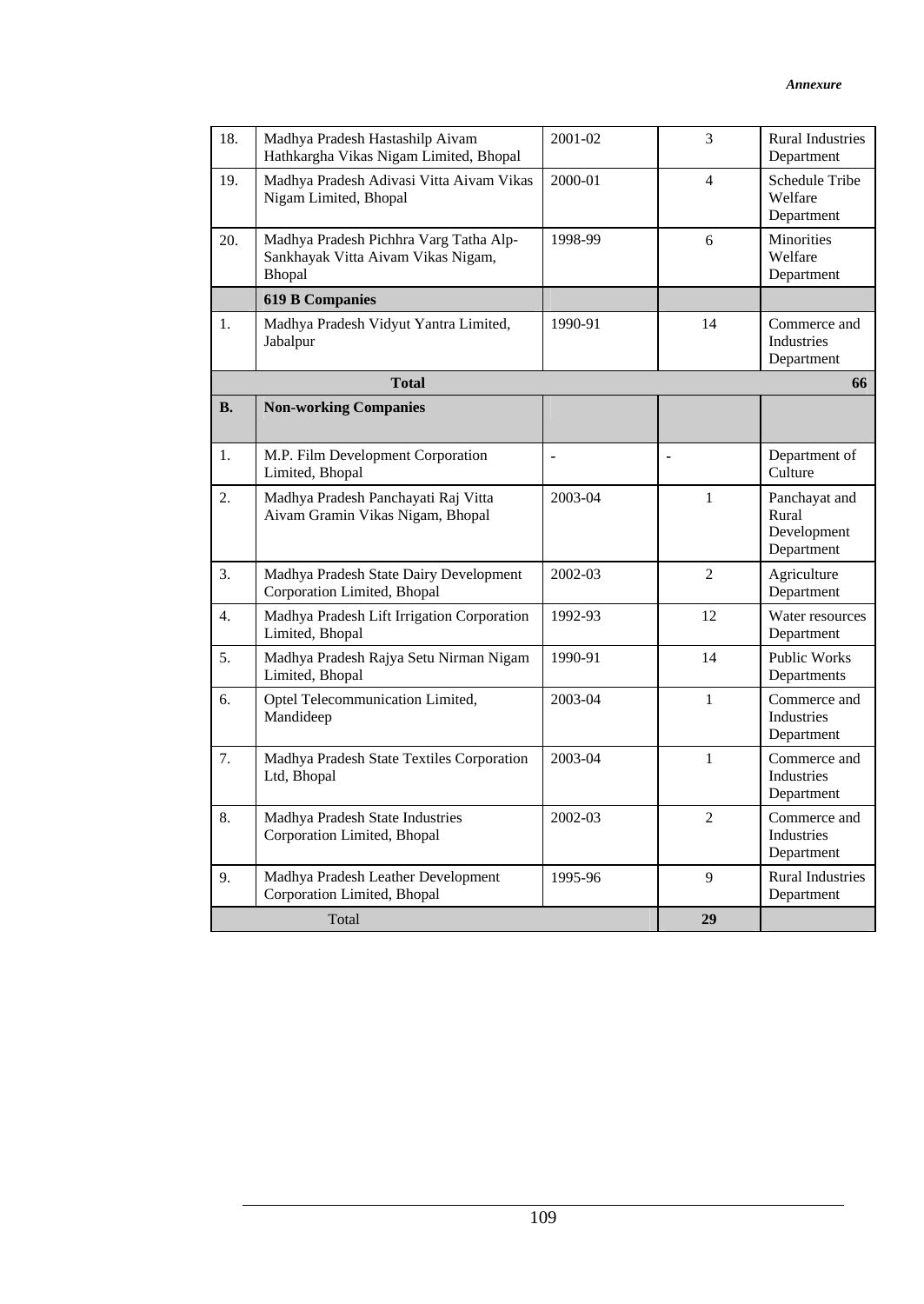## *Audit Report (Commercial) for the year ended 31 March 2004*

| SI.<br>no.       | <b>Name of the Company</b>                                           | <b>Period for</b><br>which Accounts<br>are in arrears | Number of<br>accounts in<br>arrears | Administrative<br><b>Department</b>                  |
|------------------|----------------------------------------------------------------------|-------------------------------------------------------|-------------------------------------|------------------------------------------------------|
| $\mathbf{C}$ .   | <b>Statutory corporations</b>                                        |                                                       |                                     |                                                      |
| 1.               | Madhya Pradesh State Electricity<br>Board, Jabalpur                  | $2001 - 02$                                           | 3                                   | <b>Energy Department</b>                             |
| 2.               | Madhya Pradesh Road Transport<br>Corporation, Bhopal                 | 2003-04                                               | J.                                  | <b>Transport Department</b>                          |
| 3.               | Madhya Pradesh Financial<br>Corporation, Indore                      | 2002-03                                               | $\mathcal{D}_{\mathcal{L}}$         | <b>Finance Department</b>                            |
| $\overline{4}$ . | Madhya Pradesh State Warehousing<br>and Logistic Corporation, Bhopal | 2003-04                                               |                                     | Food and Public<br><b>Distribution</b><br>Department |
| <b>Total</b>     |                                                                      |                                                       | 7                                   |                                                      |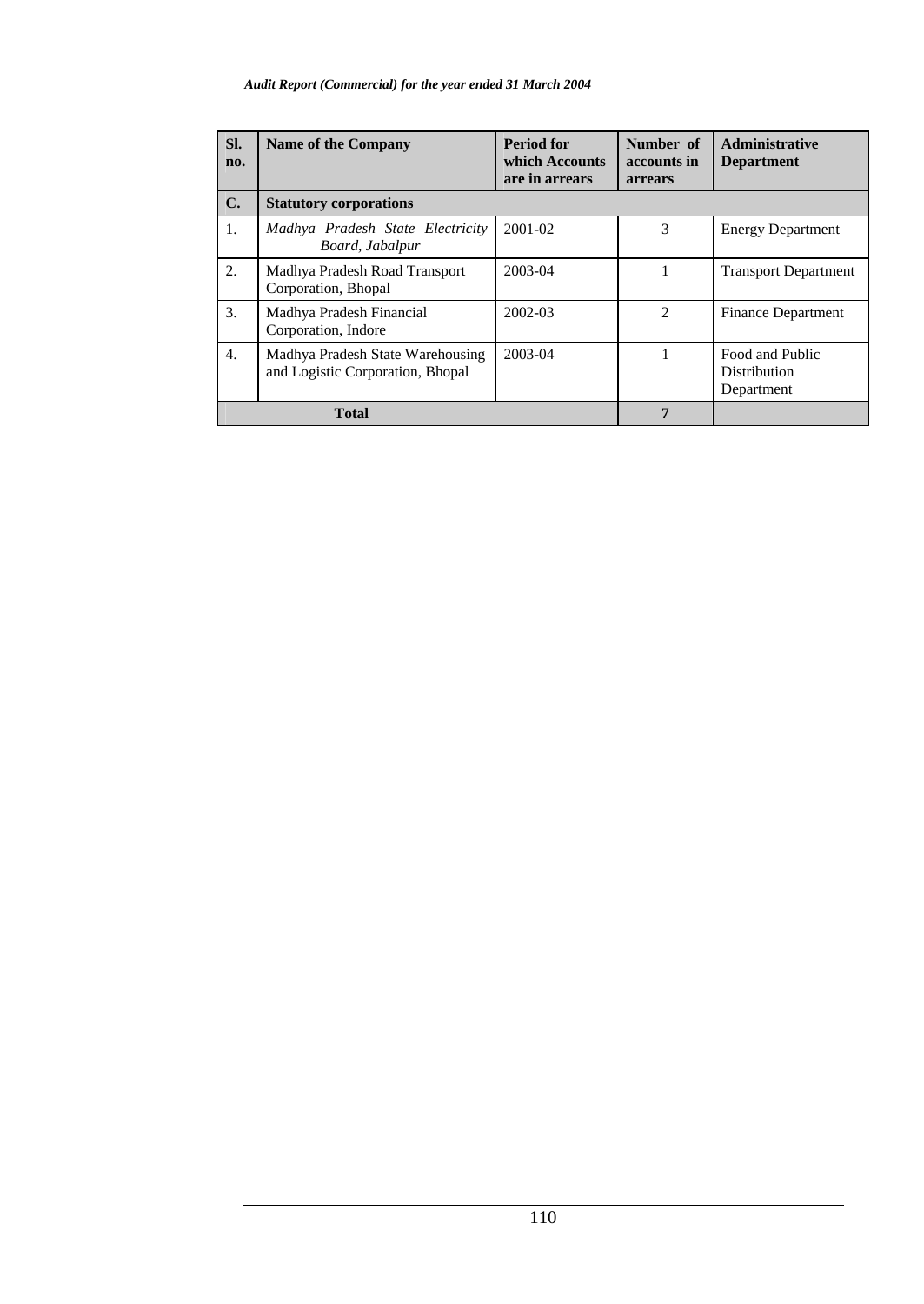## **Annexure – 17**

## *(Referred to in Paragraph 4.6.4)*

#### **Statement showing period of accounts in arrears in respect of six Government companies selected for study**

| SI.<br>no. | <b>Working companies</b>                                                           | <b>Period of accounts in</b><br>arrears |
|------------|------------------------------------------------------------------------------------|-----------------------------------------|
| 1.         | Madhya Pradesh State Agro Industries Development<br>Corporation Limited            | 2001-02 to 2003-04                      |
| 2.         | Madhya Pradesh Adivasi Vitta Evam Vikas Nigam Limited                              | 2000-01 to 2003-04                      |
| 3.         | Madhya Pradesh Hastashilp Evam Hathkargha Vikas Nigam<br>Limited                   | 2001-02 to 2003-04                      |
| 4.         | Madhya Pradesh Pichhda Varga Tatha Alpa Sankhyak Vitta<br>Evam Vikas Nigam Limited | 1998-99 to 2003-04                      |
|            | Non working companies                                                              |                                         |
| 5.         | Madhya Pradesh State Leather Development Corporation<br>Limited                    | 1995-96 to 2003-04                      |
| 6.         | Madhya Pradesh Lift Irrigation Corporation Limited                                 | 1992-93 to 2003-04                      |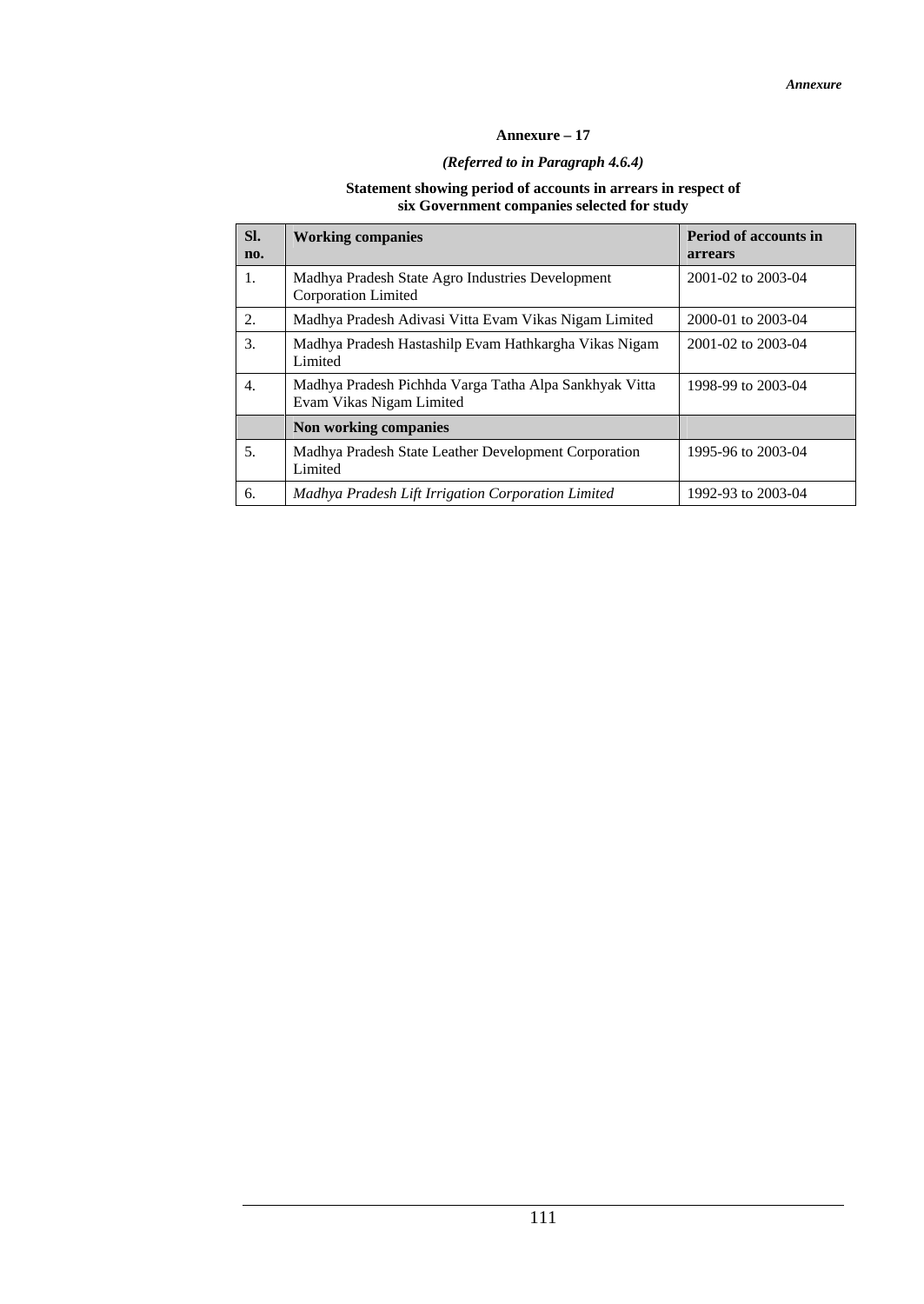## *(Referred to in paragraph 4.6.6)*

| Sl.<br>no. | Name of Company                                                                       | Year of<br><b>accounts</b> | Date of<br>approval of<br>accounts by<br>Board. | Date of<br>certification by<br><b>Statutory</b><br><b>Auditors</b> | <b>Time</b><br>taken (in<br>months) |
|------------|---------------------------------------------------------------------------------------|----------------------------|-------------------------------------------------|--------------------------------------------------------------------|-------------------------------------|
|            |                                                                                       |                            |                                                 |                                                                    | <b>Working companies</b>            |
| 1          | Madhya Pradesh Adivasi<br>Vitta Evam Vikas Nigam<br>Limited                           | 1994-95                    | September 1995                                  | September 1996                                                     | 12                                  |
|            |                                                                                       | 1995-96                    | August 1997                                     | April 1999                                                         | 21                                  |
|            |                                                                                       | 1997-98                    | December 2000                                   | February 2001                                                      | $\overline{2}$                      |
|            |                                                                                       | 1998-99                    | December 2000                                   | April 2002                                                         | 16                                  |
| 2.         | Madhya Pradesh Pichhda<br>Varg Tatha Alpsankhyak<br>Vitta Evam Vikas Nigam<br>Limited | 1997-98                    | April 2002                                      | September 2002                                                     | 5                                   |
|            |                                                                                       |                            |                                                 | <b>Non-working companies</b>                                       |                                     |
| 3.         | Madhya Pradesh State<br>Leather Development<br><b>Corporation Limited</b>             | 1990-91                    | March 1996                                      | <b>July 1997</b>                                                   | 16                                  |
|            |                                                                                       | 1992-93                    | May 1998                                        | September 1998                                                     | $\overline{4}$                      |
|            |                                                                                       | 1994-95                    | March 2000                                      | March 2002                                                         | 24                                  |

## **N. Delays in certification of accounts by Statutory Auditors**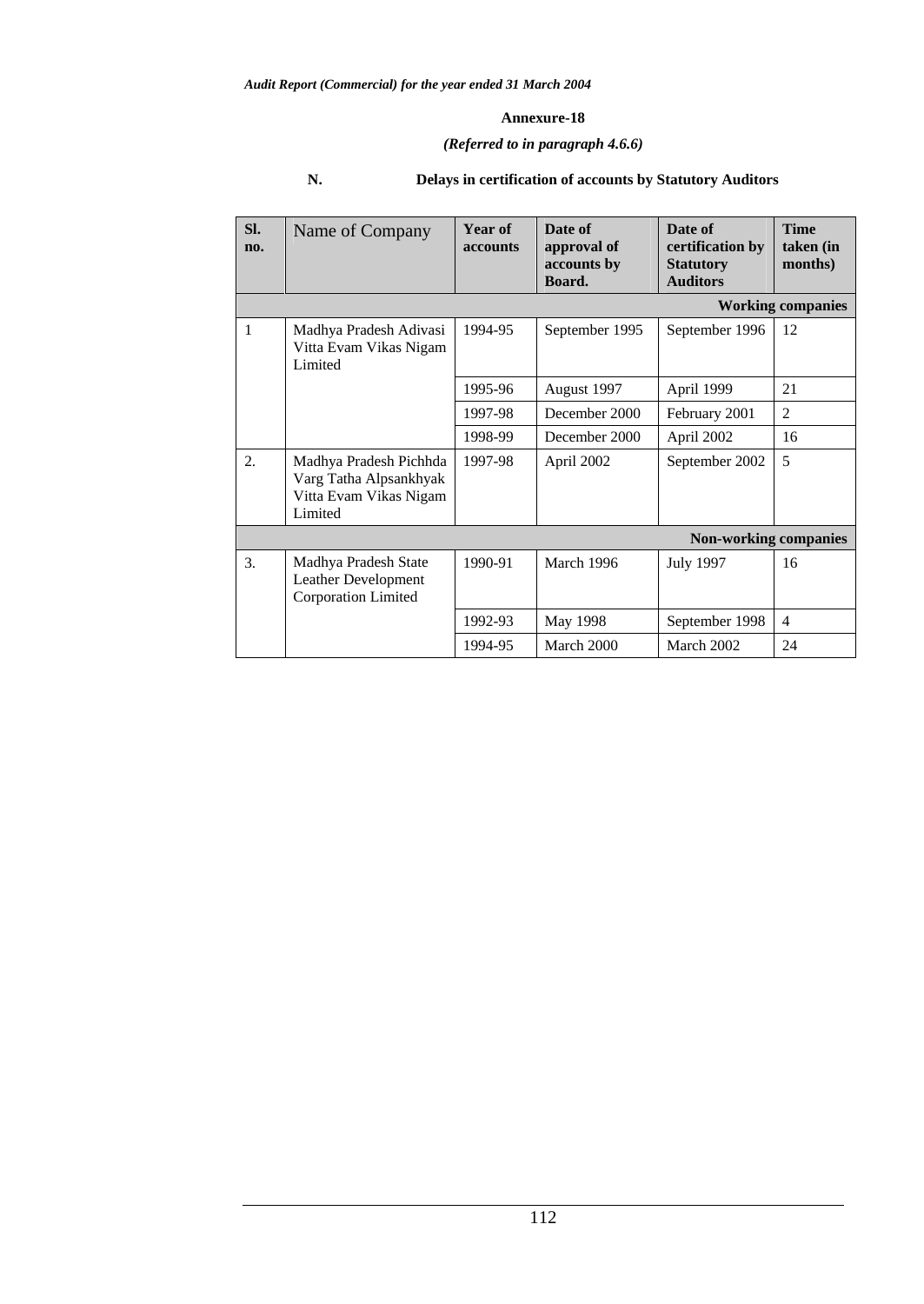## **O. Annexure 19**

# *(Referred to in paragraph 4.6.7)*

# **P. Delay in approval of accounts by the Board**

| SI.<br>no.     | <b>Name of Company</b>                                                             | <b>Year of</b><br><b>Accounts</b> | <b>Month of</b><br>approval by<br><b>Board</b> | <b>Time taken</b><br>(Between<br>approval of two<br>accounts)<br>(in months) |
|----------------|------------------------------------------------------------------------------------|-----------------------------------|------------------------------------------------|------------------------------------------------------------------------------|
|                | <b>Working Companies</b>                                                           |                                   |                                                |                                                                              |
| 1.             | Madhya Pradesh State Agro<br><b>Industries Development</b><br>Corporation Limited  | 1996-97                           | January 1999                                   | $\sim$                                                                       |
|                |                                                                                    | 1997-98                           | December 1999                                  | 11                                                                           |
|                |                                                                                    | 1998-99                           | October 2000                                   | 10                                                                           |
|                |                                                                                    | 1999-2000                         | January 2002                                   | 15                                                                           |
|                |                                                                                    | 2000-01                           | November 2002                                  | 10                                                                           |
| 2              | Madhya Pradesh Adivasi Vitta<br>Evam Vikas Nigam Limited                           | 1994-95                           | September 1995                                 |                                                                              |
|                |                                                                                    | 1995-96                           | August 1997                                    | 23                                                                           |
|                |                                                                                    | 1996-97                           | May 2000                                       | 33                                                                           |
|                |                                                                                    | 1997-98                           | December 2000                                  | 7                                                                            |
| $\overline{3}$ | Madhya Pradesh Hastashilp<br>Evam Hathkargha Vikas<br>Nigam Limited                | 1994-95                           | March 1999                                     |                                                                              |
|                |                                                                                    | 1995-96                           | February 2000                                  | 11                                                                           |
|                |                                                                                    | 1996-97                           | March 2001                                     | 13                                                                           |
|                |                                                                                    | 1997-98                           | February 2002                                  | 11                                                                           |
|                |                                                                                    | 1998-99                           | April 2003                                     | 14                                                                           |
| $\overline{4}$ | Madhya Pradesh Pichhda Varg<br>Tatha Alpsankhyak Vitta<br>Evam Vikas Nigam Limited | 1994-95                           | February 1999                                  |                                                                              |
|                |                                                                                    | 1995-96                           | February 2000                                  | 12                                                                           |
|                |                                                                                    | 1996-97                           | October 2001                                   | 20                                                                           |
|                |                                                                                    | 1997-98                           | April 2002                                     | 6                                                                            |
|                | <b>Non working Companies</b>                                                       |                                   |                                                |                                                                              |
| 5              | Madhya Pradesh State Leather<br><b>Development Corporation</b><br>Limited          | 1990-91                           | March 1996                                     |                                                                              |
|                |                                                                                    | 1991-92                           | November 1997                                  | 20                                                                           |
|                |                                                                                    | 1992-93                           | May 1998                                       | 6                                                                            |
|                |                                                                                    | 1993-94                           | March 1999                                     | 10                                                                           |
|                |                                                                                    | 1994-95                           | March 2000                                     | 12                                                                           |
| 6              | Madhya Pradesh Lift<br>Irrigation Corporation Limited                              | 1987-88<br>(July 1987 to          | January 1997                                   |                                                                              |
|                |                                                                                    | Feb 1988)                         |                                                |                                                                              |
|                |                                                                                    | 1988-89                           | <b>May 2001</b>                                | 52                                                                           |
|                |                                                                                    | (Feb 1989)<br>1989-90             | January 2002                                   | $\,8\,$                                                                      |
|                |                                                                                    | (Feb)<br>1990)                    |                                                |                                                                              |
|                |                                                                                    | 1990-91<br>(Feb 1991)             | March 2003                                     | 14                                                                           |
|                |                                                                                    | 1991-92<br>(Feb 1992)             | October 2003                                   | $\overline{7}$                                                               |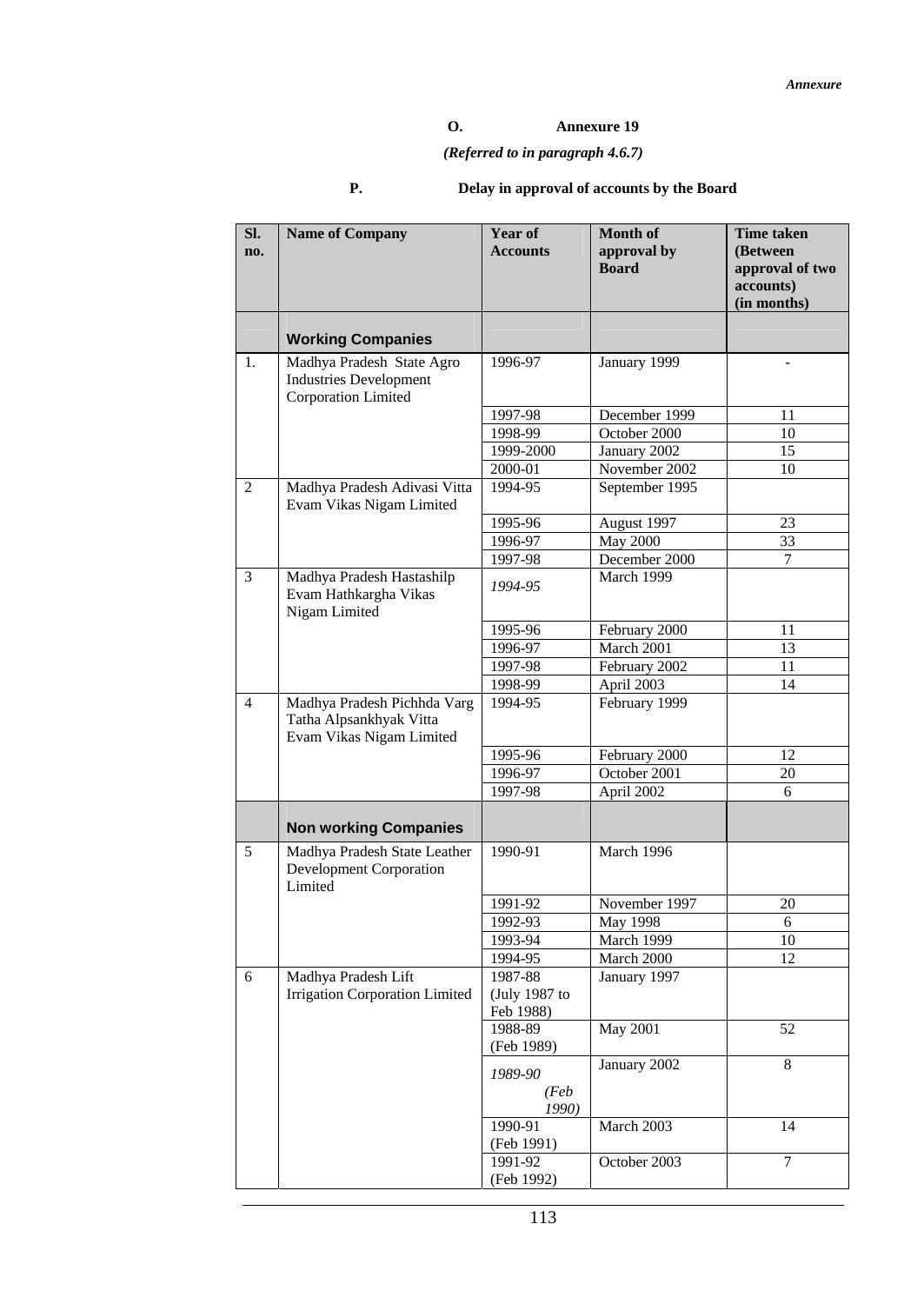## *(Referred to in paragraph 4.6.8)*

# **Statement showing delay in holding AGMs after issue of comments by the**

# **CAG**

| Sl.<br>no.       | Name of the<br>Company                       | Year of<br><b>Accounts</b> | Date of issue of<br>comments  | Date of holding<br><b>AGM</b> | <b>Time taken</b><br>(in days) |
|------------------|----------------------------------------------|----------------------------|-------------------------------|-------------------------------|--------------------------------|
|                  | Working companies                            |                            |                               |                               |                                |
| 1.               | Madhya Pradesh                               | 1996-97                    | 06 July 1999                  | 16 August 1999                | 41                             |
|                  | <b>Agro Industries</b><br>Development        | 1997-98                    | 18 March 2000<br>12 June 2000 |                               | 86                             |
|                  | Corporation<br>Limited, Bhopal               | 1998-99                    | 16 February<br>2001           | 24 March 2001                 | 36                             |
|                  |                                              | 1999-2000                  | 24 March 2002                 | 06 May 2002                   | 44                             |
| 2.               | Madhya Pradesh<br>Adivasi Vitta Evam         | 1995-96                    | 06 January<br>2000            | 24 March 2000                 | 78                             |
|                  | Vikas Nigam<br>Limited, Bhopal               | 1996-97                    | 23 November<br>2000           | 25 January 2001               | 63                             |
|                  |                                              | 1997-98                    | 09 November<br>2001           | 11 December<br>2001           | 32                             |
|                  |                                              | 1998-99                    | 03 February<br>2003           | 26 May 2003                   | 112                            |
| 3.               | Madhya Pradesh                               | 1994-95                    | 26 May 1999                   | 07 July 1999                  | 42                             |
|                  | Hastashilp Evam<br>Hathkargha Vikas          | 1995-96                    | 13 June 2000                  | 25 July 2000                  | 42                             |
|                  | Nigam Limited,<br>Bhopal                     | 1998-99                    | 22 August 2003                | 06 October 2003               | 45                             |
| $\overline{4}$ . | Madhya Pradesh                               | 1994-95                    | 24 May 1999                   | 19 August 1999                | 87                             |
|                  | Pichhda Varg Tatha<br>Alpsankhyak Vitta      | 1995-96                    | 19 April 2000                 | 26 July 2000                  | 98                             |
|                  | Evam Vikas Nigam<br>Limited, Bhopal          | 1996-97                    | 09 November<br>2001           | 11 February<br>2002           | 92                             |
|                  | Non-working companies                        |                            |                               |                               |                                |
| 5.               | Madhya Pradesh<br>Leather                    | 1990-91                    | 04 August<br>1997             | 30 December<br>1997           | 148                            |
|                  | Development<br>Corporation, Bhopal           | 1991-92                    | 27 February<br>1998           | 22 June 1998                  | 115                            |
|                  |                                              | 1992-93                    | 10 March 1999                 | 28 May 1999                   | 79                             |
|                  |                                              | 1993-94                    | 09 August<br>1999             | 04 December<br>1999           | 117                            |
| 6.               | Madhya<br>Pradesh                            | 1987-88                    | 31 March 1997                 | 18 August 1998                | 505                            |
|                  | Lift<br><b>Irrigation</b>                    | 1989-90                    | 24 April 2002                 | 07 August 2002                | 105                            |
|                  | Corporatio<br>Limited,<br>n<br><b>Bhopal</b> | 1990-91                    | 28 July 2003                  | 30 August 2003                | 33                             |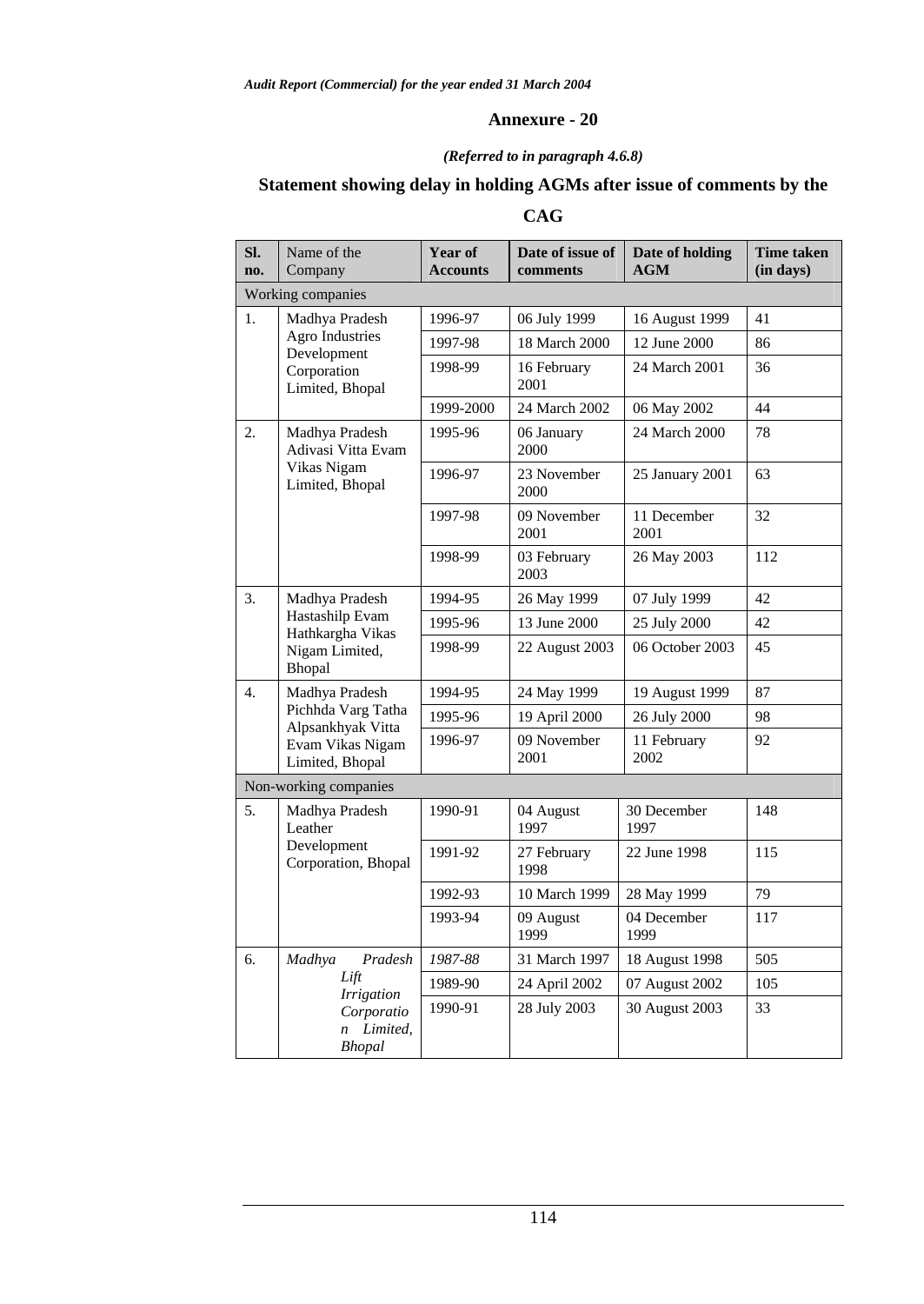## **Annexure – 21**

## *(Referred to in paragraph 4.10.3)*

| Statement of auditable units. audited units, audit parties deployed and the |  |
|-----------------------------------------------------------------------------|--|
| expenditure incurred on internal audit wing of MPSEB                        |  |

|              | <b>Particulars</b>                                                                                   | 1999-2000 | 2000-01                                   | 2001-02          | 2002-03   | 2003-04 |  |  |
|--------------|------------------------------------------------------------------------------------------------------|-----------|-------------------------------------------|------------------|-----------|---------|--|--|
|              | 1.                                                                                                   | 2.        | 3.                                        | $\overline{4}$ . | 5.        | 6.      |  |  |
| A.           | <b>Units</b>                                                                                         |           |                                           |                  |           |         |  |  |
| I.           | <b>Revenue Units</b>                                                                                 |           |                                           |                  |           |         |  |  |
|              | <b>DCs including City</b><br><b>Division</b>                                                         |           |                                           |                  |           |         |  |  |
|              | Auditable units                                                                                      | 1259      | 1008                                      | 1009             | 1050      | 1056    |  |  |
|              | Audited units                                                                                        | 891       | 766                                       | 447              | 272       | 288     |  |  |
|              | Percentage of units<br>audited                                                                       | 70.77     | 75.99                                     | 44.30            | 25.90     | 27.27   |  |  |
|              | RAO (O&M)                                                                                            |           |                                           |                  |           |         |  |  |
|              | Auditable units                                                                                      | 28        | 28                                        | 22               | 22        | 22      |  |  |
|              | Audited units                                                                                        | 25        | 28                                        | 17               | 14        | 9       |  |  |
|              | Percentage of units<br>audited                                                                       | 89.29     | 100                                       | 77.27            | 63.64     | 40.91   |  |  |
| II.          |                                                                                                      |           | <b>Expenditure Units - Divisions</b>      |                  |           |         |  |  |
|              | Auditable units                                                                                      | 400       | 400                                       | 376              | 455       | 455     |  |  |
|              | Audited units                                                                                        | 152       | 94                                        | 71               | 59        | 27      |  |  |
|              | Percentage of Units<br>audited                                                                       | 38        | 23.5                                      | 18.88            | 12.97     | 5.93    |  |  |
| III          |                                                                                                      |           | <b>Overall</b>                            |                  |           |         |  |  |
|              | Auditable units                                                                                      | 1687      | 1436                                      | 1407             | 1527      | 1533    |  |  |
|              | Audited units                                                                                        | 1068      | 888                                       | 535              | 345       | 324     |  |  |
|              | Percentage of units<br>audited<br>to<br>auditable<br>units                                           | 63.31     | 61.84                                     | 38.02            | 22.59     | 21.14   |  |  |
| <b>B.</b>    |                                                                                                      |           | Deployment of audit parties               |                  |           |         |  |  |
|              | Sanctioned                                                                                           | 50        | 50                                        | 42               | 42        | 31      |  |  |
|              | Deployed                                                                                             | 45        | 45                                        | 26               | 18        | 15      |  |  |
|              | Percentage                                                                                           | 90        | 90                                        | 62               | 43        | 48      |  |  |
|              |                                                                                                      |           |                                           |                  |           |         |  |  |
| C.           | <b>Income</b><br>(Rs. in lakh)                                                                       | 576383.47 | 599302.05                                 | 517995.91        | 546250.36 | NA      |  |  |
|              |                                                                                                      |           |                                           |                  |           |         |  |  |
| D.           | <b>Expenditure (Rs. in</b><br>lakh)                                                                  | 710447.12 | 738232.86                                 | 655127.45        | 561679.61 | NA      |  |  |
| E.           |                                                                                                      |           | <b>Expenditure on Internal Audit wing</b> |                  |           |         |  |  |
|              | (Rs. in lakh)                                                                                        | 358.79    | 360.51                                    | 414.21           | 417.41    | NA      |  |  |
| F.<br>Notes: | <b>Expenditure on IAW</b><br>per one lakh rupees<br>of Board's income &<br>expenditure (In Rs.)<br>1 | 27.88     | 26.95                                     | 35.30            | 37.67     | NA      |  |  |
|              | Figures of expenditure for 2000-01 were upto 14 April 2001.                                          |           |                                           |                  |           |         |  |  |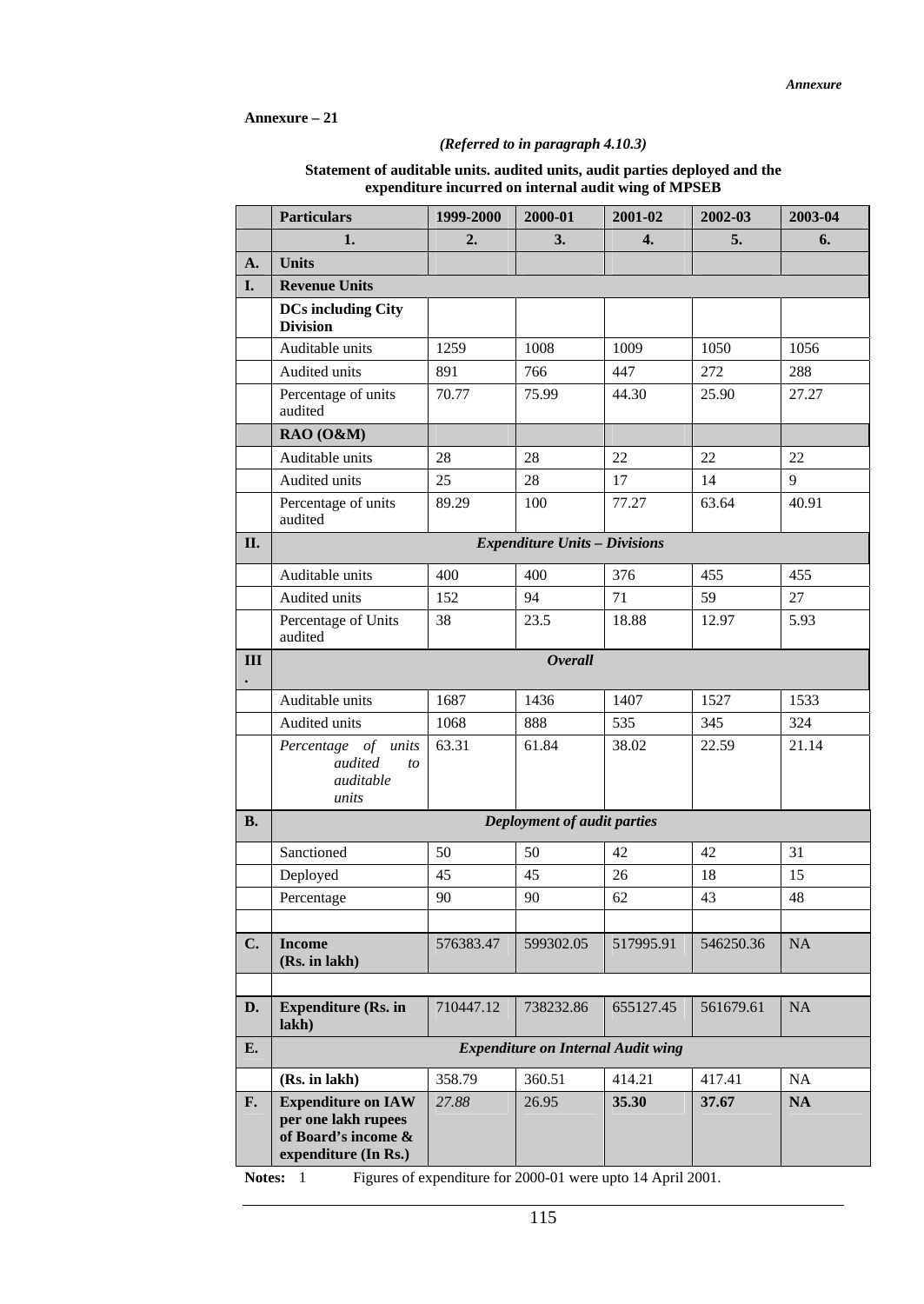**2 Figures of expenditure for 2001-02 and 2002-03 are provisional.**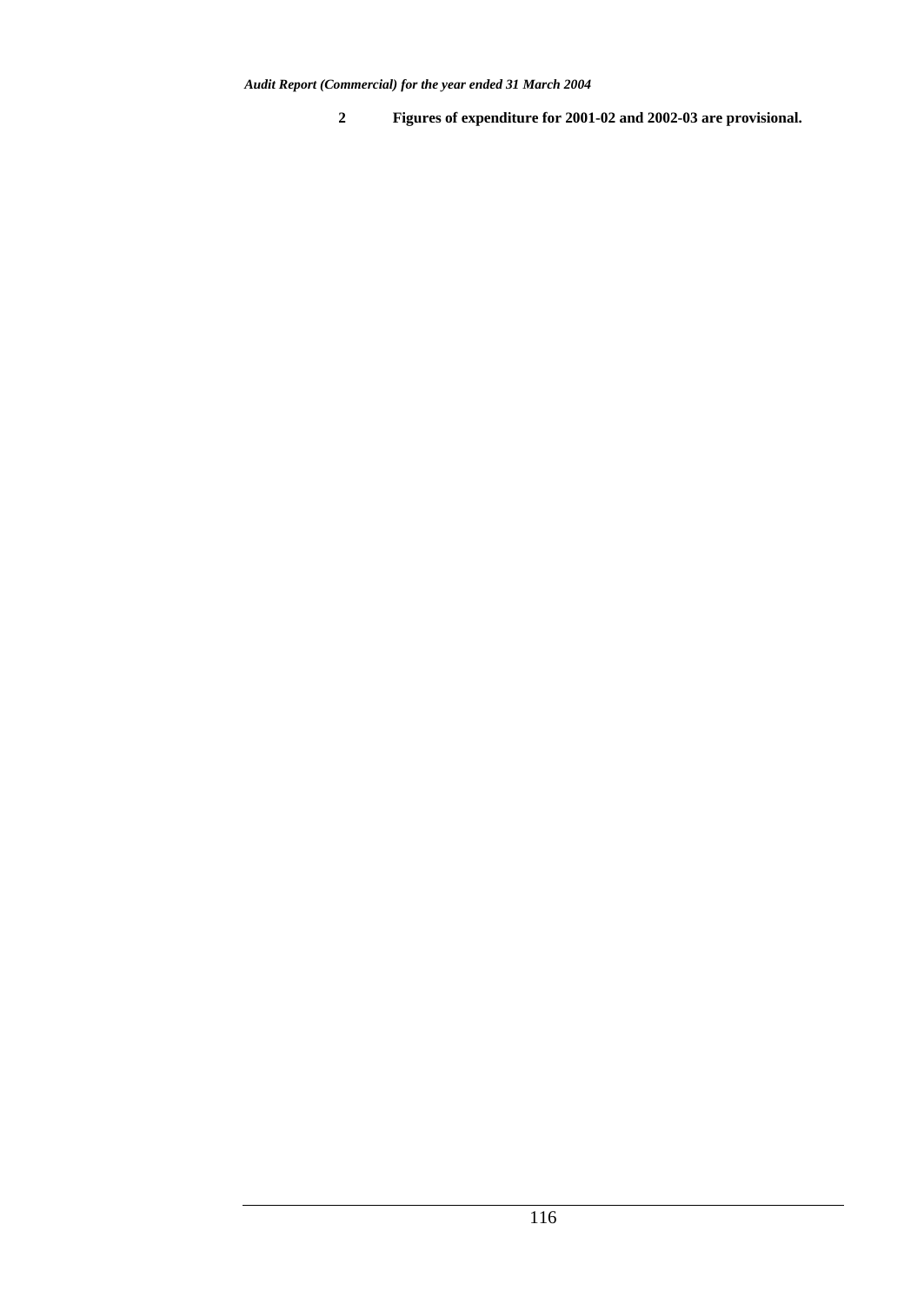## Annexure-22

## (Referred to in paragraph 4.13.5)

## Statement of usage of tyres in MPRTC during 1999-2004

| SI.<br>no. | <b>Particulars</b>                       | 1999-2000 | 2000-01 | 2001-02 | 2002-03 | 2003-04 |
|------------|------------------------------------------|-----------|---------|---------|---------|---------|
| 1.         | New tyres used                           | 10693     | 11716   | 12339   | 10040   | 6657    |
| 2.         | Retreaded Tyres used                     | 20977     | 21886   | 21942   | 18288   | 13322   |
| 3.         | <b>RT</b> Factor                         | 1:1.94    | 1:1.87  | 1:1.78  | 1:1.82  | 1.2     |
| 4.         | Average life obtained:<br>New tyre (kms) | 42392     | 39910   | 42307   | 42021   | 41605   |
|            | Retreaded Tyre (kms)                     | 26819     | 27188   | 26970   | 26459   | 27848   |

## **Extra expenditure due to non-achievement of norms of tyre life**

| Year         | <b>Operated KM</b><br>(In lakh) | Tyres required as per<br>norm of 101000 km<br>$(45,000+56,000)$ |       | <b>Excess number</b><br>of new tyres<br>used |  |
|--------------|---------------------------------|-----------------------------------------------------------------|-------|----------------------------------------------|--|
| 2000-01      | 1969.16                         | 11698                                                           | 11716 | 18                                           |  |
| 2001-02      | 1897.23                         | 11270                                                           | 12339 | 1069                                         |  |
| 2002-03      | 1554.90                         | 9219                                                            | 10040 | 821                                          |  |
| <b>Total</b> | 5421.29                         | 32187                                                           | 34095 | 1908                                         |  |

*Notes: Average cost of new tyre : Rs.6322*

 $\overline{a}$ 

*Extra expenditure = Rs.120.62 lakh*

**(1908 multiplied by 6322)**

*<sup>\*</sup> 101,000 Km is equal to 45,000 Km plus 56,000 Km (@ 28,000 Km per retreading)*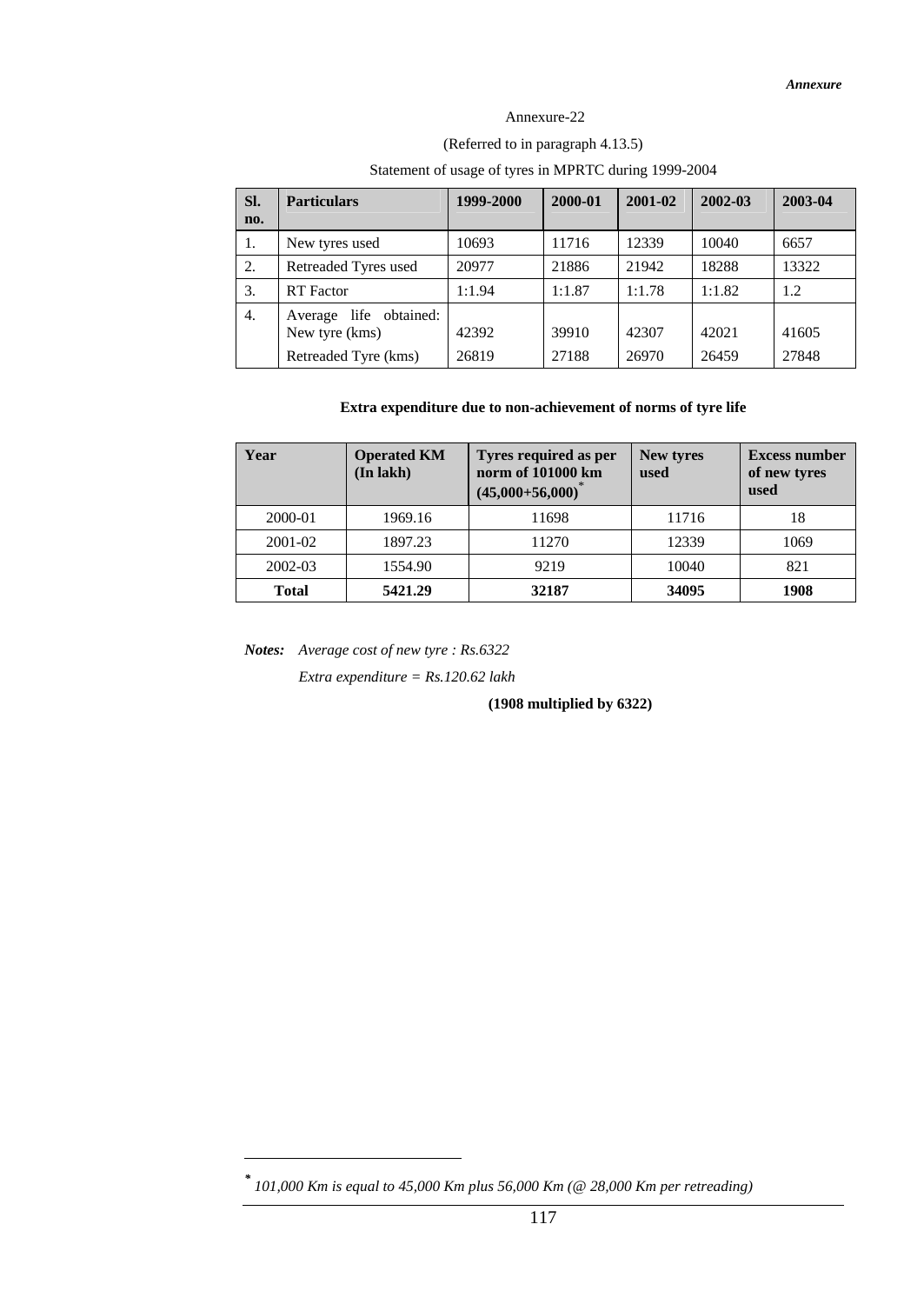## *(Referred to in paragraph 4.13.6)*

# *Statement of scrapping of tyres in MPRTC during 1999-2004*

| Year         | <b>Consumption</b> | <b>Tyres scrapped</b> | Percentage                        |          |  |
|--------------|--------------------|-----------------------|-----------------------------------|----------|--|
|              | (Number)           | <b>Number</b>         | Mileage obtained<br>(in lakh Kms) | of scrap |  |
| (1)          | (2)                | (3)                   | $\boldsymbol{r}(4)$               | (5)      |  |
| 1999-2000    | 10693              | 1046                  | 464.03                            | 9.78     |  |
| 2000-01      | 11716              | 1311                  | 531.64                            | 11.19    |  |
| $2001 - 02$  | 12339              | 1208                  | 557.75                            | 9.79     |  |
| 2002-03      | 10040              | 904                   | 429.98                            | 9.09     |  |
| 2003-04      | 6657               | 420                   | 188.28                            | 6.3      |  |
| <b>Total</b> | 51445              | 4889                  | 2171.68                           |          |  |

| Life to be obtained $@1.01$ lakh Kms per tyre<br>multiplied by 4889 (in lakh Km) | 4937.89 |
|----------------------------------------------------------------------------------|---------|
| Shortfall in mileage (4937.89 minus 2171.68) (in lakh                            | 2766.21 |
| Kms                                                                              |         |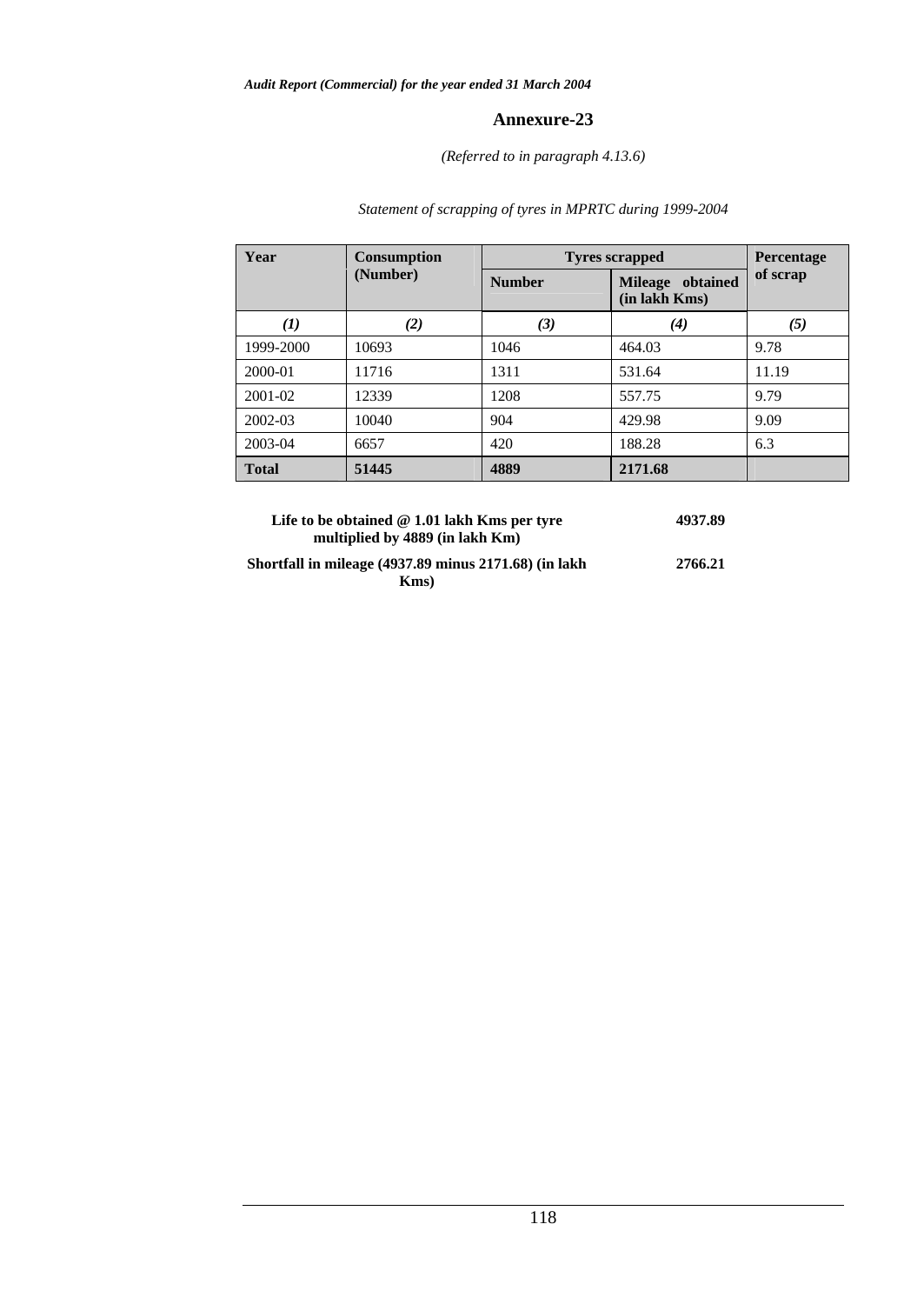## *(Referred to in paragraph4.13.10)*

Statement of extra expenditure due to piece meal purchase of tread rubber at high cost in MPRTC

| Year           | Min.                               | Excess cost per $kg(Rs.)$ |       |                          | Consumption (in kgs)     |            |                                | Avoidable expenditure |       |                                        |       |      |       |
|----------------|------------------------------------|---------------------------|-------|--------------------------|--------------------------|------------|--------------------------------|-----------------------|-------|----------------------------------------|-------|------|-------|
|                | avg.<br>cost<br>per<br>kg<br>(Rs.) |                           |       |                          |                          |            |                                |                       |       | (Rs. in lakh)<br>$(col.3)$ x $(col.4)$ |       |      |       |
| 1.             | 2.                                 | 3.                        |       |                          |                          |            | 4.                             |                       | 5.    |                                        |       |      |       |
|                |                                    | <b>Bpl</b>                | Mhow  | Gwl                      | Jbp                      | <b>Bhp</b> | Mhow                           | Gwl                   | Jbp   | Bhp                                    | Mhow  | Gwl  | Jbp   |
| 1999-<br>2000  | 70.15                              | 9.57                      | 15.68 | $-$                      | 15.26                    | 57533      | 41625                          | 25697                 | 39614 | 5.51                                   | 6.53  | --   | 6.10  |
| 2000-<br>01    | 70.11                              | 10.39                     | 11.41 | $\overline{\phantom{a}}$ | 10.50                    | 56962      | 44377                          | 34378                 | 39562 | 5.92                                   | 5.06  | --   | 4.20  |
| $2001 -$<br>02 | 71.80                              | 1.95                      | $-$   | 18.08                    | 9.45                     | 55949      | 56429                          | 32570                 | 46286 | 1.09                                   | --    | 5.89 | 4.34  |
| 2002-<br>03    | 72.77                              | --                        | 4.09  | 1.24                     | 6.97                     | 49661      | 47861                          | 28816                 | 44026 | $\overline{\phantom{a}}$               | 1.96  | 0.57 | 3.06  |
| 2003-<br>04    | 73.22                              | 1.84                      | 8.58  | 6.15                     | $\overline{\phantom{a}}$ | 28054      | 17582                          | 20169                 | 28445 | 0.36                                   | 1.54  | 1.72 | $- -$ |
| Total          |                                    |                           |       |                          |                          |            |                                |                       |       | 12.88                                  | 15.09 | 8.18 | 17.70 |
|                |                                    |                           |       |                          |                          |            | <b>Grand Total</b><br>$\equiv$ |                       |       |                                        | 53.85 |      |       |

*Note: Bpl – Bhopal; Gwl – Gwalior; Jbp – Jabalpur.*